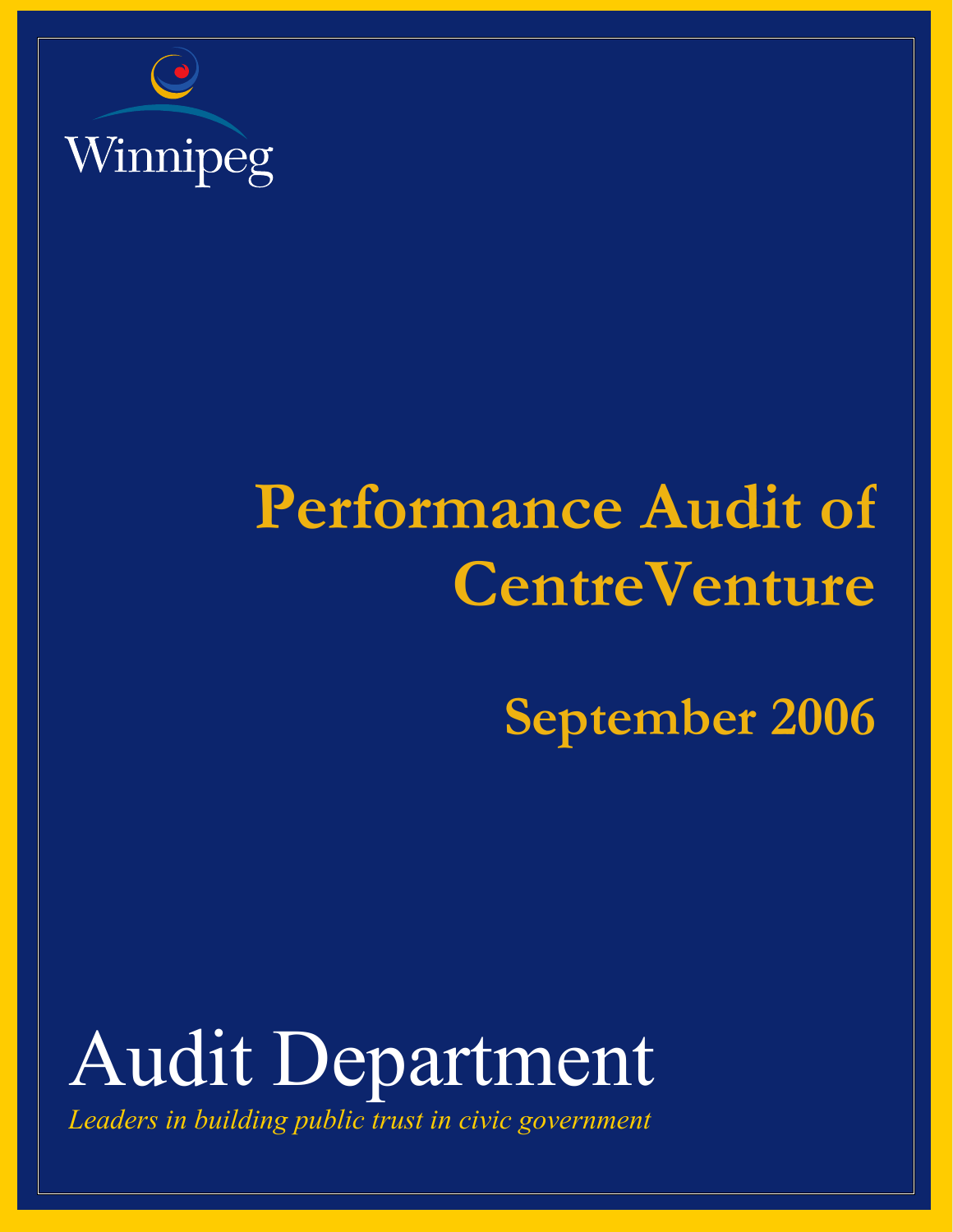Performance Audit of CentreVenture – Final Report  $\sim$  1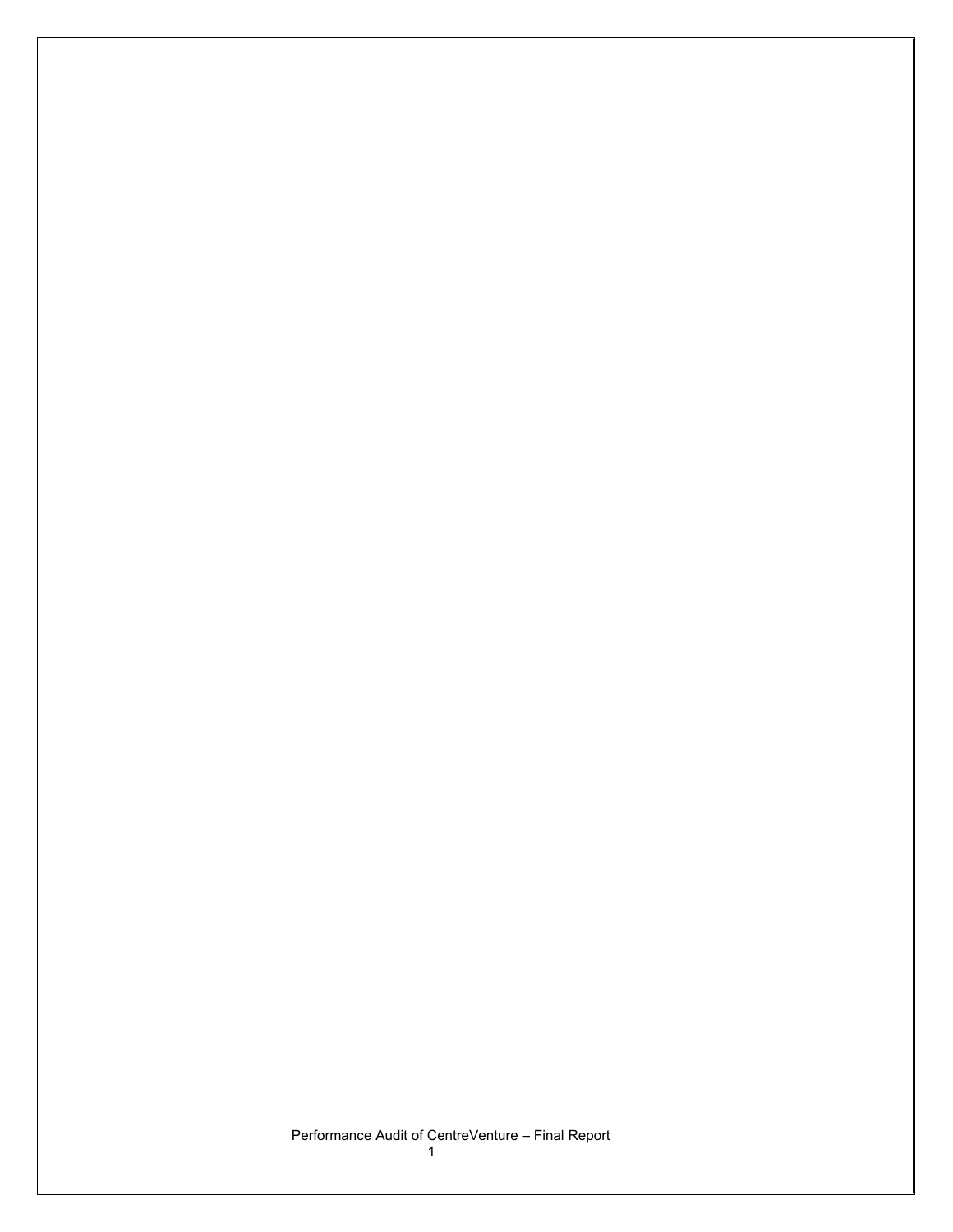# **Table of Contents**

| Part I - CentreVenture Mandate, Services, and Accountability 10 |  |
|-----------------------------------------------------------------|--|
|                                                                 |  |
|                                                                 |  |
|                                                                 |  |
|                                                                 |  |
|                                                                 |  |
|                                                                 |  |
| Part II - CentreVenture 1999-2005: Report on Performance  15    |  |
| Part III - CentreVenture 1999-2005: Audit Observations24        |  |
|                                                                 |  |
|                                                                 |  |
|                                                                 |  |
|                                                                 |  |
|                                                                 |  |
|                                                                 |  |
|                                                                 |  |
|                                                                 |  |
|                                                                 |  |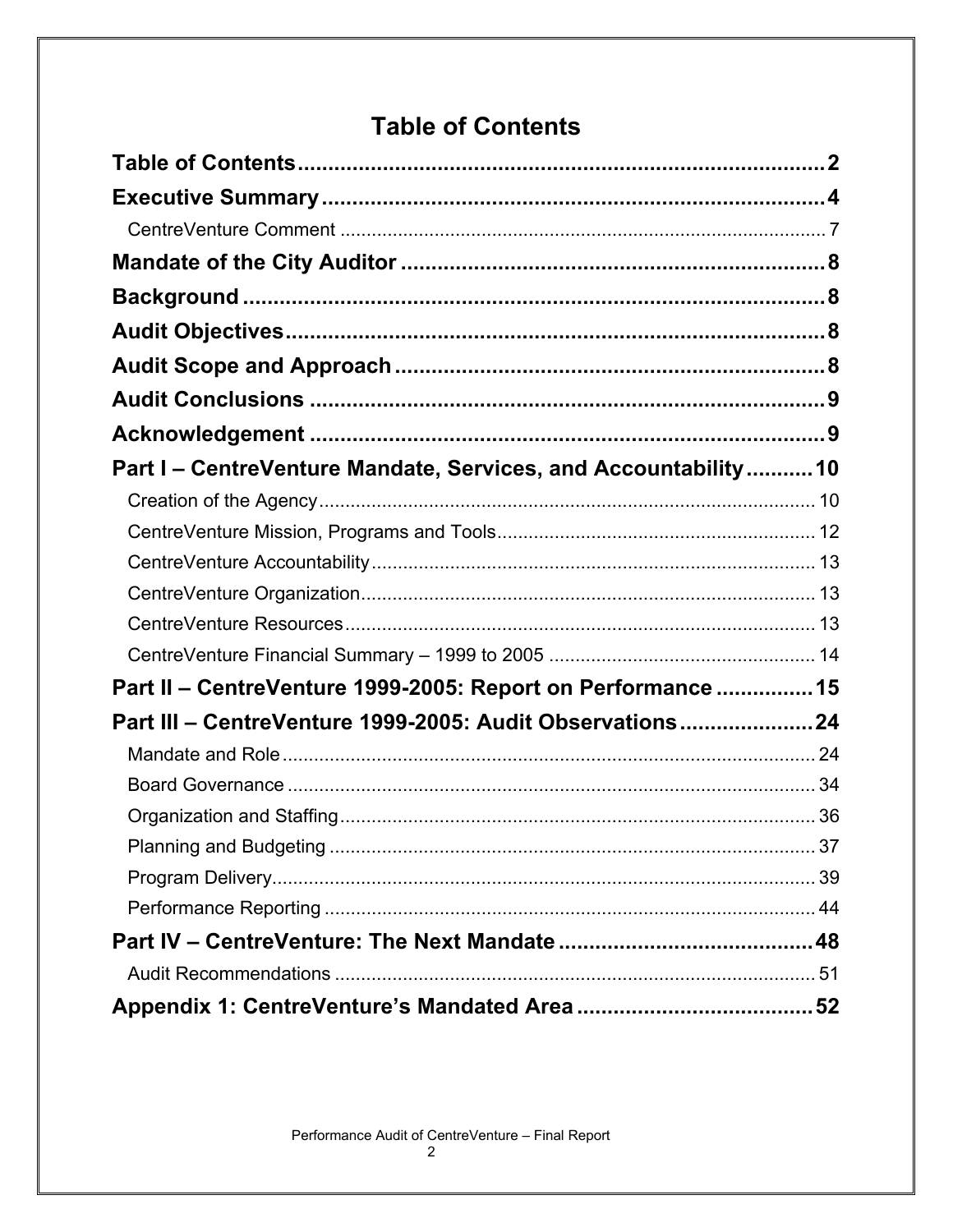Performance Audit of CentreVenture – Final Report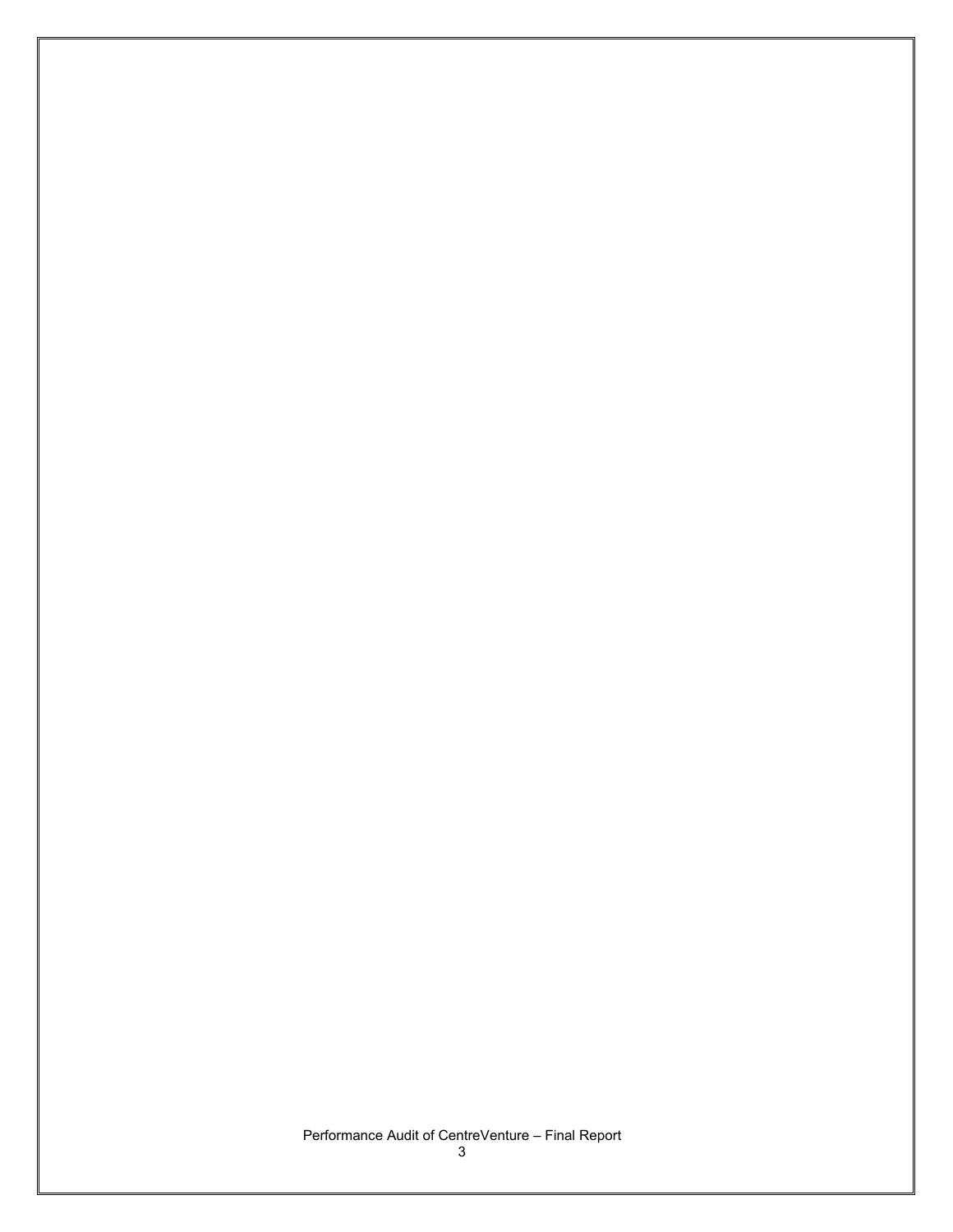# **Executive Summary**

#### **Audit Objectives and Conclusions**

The reputation of a city is intrinsically linked to its downtown. The downtown establishes a city's image and identity and determines its competitive position within the rest of the country. The health and economic vitality of downtown Winnipeg is important not only for those who live and work there but for all of the City's residents. CentreVenture was built on a vision, *CentrePlan*, which reflected the collective thoughts, hopes and dreams of Winnipeg's community leaders and ordinary citizens:

"Winnipeg's downtown is its heart. And, like a heart, it must be healthy if the city as a whole is to be fit and strong. Those elements that make up the downtown—the streets and buildings, the people and activities—merge to fashion the image that Winnipeggers hold of their city. It is also the image visitors take home with them. . . A healthy downtown requires a long-term commitment to a vision and a plan. Isolated projects and short-term programs do not meet that requirement. The foundation of a long-term commitment must be a coherent concept, both to protect existing investment and to direct growth. A plan can provide for a vibrant downtown only if it is based upon a consensus of all downtown interests." (*Plan Winnipeg . . . toward 2010*)

The vision took shape through the efforts of a group of community and business leaders, the *Downtown Task Force,* with the endorsement of City Council. The primary recommendation of the task force was

"That a sustainable Downtown Development Authority is created to provide leadership in the planning, development, coordination, and implementation of projects and activities in the downtown; and that a public-private partnership approach be pursued to build on the expertise and innovation of the private sector and the political leadership and policy development capability of the public sector".

In response, in July 1999, CentreVenture was created as an arm's-length, non-profit corporation. The City committed to \$3 million in endowment funding and a three-year, annual operating grant of \$250,000 as well as an *Asset Agreement* to provide *CentreVenture* options to acquire an interest in all surplus city-owned properties in the downtown. The new agency's mission is captured in this excerpt from *Plan Winnipeg 2020 Vision*, the City's most recent strategic plan:

"The City shall promote downtown development to stimulate revitalization . . . by implementing a visionary downtown plan (*CentrePlan*) through an action-oriented development corporation *(CentreVenture)* to provide clear direction, coordination, planning and implementation, and strong leadership for the downtown. . ."

It was an ambitious mission – one that would take time, commitment, and resources to achieve. As CentreVenture prepares to embrace its third mandate, it is a good time to review the journey so far – to celebrate the agency's successes and to contemplate the road ahead.

The Performance Audit of CentreVenture was recommended in the City Auditor's *2004 – 2006 Audit Plan*, approved by Audit Committee in September 2004. The objectives of the audit were to evaluate

- The extent to which results achieved reflect CentreVenture's Business Plan, mandate, objectives and priorities.
- The adequacy of the agency's governance and management frameworks and practices.
- The extent to which performance results reported are complete, relevant, and accurate.

Our audit work led us to conclude that

- CentreVenture has produced tangible results that have contributed to the achievement of its mission to be a catalyst for downtown revitalization. CentreVenture's focus has shifted to some extent since presentation of its *Start-up Business Plan,* and the agency's role within its broad mandate needs to be reviewed and confirmed.
- CentreVenture needs to strengthen its governance and management frameworks and practices.
- Performance reporting requires significant improvement.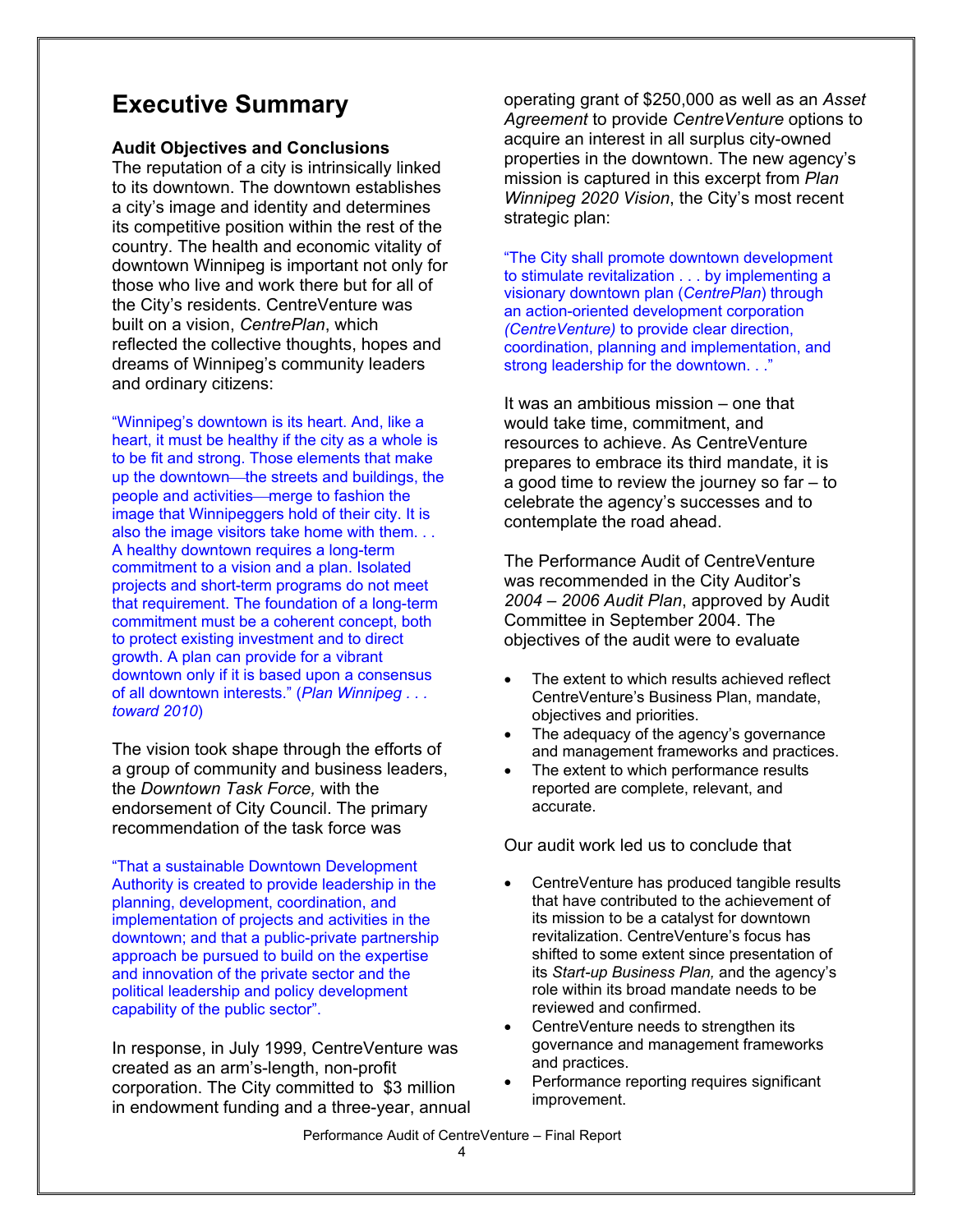#### **Summary of Significant Observations**

There is no doubt that CentreVenture achieved tangible results in its first two mandates. In brief, CentreVenture

- advocated for and helped to facilitate changes to downtown planning and development rules and processes;
- retained net assets of \$12.2 million;
- sold 21 surplus properties for \$2.9 million;
- issued \$3.7 million in loans and mortgages through the Urban Development Bank;
- awarded \$3.2 million in Heritage Tax Credits and \$1 million in Heritage Grants;
- leveraged \$77.3 million in Private Sector investment;
- supported creation of 400 housing units; and
- estimated that assisted projects will lead to increased tax revenues of \$1.6 million for the City and \$2.3 million for the Province as well as 2,270 person years of employment.

In its first mandate, CentreVenture focused on sales of surplus assets through its *Asset Agreement* and leveraging project-level private investment through its Urban Development Bank and Heritage incentive programs. Several of the tools employed were creative and resulted in tangible results. More importantly, CentreVenture created a 'buzz' and sparked new interest in the downtown. The agency attracted almost constant media attention.

CentreVenture also played an effective advocacy and facilitation role in promoting broader issues and relevant projects in the downtown. Significant private sector investment was leveraged through its activities. Partnerships were built with the City, the Province and the other downtown agencies. There is no doubt that CentreVenture was perceived as a leader and important catalyst for downtown revitalization in the first few years. While its mandate was more narrowly focused than envisioned, the agency established the track record and credibility that is essential to a new organization.

In the second mandate, however, there is a general perception that the agency lost momentum. While still focused on property

development and the completion of exciting projects such as Waterfront Drive that had been initiated during the first mandate, CentreVenture had very little role in new development planning for the downtown, did not sustain or build on partnerships that had been created in the first mandate, and did not develop a broader marketing strategy for business and economic investment. There were expectations that the agency would have developed new programs and incentives and become more proactive in creating opportunities in the downtown.

Currently, CentreVenture is not seen as the leader among the downtown agencies and is perceived to be transactional rather than strategic in its focus. It has continued to rely upon the City's annual grant to fund its operations and did not develop the private sector partnerships or new funding models anticipated. The organization's governance and management practices have not matured to the level expected for an agency entering its third mandate, and stakeholders are concerned about the lack of transparent business plans and performance reports. Many interviewed were not certain what CentreVenture is doing or where it is going.

During this period, changes in leadership at both the City and the agency led to uncertainty about CentreVenture's future role, which, in turn, affected its ability to attract senior staff and develop its strategic plans. Now, seeking a third mandate, the challenge for the agency is to define and communicate its role going forward. In early August, CentreVenture announced that it was changing direction. The Board removed its CEO and, on a temporary basis, replaced the position with two former directors. One will manage Urban Development Bank activities with a narrower focus on targeted areas. The other will head up an initiative focused on developing new destination sites using a public-private partnership funding model. The agency has committed to tabling a revised business plan for the first year by the end of October 2006.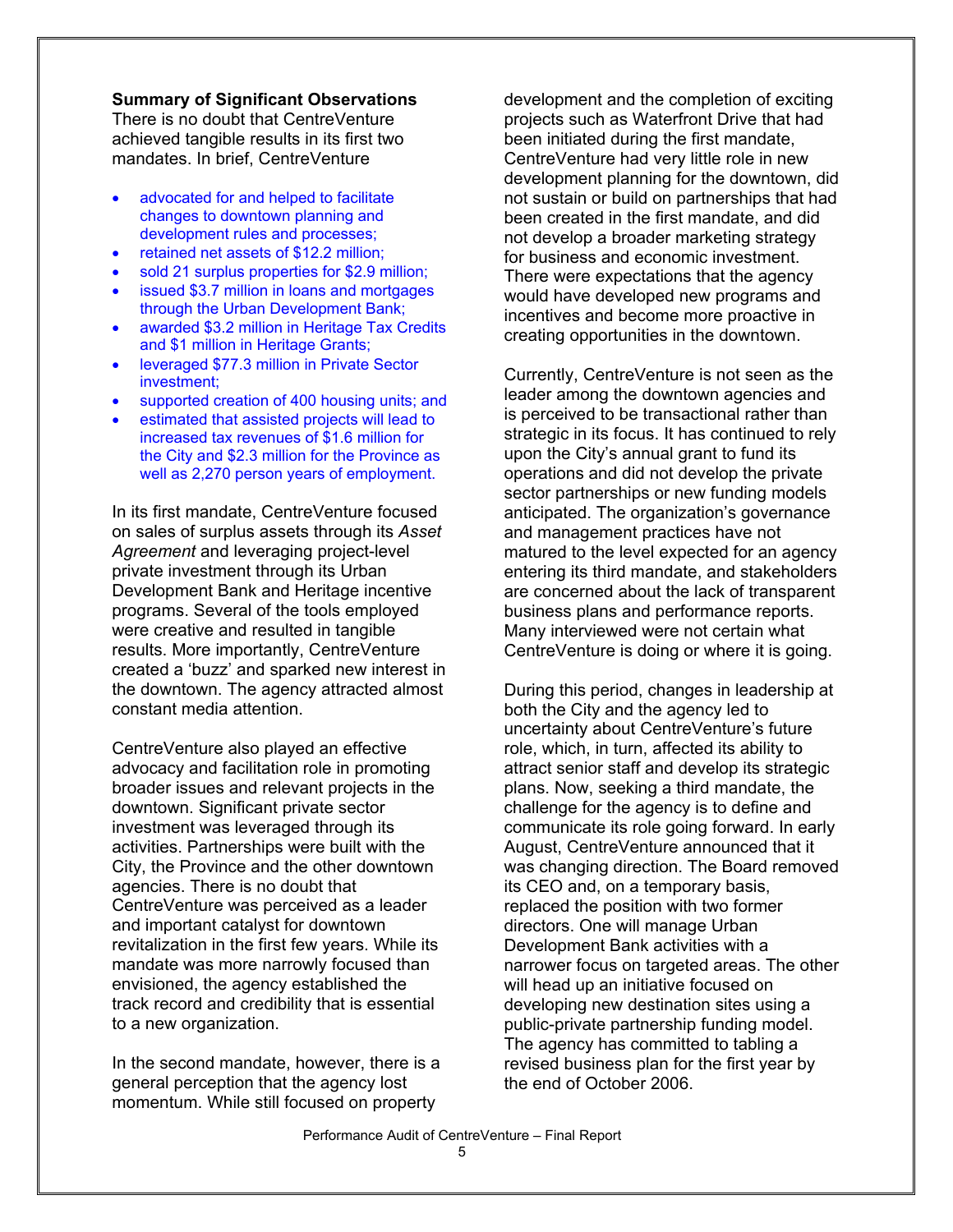At the present time, we believe that CentreVenture's new direction is realistic. The agency needs to re-establish the momentum and credibility that it has lost over the past few years. It needs to respond to the expectations for action created by the recent Winnipeg City Summit. Many of the Summit's participants echoed the same concerns that we heard during our interviews. While acknowledging that much has been accomplished, Winnipeggers are impatient to see more results. The agency also has to re-build its relationships with its downtown partners and restore its capacity to implement new programs. It also has to live up to its commitment to attract more private sector investment.

But, while these activities are practical and beneficial in the short term, CentreVenture must determine what its role and strategy will be in the longer term. All experts in the field acknowledge that revitalization of a City is a long-term prospect. While actions can be focused, vision has to be broad, flexible and resilient. In the exercises that preceded the creation of the new authority, it was envisioned that CentreVenture would be the 'keeper of the *CentrePlan* vision'. It would be the 'lead economic agency' for Downtown Winnipeg. It would also provide 'a pivotal leadership role to coordinate and liaise with the downtown organizations'. It isn't clear that the agency ever had the full authority, expertise or resources to play all of these roles effectively.

The downtown landscape has changed in the years since the development of *CentrePlan*, in good part due to CentreVenture's activities, and there is a need to refresh the vision and confirm the plan going forward. Given its current resources and structure, CentreVenture will have to either focus its mandate more narrowly or develop better partnerships and funding models to take on and sustain a larger role. If CentreVenture is to have a more limited role in the future, the City will also have a challenge in determining the appropriate vehicle through which the *CentrePlan* vision will be refreshed and

implemented. This will involve a review of the roles played by all of the downtown agencies as well as City departments. The respective roles and responsibilities of each will have to be clearly articulated, and the City will have to decide which organization is in the best position to lead and be held accountable for implementation of the broader vision of downtown revitalization.

#### **Audit Recommendations**

In Section IV of the report, we have presented our full recommendations for CentreVenture's next mandate. Key recommendations include:

- **Executive Policy Committee should clarify** and confirm CentreVenture's mandate, role and accountability, particularly with respect to the other downtown organizations.
- CentreVenture needs to develop and communicate a new Strategic Plan that articulates its unique role within the broad mandate of downtown revitalization, describes its programs, resources and intended outcomes, and establishes performance targets and measures.
- CentreVenture needs to strengthen its governance and management frameworks and practices, particularly in the area of performance reporting.

CentreVenture started with a dream – a vision for Winnipeg's downtown that reflects the hearts and souls of its citizens. This dream was reiterated most recently at the City Summit where Winnipeggers came together again to start to build "The City of Opportunity". At the end of the day, CentreVenture cannot flourish in the absence of solid support from governments, the business community and private investors. Its public and private sector partnerships and strategic relationships are crucial to achievement of its mission. And, of course, the continued support of clients, stakeholders and ordinary citizens will ensure that revitalization of the downtown remains a top-of-mind priority for all of us. It is our hope and belief that implementation of our recommendations will provide a strengthened platform upon which CentreVenture can build to realize its role in achieving our shared vision.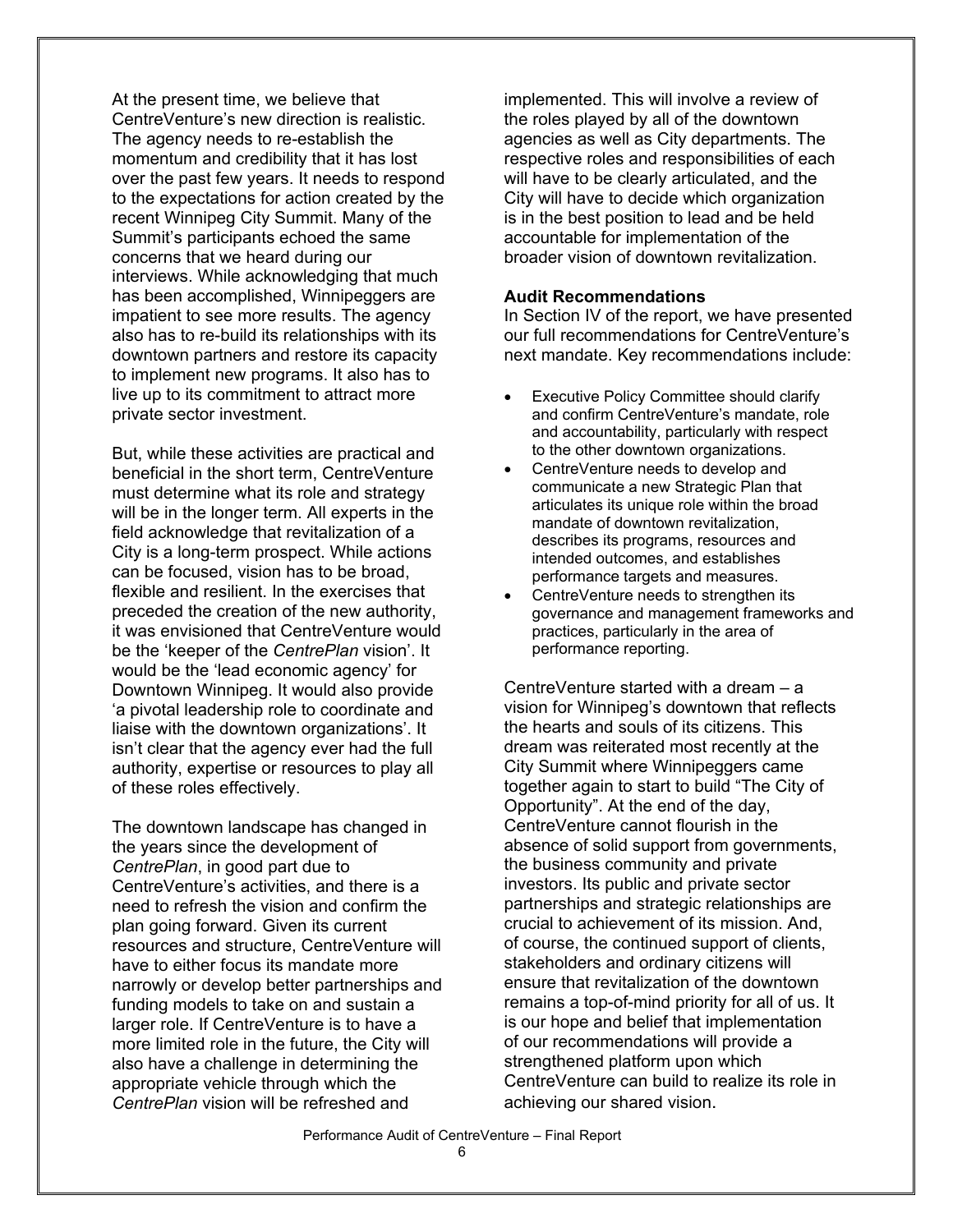### **CentreVenture Comment**

"Centre Venture began its existence: 1) in possession of real property assets, and investment capital, 2) operating in accordance with entrepreneurial rules, and 3) governed by a Board comprised of public spirited citizens, primarily business owners, many with a direct stake in the fortunes of the downtown. Entrepreneurial spirit was the main driving force. Ownership of assets, access to capital, and the ability and willingness to provide imaginative financing were the tools. Many real estate transactions were done, promoted, and/or assisted and major infrastructure projects were facilitated. Centre Venture is proud of its record of success and is well positioned for the future in partnership with the other agencies."

Polly Craik Chair, CentreVenture Board

September 8, 2006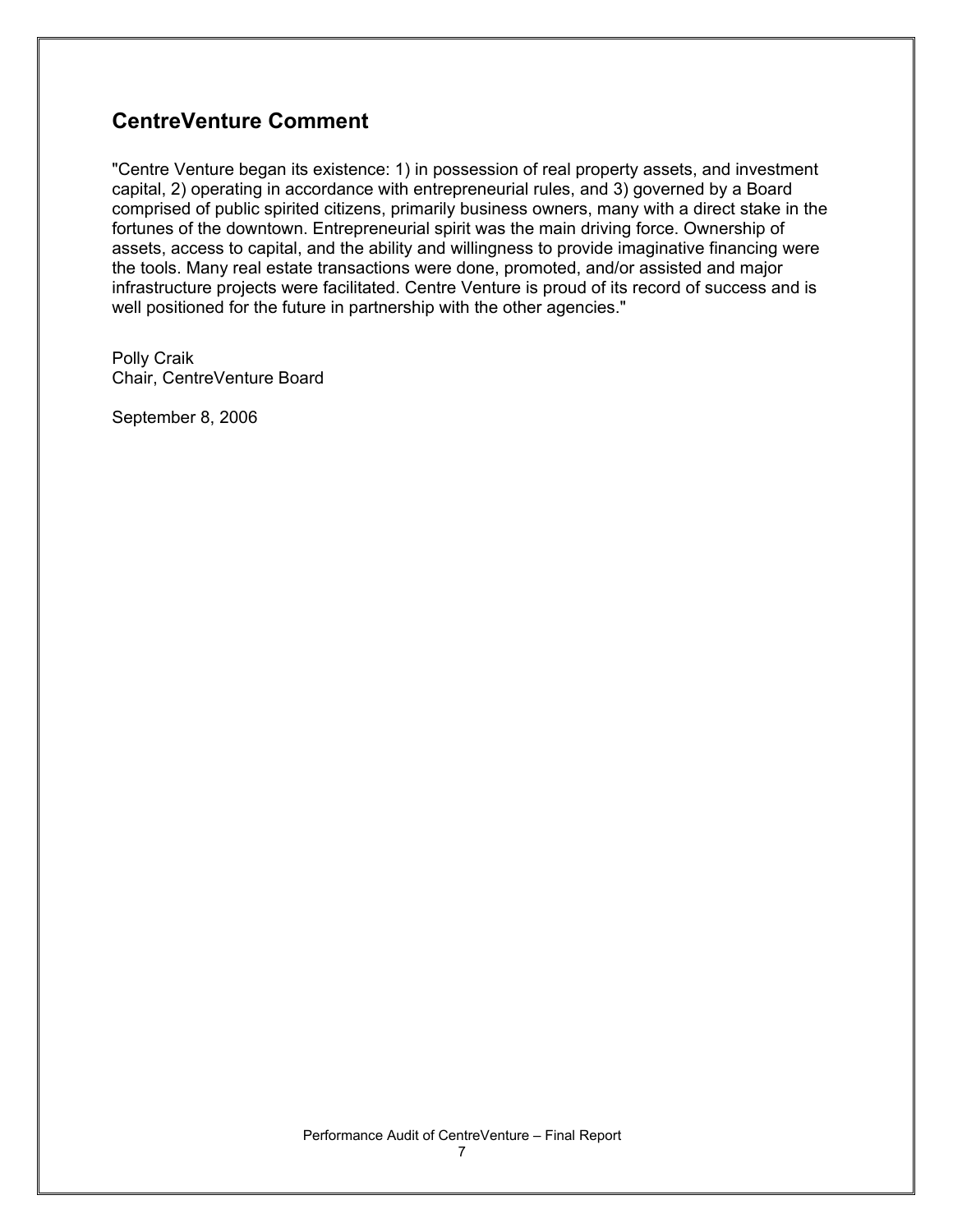# **Mandate of the City Auditor**

The City Auditor is a statutory officer appointed by City Council under the *City of Winnipeg Charter*. The City Auditor reports to Council through the Audit Committee (Executive Policy Committee) and is independent of the City Administration. The City Auditor conducts examinations of the operations of the City and its affiliated bodies to assist Council in its governance role of ensuring Civic Administration's accountability for the quality of stewardship over public funds and for the achievement of value for money in City operations. After communication to City Council, an audit report becomes a public document.

# **Background**

The Audit Department's current Audit Plan focuses on assessing how well the City of Winnipeg has adapted to a businessoriented culture. The design and implementation of the City's model for Alternative Service Delivery (ASD) was a significant aspect of this transition. In 1999, as part of this initiative, the City created CentreVenture, a non-profit, arm's length corporation to provide leadership in the revitalization of the downtown. The Performance Audit of CentreVenture was recommended in the City Auditor's *2004 – 2006 Audit Plan*, approved by Audit Committee in September 2004.

# **Audit Objectives**

The objectives of the audit were to evaluate

- The extent to which results achieved reflect CentreVenture's Business Plan, mandate, objectives and priorities.
- The adequacy of the agency's governance and management frameworks and practices.
- The extent to which performance results reported are complete, relevant, and accurate.

# **Audit Scope and Approach**

The audit has been conducted in accordance with generally accepted auditing standards. In preparing our report, we have relied upon interviews with the directors, management, staff and stakeholders of CentreVenture as well as information, data, and other documentary evidence provided to us.

The conclusions reached in this report are based upon information available at the time of audit. In the event that significant information is brought to our attention after completion of the audit, we reserve the right to amend the conclusions reached.

In conducting our audit, we employed a variety of methods:

- We conducted interviews with CentreVenture Board directors and staff, City of Winnipeg administrative managers and staff, staff of downtown agencies, and community leaders, stakeholders and clients.
- We obtained and reviewed reports. plans, financial information and other relevant documentation to understand CentreVenture objectives and programs.
- We utilized a program logic model to assist in the evaluation of CentreVenture's performance.
- We determined the most significant risks that could potentially inhibit the achievement of the agency's business objectives and used a control model to identify key controls that should be in place to mitigate these risks.
- We analyzed financial performance to date through review of audited financial information and budgets.
- We audited a sample of transactions covering both the administration of the agency and program activities from inception to the end of 2005.
- We reported the results of our review to the CentreVenture Board, Executive Policy Committee and City Council at the completion of the Audit.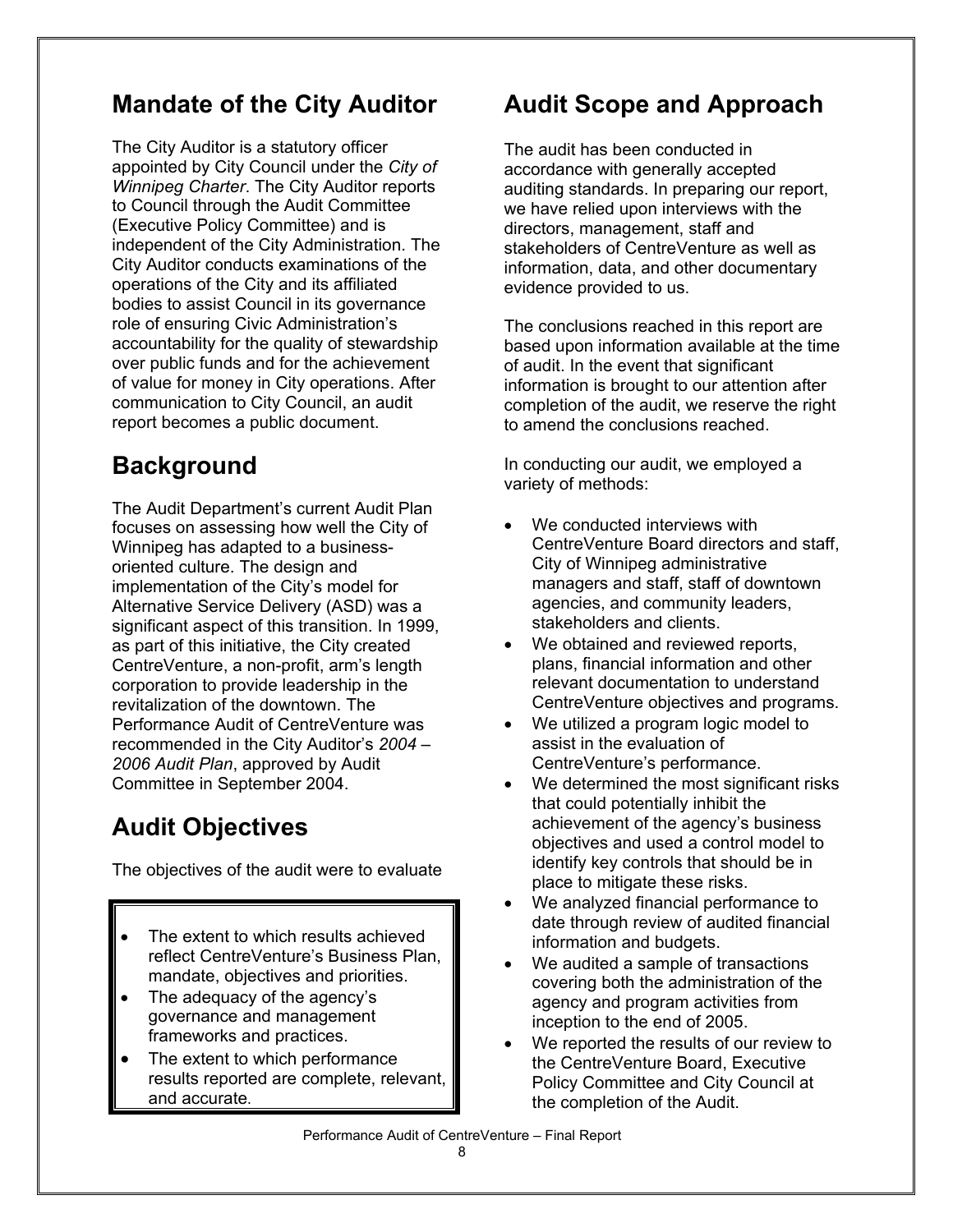# **Audit Conclusions**

Based on the audit work completed, we concluded that

- CentreVenture has produced tangible results that have contributed to the achievement of its mission to be a catalyst for downtown revitalization. CentreVenture's focus has shifted to some extent since presentation of its *Start-up Business Plan,* and the agency's role within its broad mandate needs to be reviewed and confirmed.
- CentreVenture needs to strengthen its governance and management frameworks and practices.
- Performance reporting requires significant improvement.

### **Acknowledgement**

The Audit team wants to extend its appreciation to the many individuals who participated in the audit. We were inspired by the energy and commitment demonstrated by CentreVenture directors and staff as well as their clients, partners and stakeholders. We were also impressed with the keen interest demonstrated by the community and industry leaders we

interviewed. All of the comments and insights provided assisted us in completing our analysis and built the foundation for our report recommendations. To preserve the integrity of the insightful and cogent perspectives expressed, we have quoted many of the observations directly. We have not attributed the quotations, however, to respect the confidentiality requested.

### **City of Winnipeg Audit Team**

Brian Whiteside, CA•CIA Deputy City Auditor

Glenda Stevens, CA, CFE Senior Auditor

Louise Marius, CGA Senior Auditor

 $\mathcal{L}_\text{max}$  , and the set of the set of the set of the set of the set of the set of the set of the set of the set of the set of the set of the set of the set of the set of the set of the set of the set of the set of the

Shannon Hunt, CGA, CFE Winnipeg, Manitoba City Auditor **September, 2006** 

Performance Audit of CentreVenture – Final Report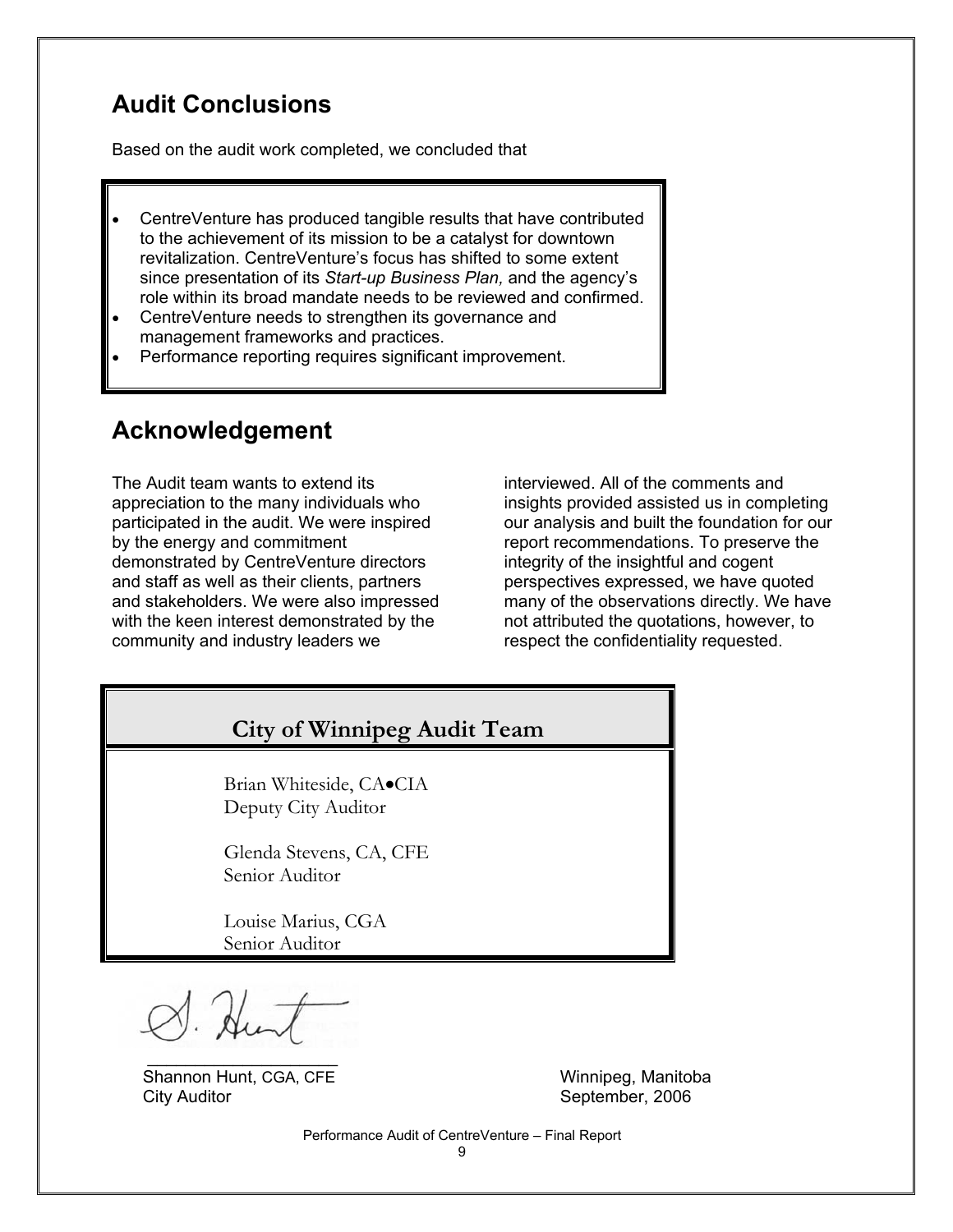# **Part I – CentreVenture Mandate, Services, and Accountability**

### **Creation of the Agency**

The reputation of a city is intrinsically linked to its downtown. The downtown is an important symbol for any city – it establishes the city's image and identity and determines its competitive position within the rest of the country. The health and economic vitality of downtown Winnipeg is important not only for those who live and work there but for the entire city and all of its residents. And, since Winnipeg represents more than 60% of the population of Manitoba, it is also very important from a provincial perspective. The economic well-being of the downtown manifests economic benefits for the entire province.

Winnipeg's downtown is expansive and diverse and, like all major cities, has faced an array of challenges common to urban Canada. Since the 1960s, there has been an ongoing emphasis on downtown rebuilding and renewal. By the late 1980s and early 1990s, the focus shifted to policy development with the adoption of the *Downtown Zoning By-law* in 1988 and the City's strategic plan, *Plan Winnipeg . . . toward 2010 ("Plan Winnipeg")* in 1993. With respect to the downtown, *Plan Winnipeg*  states the following:

"Winnipeg's downtown is its heart. And, like a heart, it must be healthy if the city as a whole is to be fit and strong. Those elements that make up the downtown—the streets and buildings, the people and activities—merge to fashion the image that Winnipeggers hold of their city. It is also the image visitors take home with them. . . A healthy downtown requires a long-term commitment to a vision and a plan. Isolated projects and short-term programs do not meet that requirement. The foundation of a long-term commitment must be a coherent concept, both to protect existing investment and to direct growth. A plan can provide for a vibrant downtown only if it is based upon a consensus of all downtown interests."

Beginning in 1993, the City led an effort to develop a comprehensive vision for the downtown. A partnership approach was employed that included representation from all three levels of Government, non-profit agencies, business and labour leaders, community groups, educational institutions, etc. Broad public consultations were also conducted. The resulting *CentrePlan,*  adopted in 1994, provided a comprehensive vision for the downtown that included social well-being, economic opportunity, supportive infrastructure, strong character and exemplary leadership. The plan provided long-term strategic direction for the downtown as well as producing action plans that resulted in a number of initiatives to promote the rejuvenation of the downtown. In June 1999, the *CentrePlan Development Framework ("Development Framework")* was produced to provide a coordinated plan based primarily on the physical environment, incorporating social and economic dimensions. Implicit in the plan's evolution was the assumption that its concepts and plans should be implemented by a duly constituted authority under political leadership.

One of the key recommendations of the *CentrePlan Action Plan 1997-99* was to *"explore the possibility of creating a downtown planning and development corporation…"* In June 1998, Economic Development Winnipeg struck a Downtown Task Force comprised of community and business leaders to address the challenges and identify opportunities facing Downtown Winnipeg. The task force was endorsed by Executive Policy Committee in July 1998; the goal of the task force was "*to create a sustainable model for downtown planning and development and coordinate present and future public and private sector efforts to achieve downtown revitalization".*

Performance Audit of CentreVenture – Final Report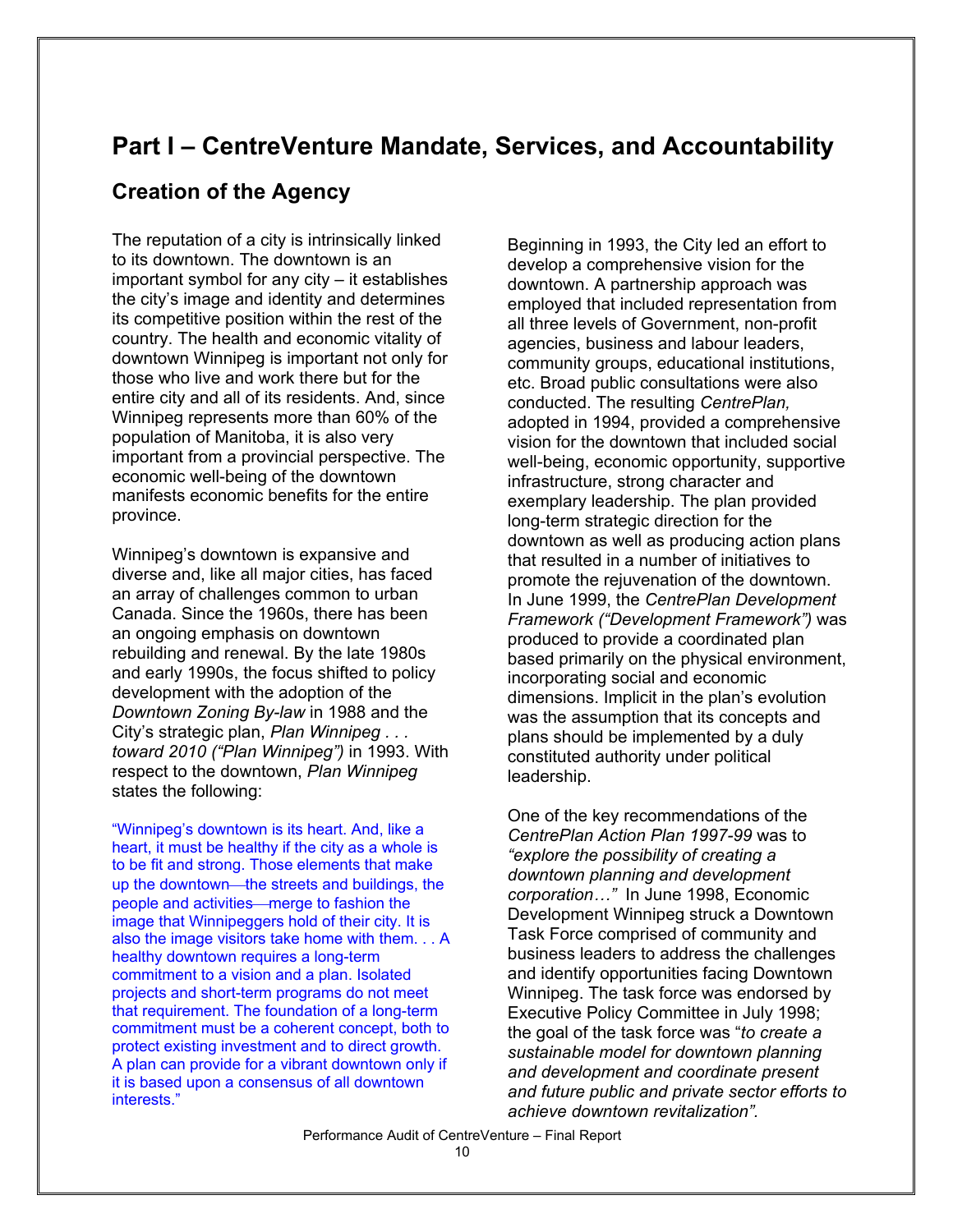In December 1998, the *Downtown Task Force Report* was released. Ten recommendations were presented, the primary one being *"that a sustainable Downtown Development Authority is created to provide leadership in the planning, development, coordination, and implementation of projects and activities in the downtown; and that a public-private partnership approach be pursued to build on the expertise and innovation of the private sector and the political leadership and policy development capability of the public sector".* 

In response, CentreVenture Development Corporation ("CentreVenture") was created by City Council on May 13, 1999 to be the duly constituted authority to provide leadership in creating and sustaining business opportunities and economic growth in downtown Winnipeg. CentreVenture was created as a" single and special entity" that would be arms-length from the City of Winnipeg, operating as a small private authority with public accountability. CentreVenture received \$250,000 from the City as start-up funding, which it used to hire a Chief Operating Officer and staff, establish an office and develop a business plan.

On July 9, 1999, CentreVenture

Development Corporation was incorporated under the laws of the Province of Manitoba as a "not for profit corporation without share capital, as a community association for the purpose of promoting and fostering economic, residential and cultural growth and development in the downtown. . ."

On September 20, 1999, City Council approved endowment and operating funds for the agency and "*endorsed the spirit and intent of CentreVenture's Start-Up Business Plan and recognized the CentrePlan Development Framework as a guideline for downtown redevelopment".* On November 17, 1999, the City signed an *Operating Agreement* with CentreVenture providing a commitment of \$3 million in endowment funding together with annual operating grants of \$250,000 per year for three years.

On the same day, the City signed an *Asset Agreement* which specified terms and conditions under which CentreVenture would be granted options to acquire an interest in all surplus city-owned properties in the downtown.

According to the CentreVenture's *Startup Business Plan* dated September 1999, CentreVenture's overall goal was

"to function as the catalyst to revitalize downtown Winnipeg through cooperation, partnering, involvement and support of all levels of Government, current and potential investors, developers, home owners, renters, the arts community, cultural groups and all citizens of the City of Winnipeg".

In accordance with the *Development Framework*, CentreVenture was to initially concentrate its efforts on four priority development areas:

- Business Development and Investment
- Infrastructure, Housing and Transportation
- Arts, Culture and Entertainment
- Public Spaces, Safety and Urban Design

CentreVenture was also to focus its efforts and resources on two primary districts:

- the Central Business District with priority given to Portage Avenue, Broadway and the City's Historic Centre; and
- the National Historic Site which includes the Forks, the Exchange District, Chinatown and North Main.

CentreVenture's mandate was renewed in June 2002 for an additional four years. City Council provided an additional \$7 million for the Urban Development Bank and expanded CentreVenture's mandated area. The City also continued its commitment to provide \$250,000 in annual operating funding.

In July 2006, EPC requested the CAO to negotiate a renewal of the operating and asset agreements for a three year term, subject to an annual review and approval of CentreVenture's mandate. Operational funding, however, was not to be renewed.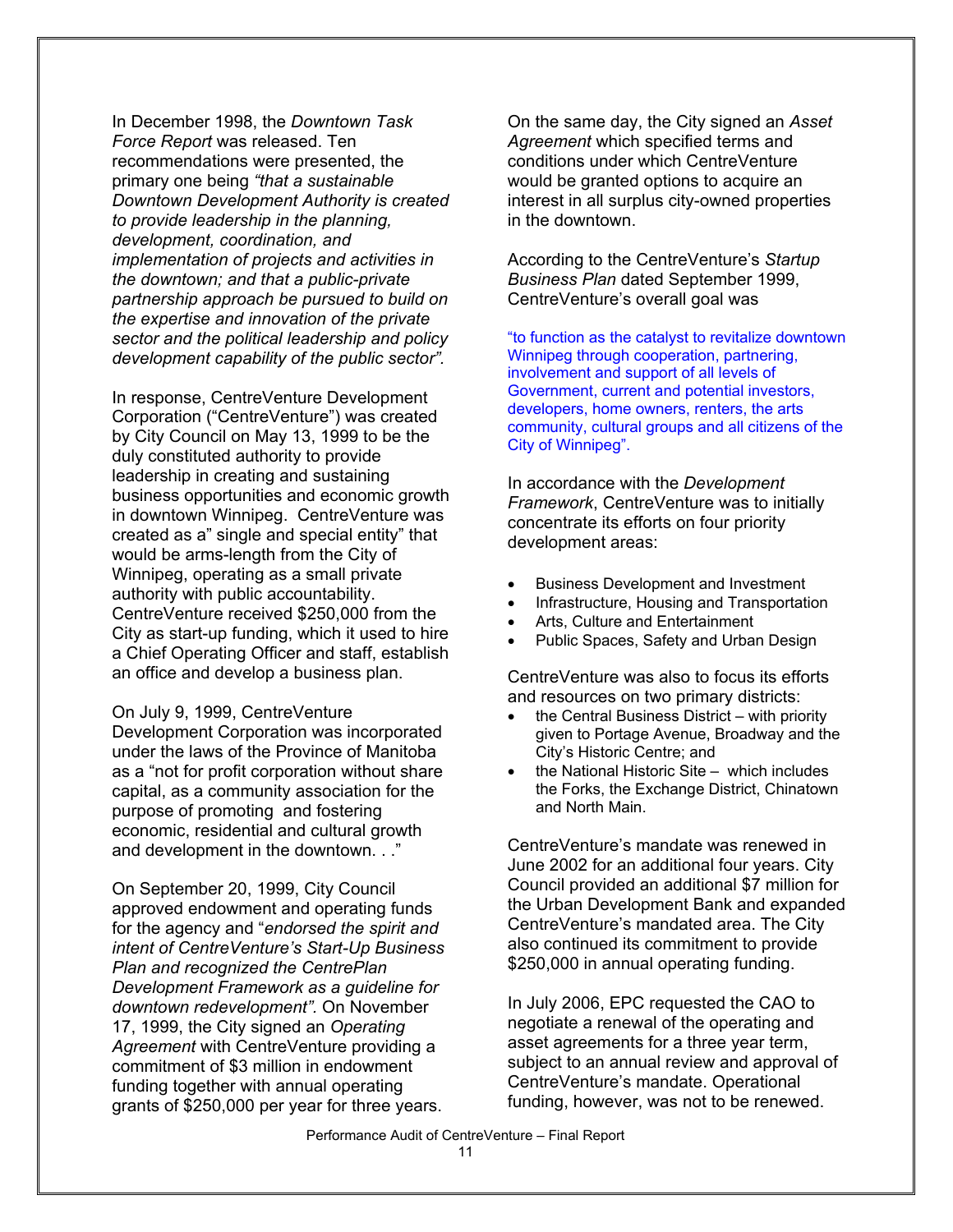### **CentreVenture Mission, Programs and Tools**

According to CentreVenture's website, the agency describes its mission as follows:

"CentreVenture Development Corporation, an arm's length agency of the City of Winnipeg, is an advocate and catalyst for business investment, development and economic growth in downtown Winnipeg. CentreVenture's staff, under the guidance of a volunteer, private-sector board of directors develops and implements strategies to identify and capitalize on economic, physical and social development opportunities in Winnipeg's downtown.

- CentreVenture is charged with fostering the revitalization of downtown Winnipeg through strategic management and financial and other support, where possible, of downtown development.
- CentreVenture expedites development in Winnipeg's downtown by promoting privatepublic cooperation and innovative partnerships.
- CentreVenture encourages new retail, entertainment, housing and commercial ventures, along with public sector investment in public spaces, amenities and services.
- CentreVenture puts particular emphasis on the rejuvenation of the City's heritage buildings, development of vacant or underutilized downtown property, and on identifying development opportunities linked to area mega projects such as Red River College's downtown campus and Manitoba Hydro's new head office.
- Under the *Asset Agreement* with the City of Winnipeg, CV markets surplus city-owned properties for sale and redevelopment." (See Appendix 1 for a map of CentreVenture's mandated area.)

CentreVenture currently offers the following programs and tools to achieve its mission:

#### **Asset Agreement**

Under the *Asset Agreement*, the City of Winnipeg has provided CentreVenture with the ability to option all surplus City-owned properties and heritage buildings within its designated area for sale to the development community. The intent is to get nonperforming City-owned properties in the downtown developed, occupied and placed back on the City of Winnipeg Tax Rolls. Proceeds from the sale of properties are used to fund Urban Development Bank activities and CentreVenture operations.

#### **CentreVenture Urban Development Bank**

CentreVenture used the initial \$3 million provided by the City of Winnipeg as an endowment fund to provide security to support an Urban Development Bank. The bank provides bridge and gap financing solutions to proponents of downtown revitalization projects. Projects proceed with alternative sources of security or at a higher degree of risk than those available through conventional lenders. Urban Bank activities include bridge financing of heritage tax credits, mortgage financing and loan guarantees. Since the initial endowment, the City has contributed an additional \$7 million and the Province \$1.47 million to the Urban Development Bank.

#### **Heritage Tax Credits and Preservation**

CentreVenture, jointly with the City of Winnipeg, administers a heritage program consisting of tax credits, capital grants and heritage economic initiatives. The *CentreVenture Downtown Heritage Tax Credit Program* stimulates capital investment in the conservation and reuse of designated historical buildings. The tax credit is awarded on the basis of 50 per cent of the net eligible private investment and may be used up to 10 years to reduce property and business taxes levied by the City.

The *CentreVenture Downtown Capital Grant Initiative* assists the repair, preservation and/or restoration of a designated structure's heritage character architectural elements. Grants are limited to 50 per cent of total approved project costs to a maximum of \$50,000. *Heritage Economic Development Grants* of up to \$25,000 are used to stimulate innovative initiatives or to attract new investment in designated heritage structures.

Performance Audit of CentreVenture – Final Report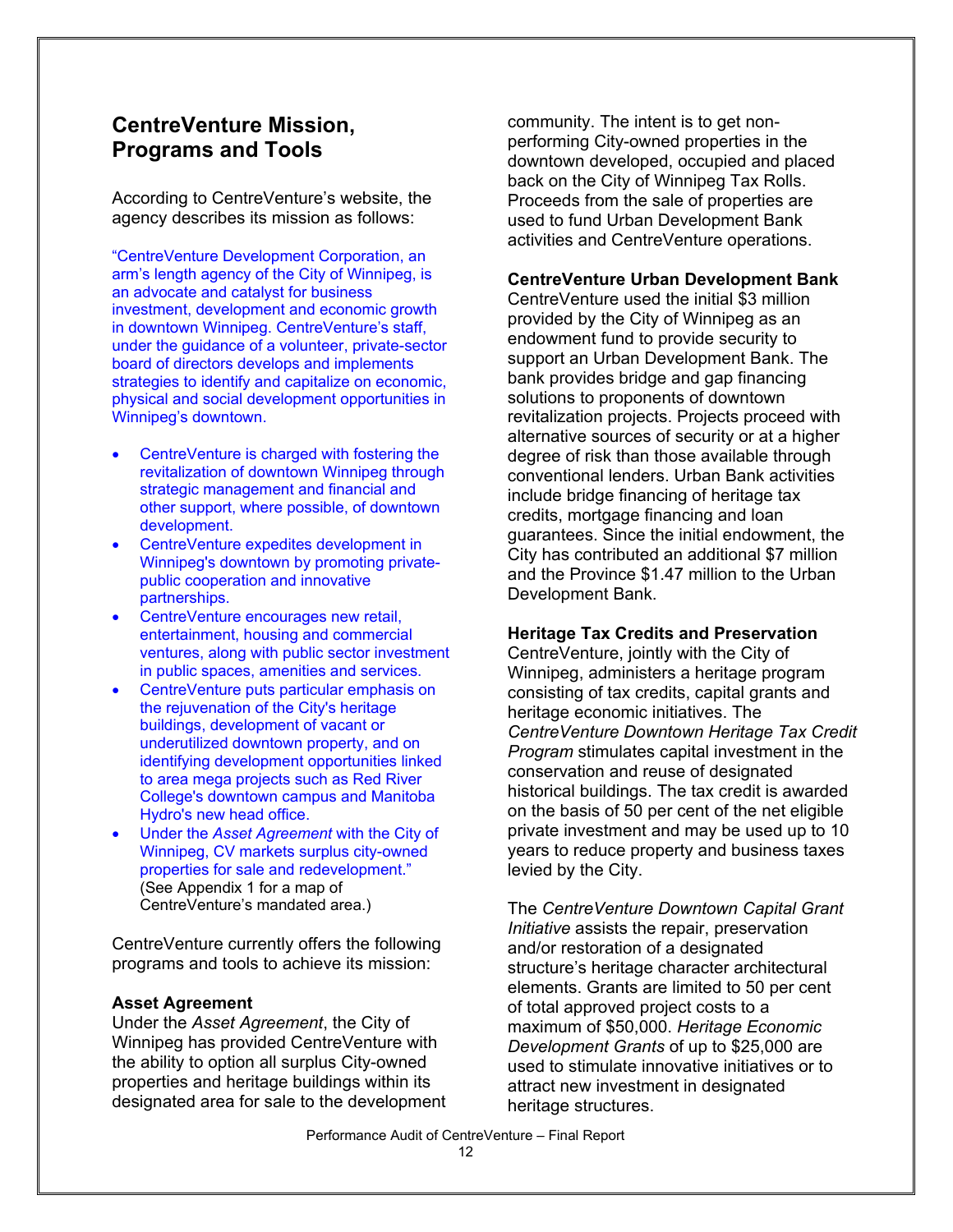#### **Advocacy and Facilitation**

CentreVenture plays a key role as an advocate for inner-city revitalization and downtown redevelopment in general. The agency is a frequent contributor on urban revitalization issues such as public safety, parking, two-way streets, and the Portage and Main pedestrian crossing and advocates for strategic infrastructure projects that can act as a catalyst for further investment by the private sector.

CentreVenture also works with investors and developers to find customized solutions to meet their specific needs including identifying suitable development opportunities, securing financing or cutting through "red tape". CentreVenture provides hands-on assistance to expedite dealings with government agencies and facilitates projects through various application and approval phases to ensure timely and effective implementation.

### **CentreVenture Accountability**

CentreVenture is required to appoint independent auditors to report to the Board of Directors on the results of a financial audit of the agency within 90 days of the fiscal year end. CentreVenture is also required to report semi-annually to Council through the Executive Policy Committee and to table an annual report within 120 days of the year end. CentreVenture, in its *Start-Up Business Plan*, declared its intent to demonstrate the economic and social benefits of projects including gains in provincial sales tax, employment tax, provincial and corporate income taxes, as well as short and long-term sustainable job creation accruing from their projects.

### **CentreVenture Organization**

CentreVenture is governed by a volunteer Board of Directors consisting of nine citizens and managed by an Executive Committee of three. Directors are appointed by City Council upon recommendation by a CentreVenture nominating committee. Directors are appointed for a term of three years and cannot serve for more than two continuous terms. Directors do not receive any remuneration but are entitled to be reimbursed for out-of-pocket expenses. The Mayor serves as the honorary Chair of CentreVenture's Board.

At the end of 2005, CentreVenture had three permanent staff resources: a President and Chief Operating Officer, an Office Manager, and an Administrative Assistant. Various professionals and consultants were retained on an as-needed basis through-out the period under review.

### **CentreVenture Resources**

At December 31, 2005, CentreVenture had total assets of \$12,790,898. CentreVenture's Revenue and Expenditures for 2005 are shown in the chart below:

|                     | General<br><b>Operations</b> | Urban<br><b>Development</b><br><b>Bank</b> |
|---------------------|------------------------------|--------------------------------------------|
| Revenue             | \$791,355                    | \$1,408,613                                |
| <b>Expenditures</b> | \$505,158                    | \$584,715                                  |

A Financial Summary for the period 1999 to 2005 is shown on the next page.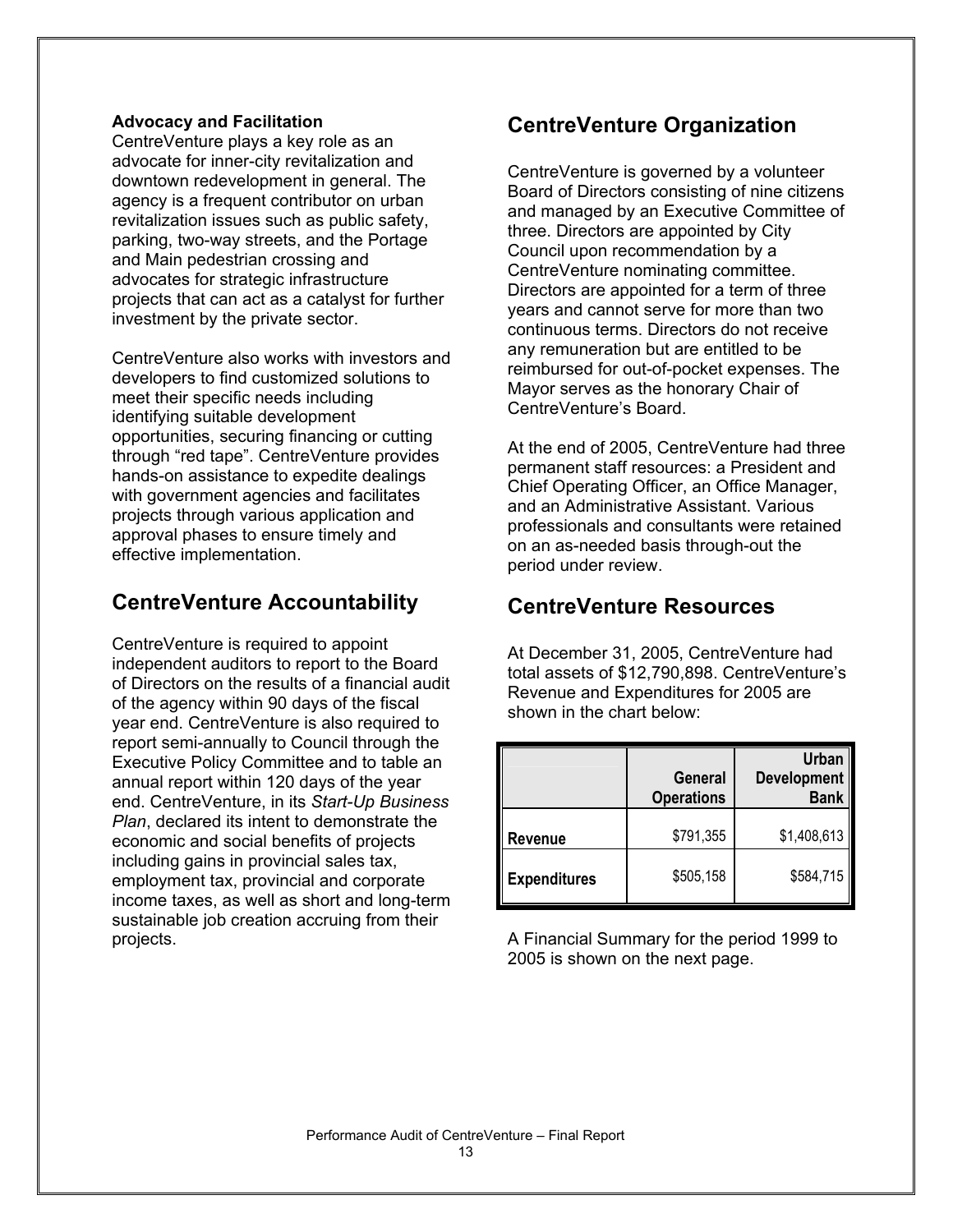# **CentreVenture Financial Summary – 1999 to 2005**

| Revenue                                          |               |
|--------------------------------------------------|---------------|
| Grants                                           |               |
| City of Winnipeg                                 |               |
| Operating grant                                  | \$1,750,000   |
| Urban Development Bank                           | 10,000,000    |
| <b>Project Grants</b>                            | 1,493,476     |
|                                                  | 13,243,476    |
| Province of Manitoba                             |               |
| Urban Development Bank                           | 1,476,000     |
| Grants                                           | 50,000        |
|                                                  | 1,526,000     |
| <b>Other Grants</b>                              | 60,000        |
| Deferred revenue                                 | (465, 936)    |
|                                                  | 14,363,540    |
|                                                  |               |
| Sale of real properties                          | 2,853,530     |
| Interest                                         | 2,008,717     |
| Rent                                             | 583,762       |
| Other                                            | 39,934        |
|                                                  | 5,485,943     |
|                                                  |               |
| <b>Total Revenue</b>                             | \$19,849,483  |
|                                                  |               |
| Expenditures                                     |               |
| Grants                                           |               |
| Housing                                          | \$<br>620,010 |
| <b>Skateboard Park</b>                           | 312,770       |
| Heritage                                         | 70,130        |
| Special projects                                 | 162,400       |
| Project development                              | 461,506       |
| Cost of real properties                          | 578,432       |
| Write-down of capital assets                     | 1,523,326     |
| Write down of property held for resale           | 75,000        |
| Amortization                                     | 291,518       |
| <b>Bad debts</b>                                 | 212,927       |
| <b>Investment losses</b>                         | 73,700        |
|                                                  | 4,381,719     |
|                                                  |               |
| Administration                                   | 1,593,280     |
| Professional fees                                | 1,174,098     |
| Other operating expenses                         | 469,212       |
|                                                  | 3,236,590     |
|                                                  |               |
| Total expenditures                               | \$7,618,309   |
|                                                  |               |
| Excess of revenue over expenditures (Net Assets) | \$12,231,174  |
|                                                  |               |

Source: CentreVenture Audited Financial Statements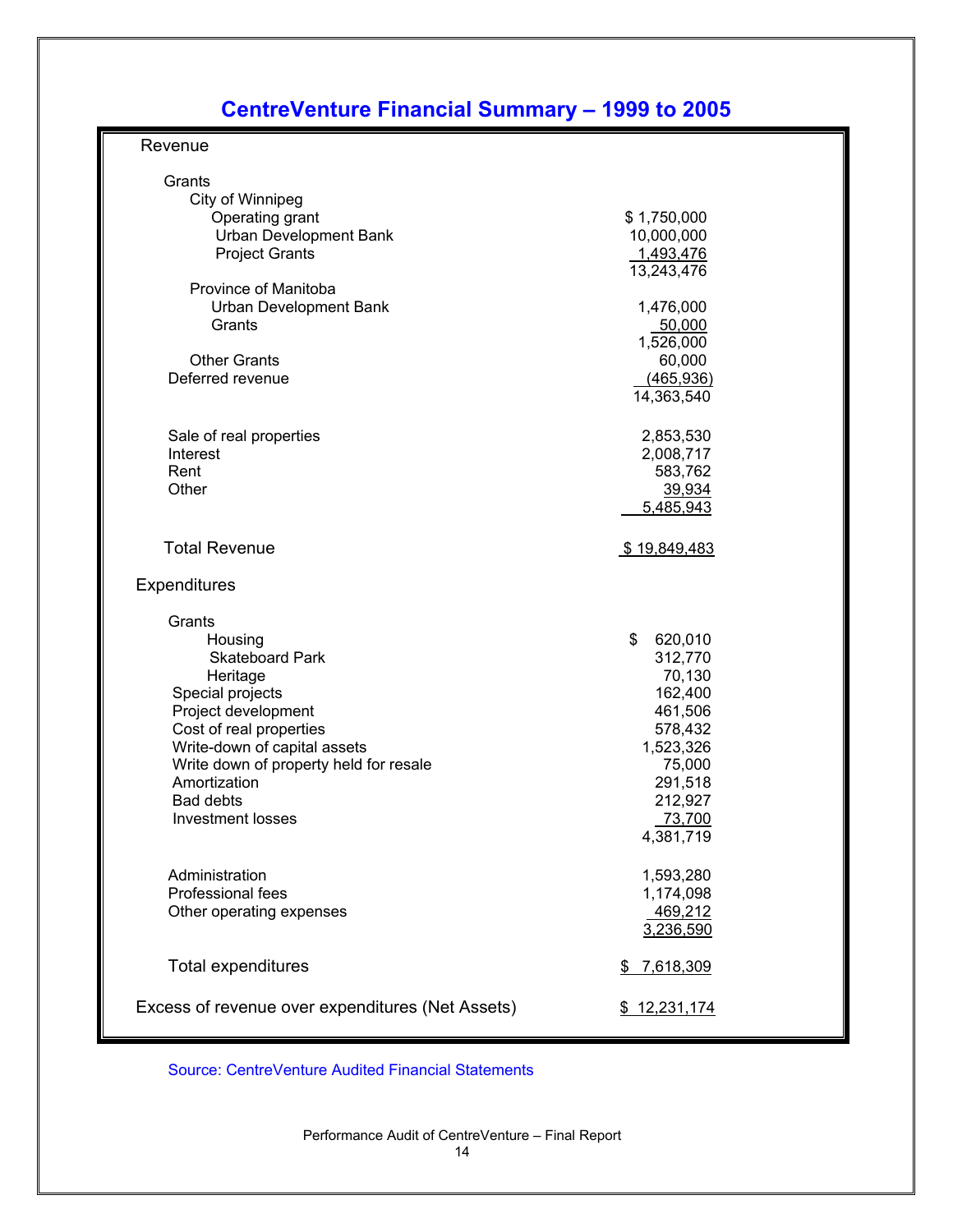# **Part II – CentreVenture 1999-2005: Report on Performance**

A "Logic Model" is often used to evaluate the performance of programs and organizations. A Logic Model is defined as a picture of how an organization does its work. It uses words and pictures to describe the activities thought to bring about change, and how these activities are linked to the results that the organization is expected to achieve. The Logic Model components illustrate the connection among the input (resources), the work performed (programs and activities) and the intended results (outputs and outcomes). The model shows the logical progression of translating a program vision into long-term impacts. The Logic Model sequence is illustrated below (Source: W.K. Kellogg Foundation**).** 



We have used a Logic Model to structure our *Report on Performance.* We relied on information from CentreVenture's Business Plans, Annual Reports and Audited Financial Statements for performance data.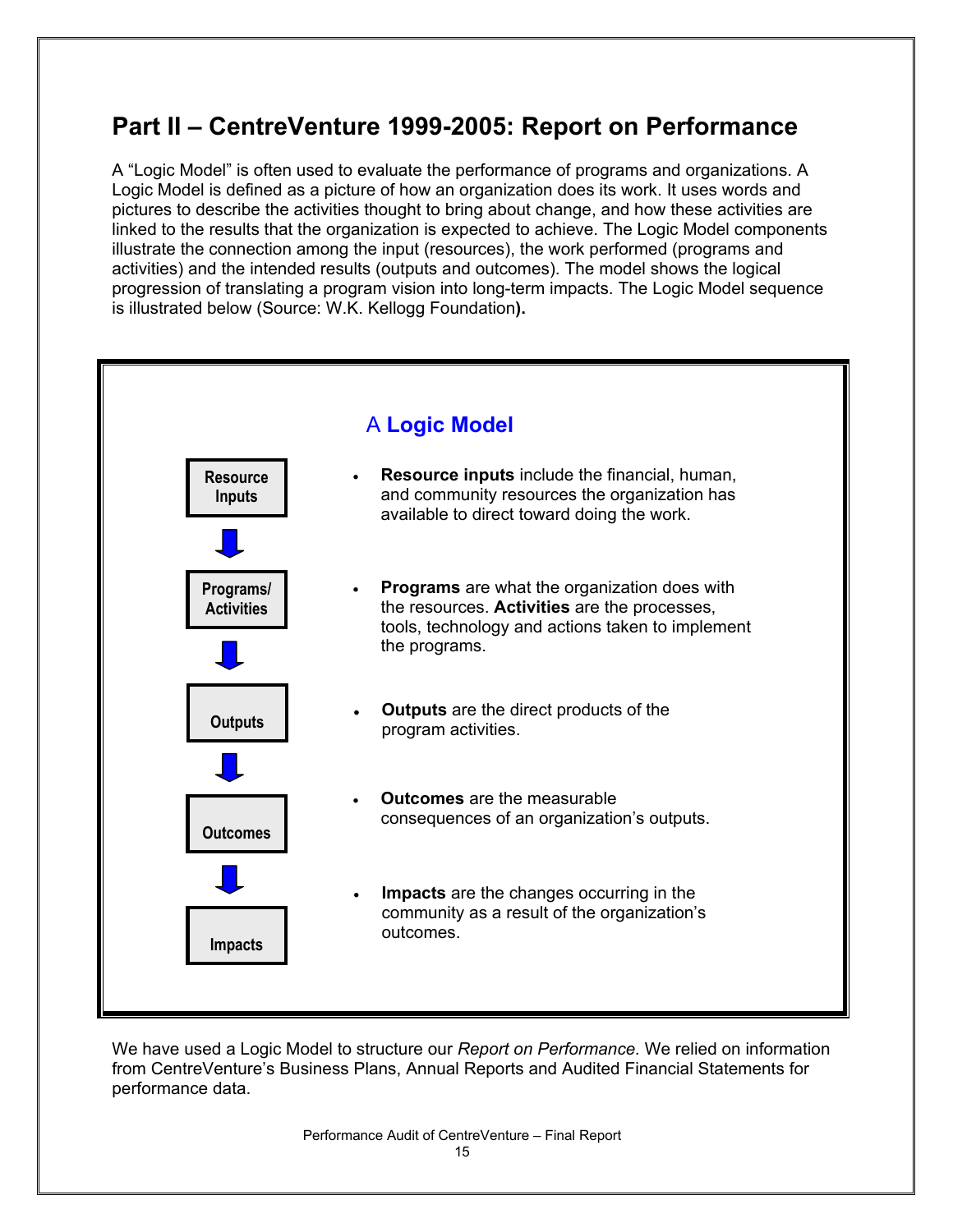#### **Resource Inputs**

#### **Public/Private Investments in CentreVenture**

One of the purposes for which CentreVenture was established was to develop a public/private partnership to provide leadership in creating and sustaining business opportunity and economic growth in downtown Winnipeg. CentreVenture has relied on investments and financial contributions made by the public sector for its establishment and on-going support. The private sector-dominated board has volunteered their time to govern CentreVenture. To date financial investments made by the private sector have been restricted to direct investments in development projects.

#### *City of Winnipeg*

The City of Winnipeg has provided most of the funding that CentreVenture has received from the public sector. As of December 31, 2005, the City of Winnipeg has transferred to CentreVenture \$1.75 million in operating grants, \$10 million to fund the Urban Development Bank, and \$1.49 million in project grants for a total of \$13.2 in direct financial support.

|              |                  | <b>Urban Development</b> |               |               |
|--------------|------------------|--------------------------|---------------|---------------|
| Year         | <b>Operating</b> | <b>Bank</b>              | Project       | <b>Total</b>  |
|              | Grant            |                          | <b>Grants</b> |               |
| 1999         | 250,000<br>\$    | 300,000<br>\$            |               | 550,000<br>\$ |
| 2000         | 250,000          | 2,700,000                | \$<br>100,000 | 3,050,000     |
| 2001         | 250,000          |                          | 435,000       | 685,000       |
| 2002         | 250,000          | 3,500,000                | 250,000       | 4,000,000     |
| 2003         | 250,000          | 3,500,000                | 418,476       | 4,168,476     |
| 2004         | 250,000          |                          | 290,000       | 540,000       |
| 2005         | 250,000          |                          |               | 250,000       |
|              |                  |                          |               |               |
| <b>Total</b> | \$1,750,000      | \$10,000,000             | \$1,493,476   | \$13,243,476  |

#### **Direct Financial Support from City of Winnipeg**

In addition to the direct financial support of \$13.2 million, the City of Winnipeg has supported CentreVenture through the *Asset Agreement* and through direct funding of CentreVenture sponsored heritage programs to a total of \$4.94 million:

- Through the sale of City of Winnipeg surplus properties in the downtown, CentreVenture has been able to realize over \$2.8 million in proceeds to deposit in the Urban Development Bank.
- The City of Winnipeg has awarded \$1.38 million in Heritage Tax Credits and paid out \$0.76 million in heritage grants related to CentreVenture sponsored heritage programs.

#### *Financial Support from the Province of Manitoba and Other Agencies*

CentreVenture has received financial support from the Province of Manitoba, Destination Winnipeg and Western Economic Diversification. The Province of Manitoba's direct financial support has taken the form of a \$1.476 million contribution to the Urban Development Bank and a one-time \$50,000 project grant. Other public sector agencies contributed \$60,000. (See below.)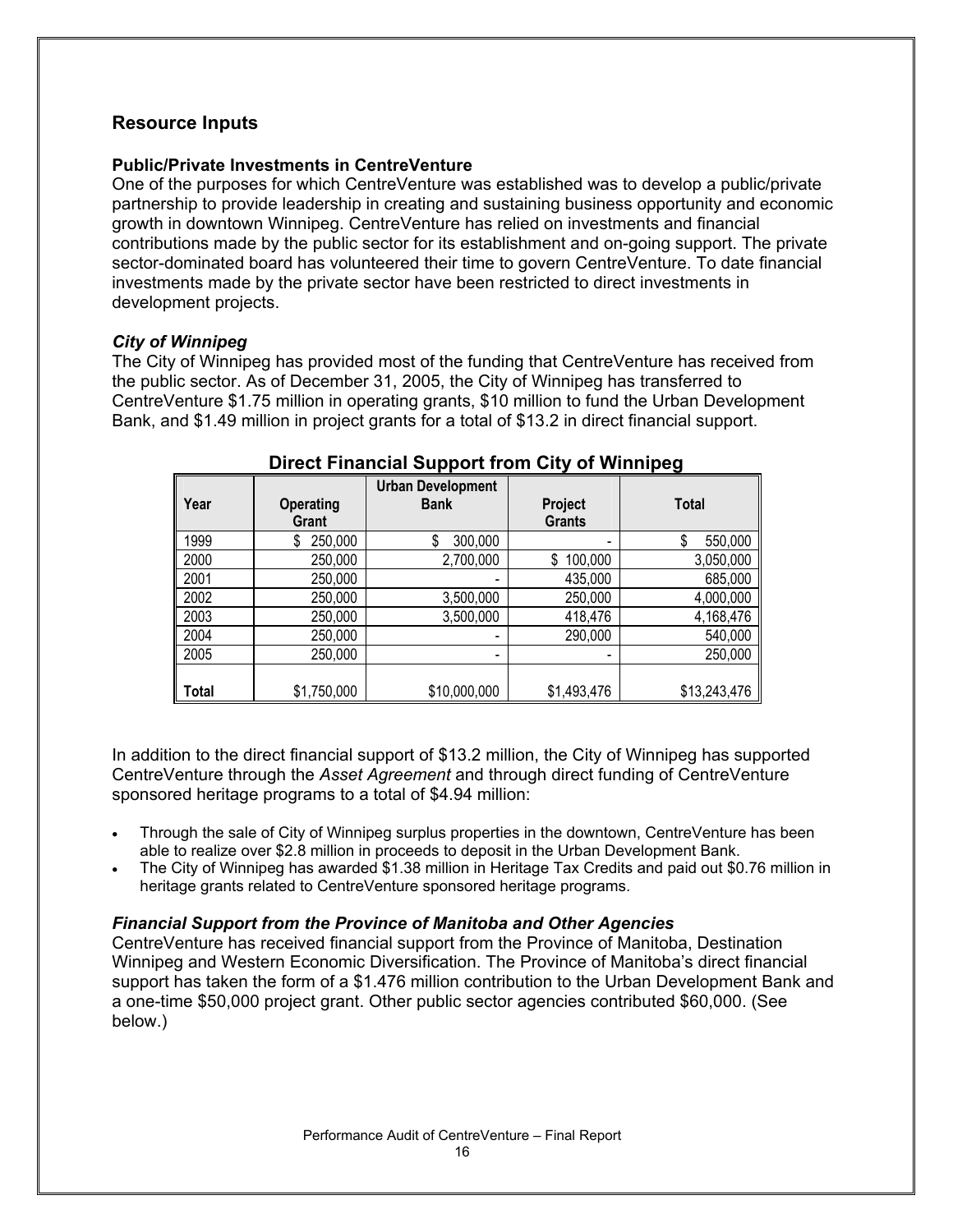| Year  | <b>Province of</b><br><b>Manitoba</b><br><b>Urban Development</b><br><b>Bank</b> | <b>Province of</b><br><b>Manitoba</b><br><b>Project Grants</b> | Other public sector<br><b>Agencies</b><br><b>Project Grants</b> | <b>Total</b> |
|-------|----------------------------------------------------------------------------------|----------------------------------------------------------------|-----------------------------------------------------------------|--------------|
| 1999  | $\overline{\phantom{a}}$                                                         |                                                                |                                                                 |              |
| 2000  | \$250,000                                                                        |                                                                |                                                                 | \$250,000    |
| 2001  | 250,000                                                                          | \$50,000                                                       | \$25,000                                                        | 325,000      |
| 2002  | 250,000                                                                          |                                                                | 35,000                                                          | 285,000      |
| 2003  | 250,000                                                                          |                                                                |                                                                 | 250,000      |
| 2004  | $\overline{\phantom{a}}$                                                         |                                                                |                                                                 |              |
| 2005  | 476,000                                                                          |                                                                |                                                                 | 476,000      |
| Total | \$1,476,000                                                                      | \$50,000                                                       | \$60,000                                                        | \$1,586,000  |

#### **Financial Support from Province and Agencies**

#### **Program Activities and Outputs**

In this section, we will examine the programs and activities delivered by CentreVenture and the measurable outputs that were generated.

#### *Asset Agreement*

The Asset Agreement with the City of Winnipeg provides the opportunity for CentreVenture to option non-performing, surplus City-owned property for sale to the development community. The net proceeds from the sales of these properties are deposited in the CentreVenture Urban Development Bank and are used to fund loans and mortgages.

#### **Outputs**

During the period January 1, 2000 to December 31, 2005, CentreVenture conducted 24 transactions resulting in the sale of 21 previously City-owned properties for \$2,853,530 and has conditional offers to sell six more properties.

| Year  | <b>Number of</b><br><b>Properties Sold</b> | <b>Sales Proceeds</b> |
|-------|--------------------------------------------|-----------------------|
| 2000  |                                            | \$359,999             |
| 2001  | 4                                          | 669,755               |
| 2002  | Ω                                          | 275,000               |
| 2003  |                                            | 19,000                |
| 2004  | 5                                          | 678,000               |
| 2005  | 10                                         | 851,776               |
| Total | 24                                         | \$2,853,530           |

#### **Real Estate Sales**

#### *Urban Development Bank*

CentreVenture operates an Urban Development Bank that provides financing solutions to proponents of downtown development projects. The Urban Development Bank was created to focus on maximizing leverage of CentreVenture's funding with public/private sector investment. "Creative financing" was provided in the form of direct loans, loan guarantees, performance and discretionary grants, fund feasibility and architectural studies and tax concessions for realty, amusement and business.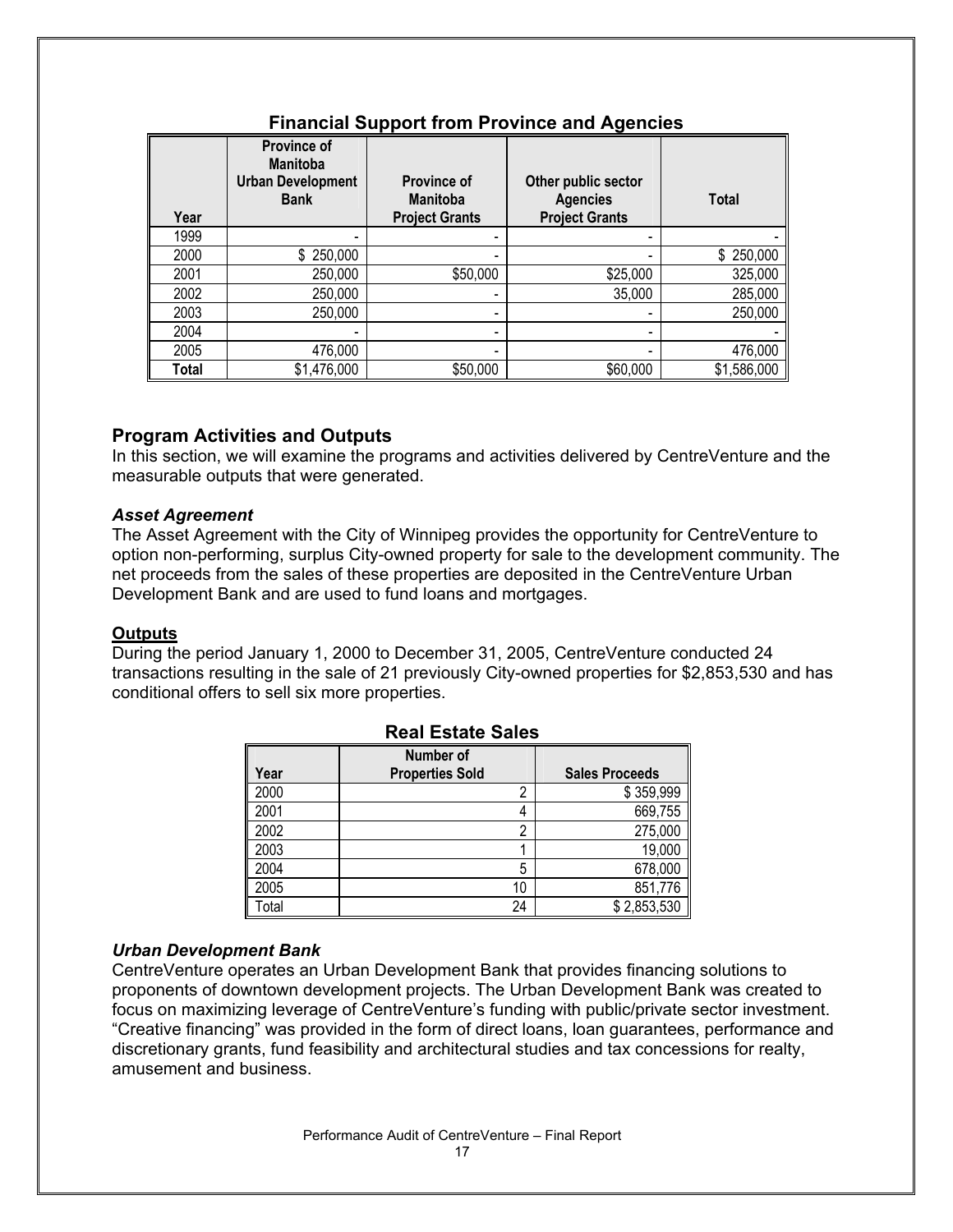The Urban Development Bank was funded by a \$10 million contribution from the City of Winnipeg made over a period of four years and \$1.47 million contribution from the Province of Manitoba funded over a period of five years.

#### **Outputs**

CentreVenture has issued more than \$3.7 million in loans and mortgages involving 28 properties to December 31, 2005.

|       | Number of         | Loans         |           | <b>Mortgages</b> |               | ິ<br><b>Heritage Tax Credit Loans</b> |             | <b>Loan Guarantees</b> |          |
|-------|-------------------|---------------|-----------|------------------|---------------|---------------------------------------|-------------|------------------------|----------|
| Year  | <b>Properties</b> | <b>Number</b> | Amount    | <b>Number</b>    | <b>Amount</b> | <b>Number</b>                         | Amount      | <b>Number</b>          | Amount   |
| 2000  |                   |               | \$250,000 |                  | 45,000        |                                       | 195,300     |                        | \$65,000 |
| 2001  |                   |               | 50,000    |                  | 259,492       |                                       | 654,352     |                        | 20,000   |
| 2002  |                   |               | 80,000    | റ                | 225,000       |                                       | 175,000     |                        |          |
| 2003  |                   |               | 115,850   |                  | 25,000        |                                       |             |                        |          |
| 2004  |                   |               |           |                  | 905,771       |                                       |             |                        |          |
| 2005  |                   |               |           |                  | 328,370       |                                       | 350,817     |                        |          |
| Total | 28                |               | \$495,850 | 13               | \$1,788,633   |                                       | \$1,375,469 |                        | \$85,000 |

#### **Loans and Mortgages**

#### *Heritage Programs*

Heritage programs are delivered in partnership with the City of Winnipeg. The programs are jointly administered and sponsored by the City of Winnipeg. The Heritage programs are intended to encourage the preservation, restoration, and rehabilitation of the City Winnipeg's historic buildings through adaptive reuse and redevelopment.

#### *Heritage Tax Credits*

The CentreVenture Downtown Heritage Tax Credit Program supports the conservation and redevelopment of designated heritage buildings. The tax credit is awarded on the basis of 50 per cent of the net eligible private investment (up to \$250,000) and may be used for up to 10 years to reduce property taxes and, where applicable, business taxes levied by the City. The Heritage Tax Credits are funded by the City of Winnipeg.

#### **Outputs**

CentreVenture had approved 19 projects and awarded \$3.24 million in heritage tax credits to December 31, 2005. Eight projects did not proceed and only \$1.38 million in heritage tax credits had been earned by December 31, 2005. \$1.86 million (or 57%) of the heritage tax credits approved expired by December 31, 2005.

| <b>DOMILIOMIL LIGHLAGG TAA OLGUIL LIGHLAHI</b> |                              |                                            |                                                 |                                         |                                                  |  |  |  |
|------------------------------------------------|------------------------------|--------------------------------------------|-------------------------------------------------|-----------------------------------------|--------------------------------------------------|--|--|--|
| Program<br>Year                                | Number of<br><b>Projects</b> | Heritage<br><b>Tax Credits</b><br>Approved | Heritage<br><b>Tax Credits</b><br><b>Earned</b> | <b>Projects not</b><br><b>Completed</b> | Heritage<br><b>Tax Credits</b><br><b>Expired</b> |  |  |  |
| 2000                                           | 13                           | \$2,237,043                                | \$1,099,047                                     |                                         | \$1,137,996                                      |  |  |  |
| 2002                                           |                              | 288,763                                    | 280,998                                         |                                         | 7,765                                            |  |  |  |
| 2003                                           |                              | 710,000                                    | ۰                                               |                                         | 710,000                                          |  |  |  |
| Total                                          | 19                           | \$3,235,806                                | \$1,380,045                                     |                                         | \$1,855,761                                      |  |  |  |

#### **Downtown Heritage Tax Credit Program**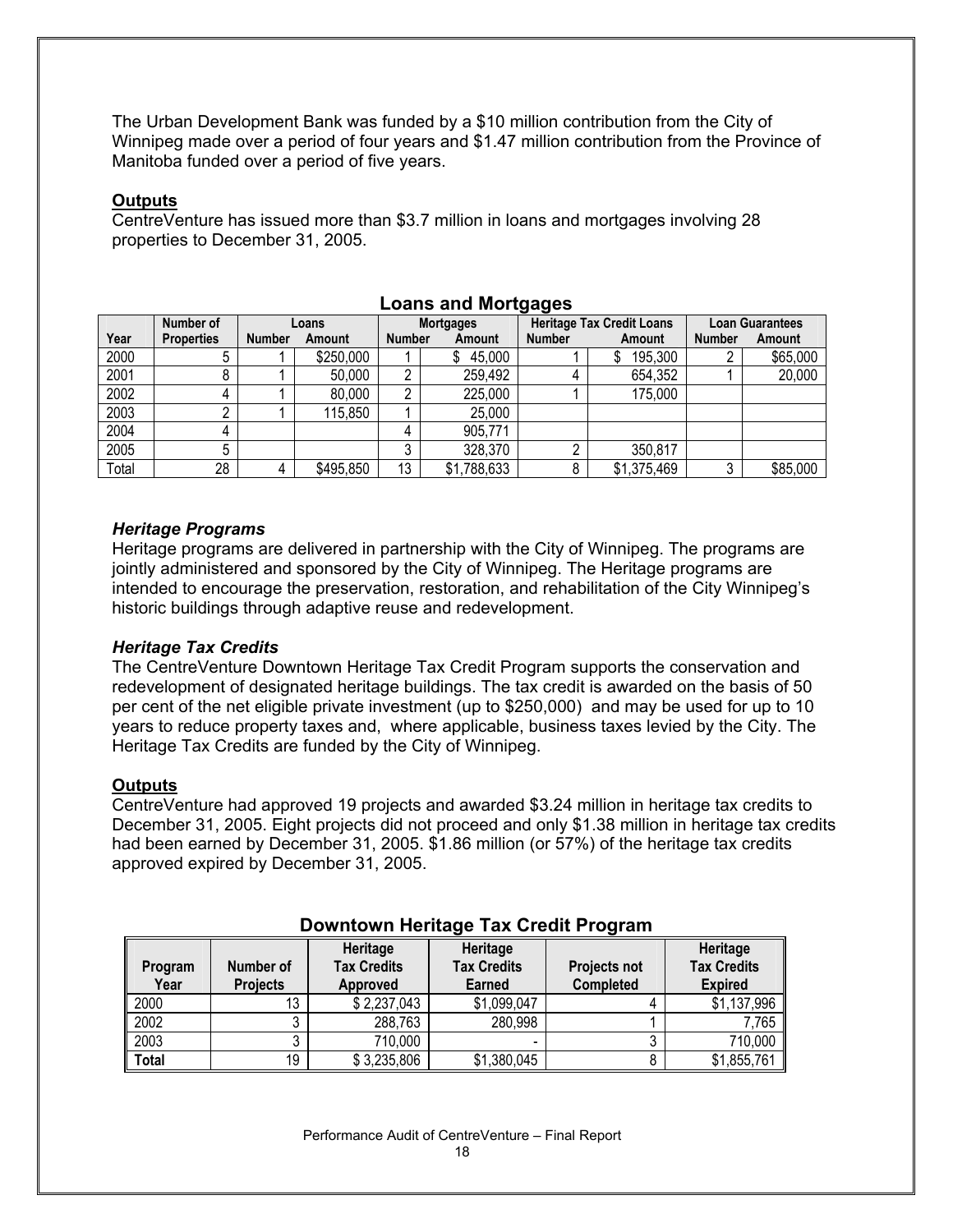#### *Heritage Grants*

The CentreVenture Downtown Capital Grant Initiative supports the repair, preservation and/or restoration of a designated structures heritage character or architectural elements. The maximum grant available was limited to 50 per cent of approved project costs up to \$50,000.

The Heritage Economic Development Grant and the Gail Parvin Hammerquist grants support initiatives to attract new investment, occupants and/or uses for designated heritage structures in the downtown.

#### **Outputs**

CentreVenture has awarded \$1,049,066 in grants to December 31, 2005. The City of Winnipeg paid out \$757,704 of the \$827,834 in heritage grants paid to December 31, 2005.

The 2004 Gail Parvin Hammerquist program had an allocation of \$290,000 to award in grants. As at December 31, 2005, CentreVenture had not awarded any grants with respect to the 2004 Program.

| Program Year | Projects<br>Awarded<br>Grant | <b>Grant Amount</b> | <b>Grant Paid to</b><br>December 31, 2005 | Projects that did<br>not Proceed | <b>Grant Unearned to December</b><br>31, 2005 |
|--------------|------------------------------|---------------------|-------------------------------------------|----------------------------------|-----------------------------------------------|
| DCG-2000     | 16                           | 706,773<br>S        | \$541,751**                               |                                  | \$165,022                                     |
| DCG-2002     | ົ                            | 128,000             | 124,718**                                 |                                  | 3, 282                                        |
| EDG-2000     |                              | 65,000              | 65,000**                                  | -                                |                                               |
| EDG-2002     | ∩                            | 34,000              | 26,235**                                  |                                  | 7,765                                         |
| GPH-2003     |                              | 113,476             | 70,130                                    |                                  | 43,346                                        |
| GPH-2004     |                              | $1,817*$            |                                           |                                  | 1,817                                         |
| <b>Total</b> | 32                           | 1,049,066           | \$827,834                                 | ົ                                | \$221,232                                     |

#### **Heritage Grants**

DCG- Downtown Capital Grant EDG – Economic Development Grant GPH – Gail Parvin Hammerquist Grant \* Part of the grant from the 2003 program was allocated to 2004

\*\* Grant paid by the City of Winnipeg

#### *Downtown Housing Grants*

The downtown housing grants were developed to encourage unique and innovative approaches to addressing downtown housing opportunities by providing financial assistance to project proponents.

#### **Outputs**

|                              |                 | <b>Housing</b> | <b>Grants</b> | <b>Grants Paid to December 31,</b> |
|------------------------------|-----------------|----------------|---------------|------------------------------------|
| <b>Program</b>               | <b>Projects</b> | Units planned  | Awarded       | 2005                               |
| <b>Housing Demonstration</b> |                 |                |               |                                    |
| Grant - 2002                 |                 | 59             | \$500,000     | \$500,000                          |
|                              |                 |                |               |                                    |
| Housing Strategy Grant -2003 |                 | 107            | 250,000       | 120,010                            |
| Total                        |                 | 166            | \$750,000     | \$620,010                          |

#### **Downtown Housing Grants**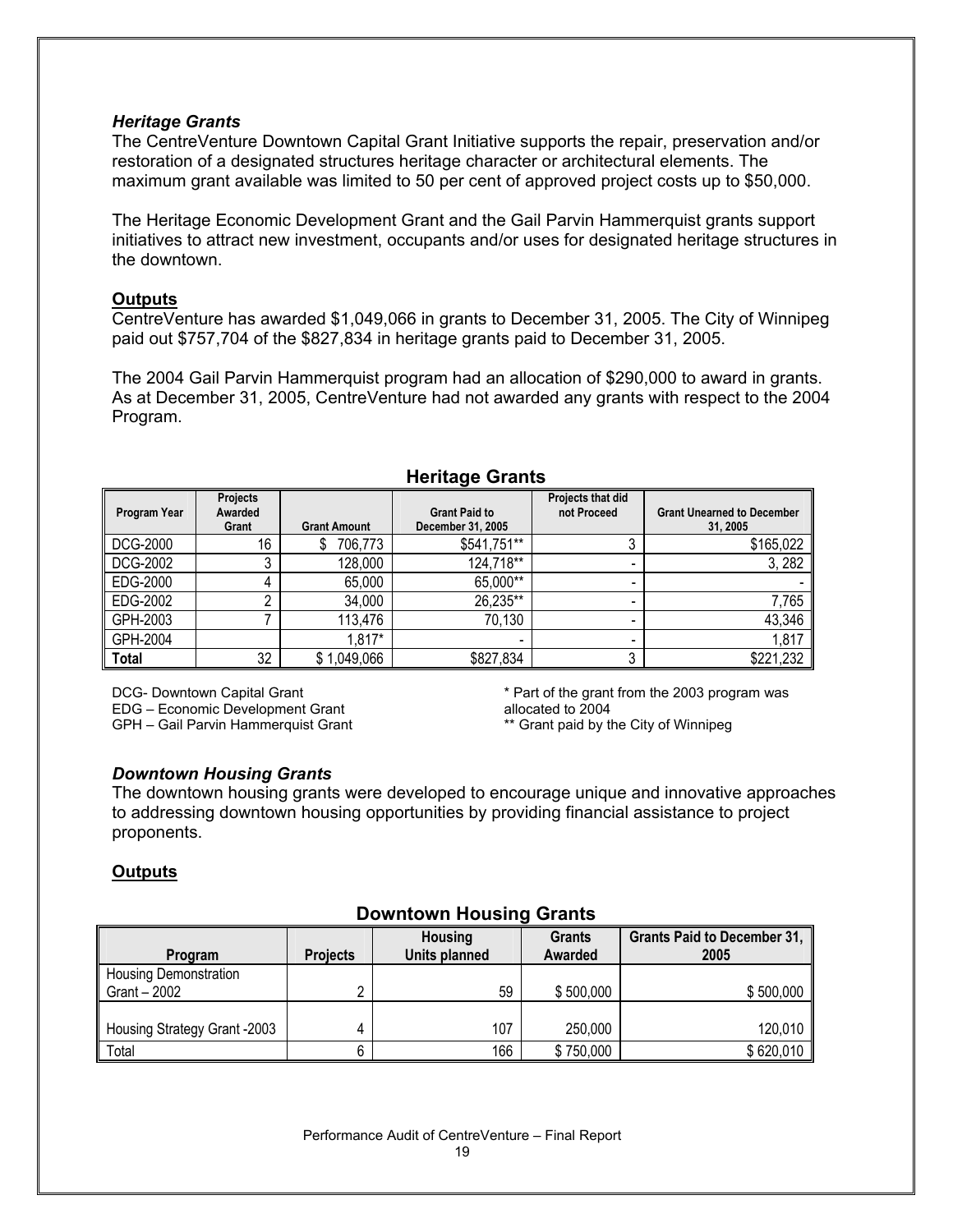#### *Advocacy and Facilitation*

CentreVenture plays a role as an advocate for downtown redevelopment. CentreVenture has been a contributor on urban revitalization issues in Winnipeg on such topics as parking, transportation, public safety, downtown zoning, development project approval process and the opening of the pedestrian crossing at Portage & Main. CentreVenture provides hands-on assistance to project proponents to expedite dealings with government agencies and facilitate projects through the application and approval phases.

#### **Outputs**

Projects such as Waterfront Drive, Credit Union Central and Mountain Equipment Co-op are the result of the CentreVenture advocacy work in combination with the use of its development programs. CentreVenture also facilitated private sector input for the *Getting Down to Business* consultation process to review City planning and development rules and regulations.

CentreVenture receives approximately 20 project inquires a week and maintain an active project caseload of between and eight and 15 open files. Open files can require years of involvement to bring to the market, partly because of the project approval process and requirements of commercial financial institutions.

#### **Program Outcomes**

In this section, we review the outcomes generated by CentreVenture's operations. We can't put the outcomes in perspective, in some cases, because CentreVenture has not developed performance targets or gathered information from other organizations against which to compare results.

#### *Return on CentreVenture Assets*

One of CentreVenture's financial goals from the outset was to achieve financial self-sufficiency. A key factor in achieving this goal was to ensure that CentreVenture would be in a position to realize income from its assets. CentreVenture has significant investments in financial assets and real estate. As at December 31, 2005, CentreVenture had cash and short-term investments of \$8.2 million, mortgages receivable of \$1.3 and loans receivable of \$0.7 million. The table below summarizes the revenue generated from the agency's financial assets for the past six years:

| Year         | <b>Interest</b> | Loan<br>Losses/<br><b>Bad debts</b> | <b>Investment</b><br><b>Losses</b> | <b>Net</b><br>revenue | <b>Budget</b> | Variance   |  |
|--------------|-----------------|-------------------------------------|------------------------------------|-----------------------|---------------|------------|--|
| 2000         | \$162,997       | $\overline{\phantom{0}}$            | ۰                                  | \$162,997             | *             |            |  |
| 2001         | 244,991         | (12, 927)                           | $\overline{\phantom{0}}$           | 232,064               | 241,500       | (9, 436)   |  |
| 2002         | 337,972         | $\overline{\phantom{0}}$            | ٠                                  | 337,972               | 304,734       | 33,238     |  |
| 2003         | 422,146         | (150,000)<br>\$(                    | ۰                                  | 272,146               | 507,745       | (235, 329) |  |
| 2004         | 403,903         | (50,000)                            | ٠                                  | 353,903               | $***$         |            |  |
| 2005         | 436,708         | $\overline{\phantom{0}}$            | \$ (73,700)                        | 363,008               | $**$          |            |  |
| <b>Total</b> | \$2,008,717     | \$(212,927)                         | \$(73,700)                         | \$1,722,090           |               |            |  |

#### **Return from Financial Assets**

\*No amount was included for interest in the 2000 Budget.

 **\*\*** No budget was prepared for 2004 and 2005.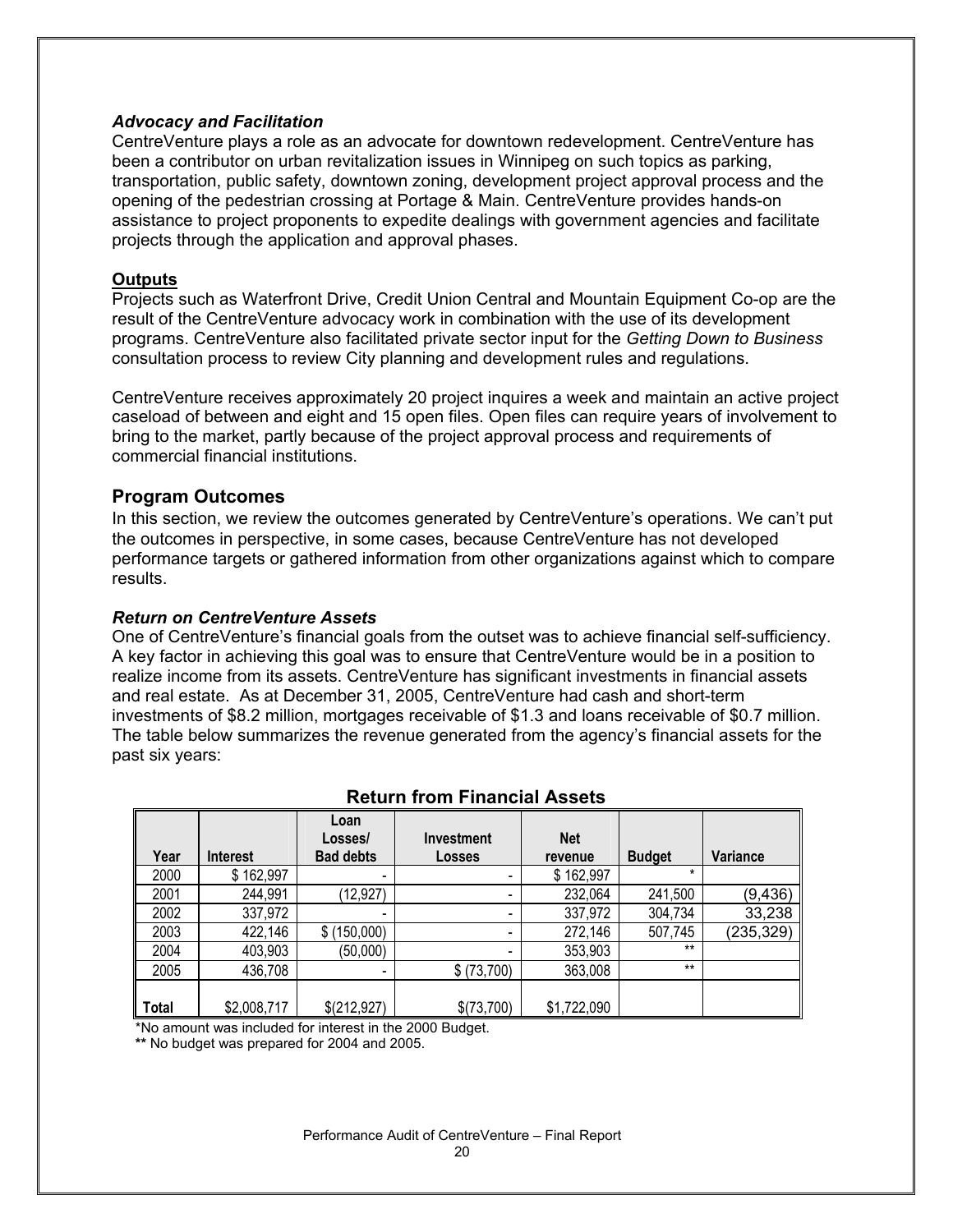We wanted to determine whether the net revenue generated from financial assets met CentreVenture's expectations; however, for three of the six years of operations, CentreVenture did not establish a budget figure against which to compare results. For the years where a comparison was possible, 2003 was the only year with a significant variance. The major reason for the variance was a write-off of \$150,000 in bad debt.

As at December 31, 2005, CentreVenture had capital assets with a book value of \$1.25 million and property held for resale of \$1 million. CentreVenture did prepare a budget that included estimates for revenue from rent and property sales for the years 2001-2003. In each year, there were significant variances between budget and actual revenues. In each year, CentreVenture had expected to realize significantly more revenue from the sale of real estate than was actually realized. As well, in 2002, CentreVenture took a conservative approach and wrote down the book value of the building it owns, constructed and leased to Mountain Equipment Co-op by \$1.4 million. In the event of a future sale, CentreVenture will likely realize a gain on the sale of the asset.

|       |           | <b>Sale of Real</b> | Write down of            | Net revenue   |               |             |
|-------|-----------|---------------------|--------------------------|---------------|---------------|-------------|
| Year  | Rent      | estate              | <b>Property</b>          |               | <b>Budget</b> | Variance    |
| 2000  |           | \$359,999           | $\overline{\phantom{a}}$ | 359,999<br>\$ | $\star$       |             |
| 2001  | \$12,000  | 669,755             | (9,000)                  | 672,755       | 1,504,000     | (831, 245)  |
| 2002  | 84,001    | 275,000             | \$(1,403,131)            | (1,044,130)   | 958,865       | (2,002,995) |
| 2003  | 154,661   | 19,000              | (111, 195)               | 62,466        | 981,594       | (919, 128)  |
| 2004  | 154,753   | 678,000             |                          | 832,753       | $**$          |             |
| 2005  | 178,347   | 851,776             | $\overline{\phantom{a}}$ | 1,030,123     | $**$          |             |
|       |           |                     |                          |               |               |             |
| Total | \$583,762 | \$2,853,530         | \$(1,523,326)            | \$1,913,966   |               |             |

#### **Return from Property**

\*No amount was included for interest in the 2000 Budget.

 **\*\*** No budget prepared for 2004 and 2005.

#### *Agency Self-sufficiency*

CentreVenture's original strategic plan stated that a key element of the Urban Development Bank Program was to ensure the agency's self-sufficiency. This was expected to be achieved by using a portion of Urban Development Bank income to offset operating costs.

What was meant by 'self-sufficiency' has not been defined. One possible measure of selfsufficiency is the preservation of the Urban Development Bank endowment funding. Contributions made by the City of Winnipeg and the Province of Manitoba to the Urban Development Bank to December 31, 2005 totaled \$11,476,000. As at December 31, 2005, CentreVenture had net assets of \$12,231,174; therefore, CentreVenture has accumulated net assets in excess of the contributions made by \$775,174. Given this definition of self-sufficiency, CentreVenture has met its objective.

A second possible measure of self-sufficiency is that the agency does not require on-going financial support for operations from the City of Winnipeg. CentreVenture received an annual operating grant of \$250,000 from 1999 to 2005. Given this definition of self-sufficiency, CentreVenture has not yet met its objective. This will provide CentreVenture a challenge in the future since the City has not committed to renewing the operating grant for the third mandate.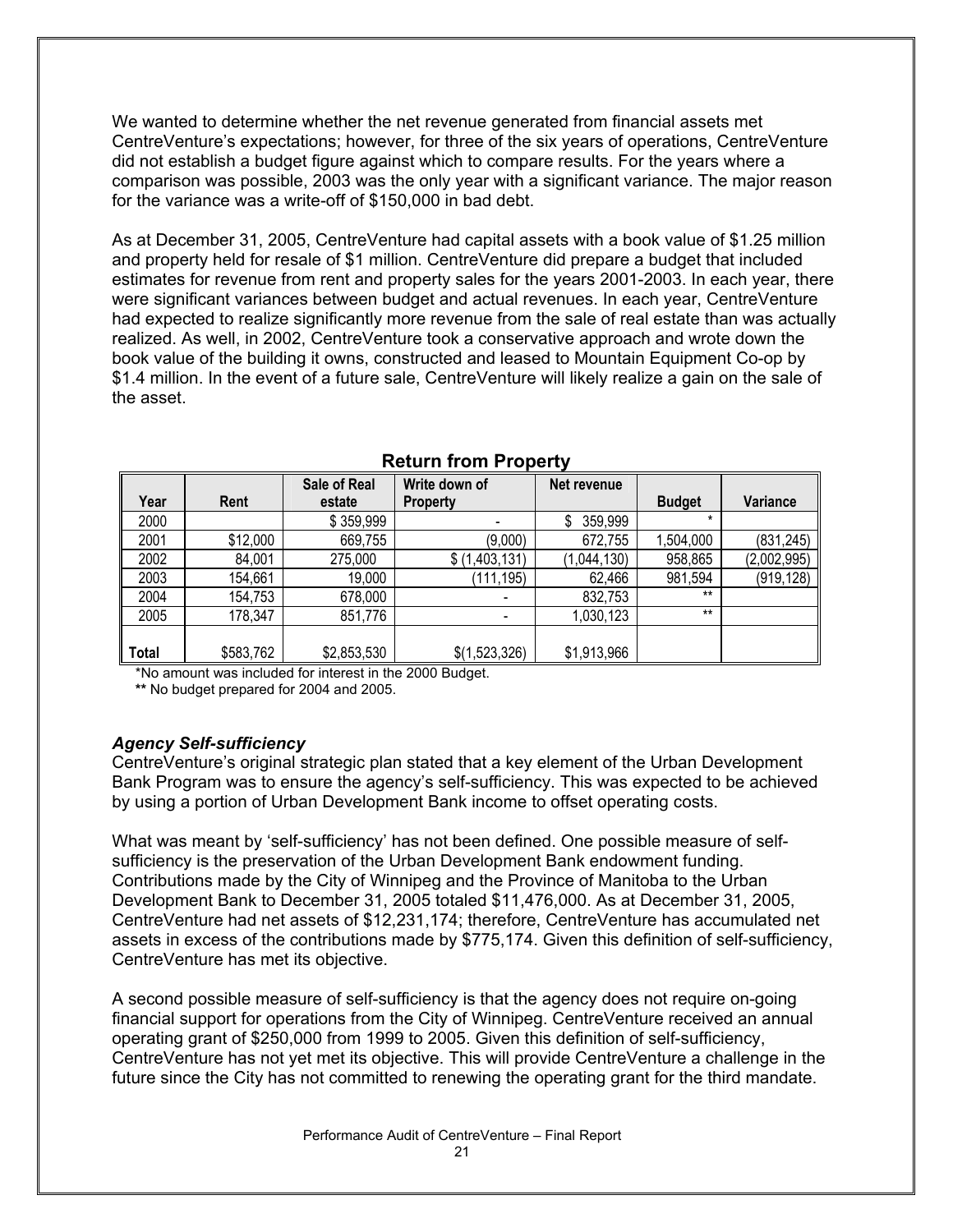#### *New Housing Units Created*

CentreVenture has provided conditional grants and financing to fourteen projects that will lead to the development of nearly 400 housing units.

| Year       | Number of                | Loans and                |                              | <b>Housing Units</b><br>planned |
|------------|--------------------------|--------------------------|------------------------------|---------------------------------|
|            | <b>Projects</b>          | mortgages                | <b>Grants</b>                |                                 |
| 2000<br>II |                          | 425,000<br>S             | -                            |                                 |
| 2001       | $\overline{\phantom{0}}$ | $\overline{\phantom{0}}$ | $\qquad \qquad \blacksquare$ |                                 |
| 2002       | ŋ                        | 75,000                   | \$577,775                    | 59                              |
| 2003       | 3                        | 501,029                  | 130,000                      | 52                              |
| 2004       | 4*                       |                          | 30,518                       | 27                              |
| 2005       |                          | 600,817                  | 63,500                       | 248                             |
| Total      | 14                       | \$1,601,846              | \$801,773                    | 393                             |

#### **New Housing Units Created**

\*Project received land from CentreVenture for \$1.

#### *Private Investment Leveraged*

One of CentreVenture's key goals was to leverage private sector investment. CentreVenture tracks the estimated private investment related to the development projects it is involved in through sales of real estate, and the provision of loans, mortgages, loan guarantees, heritage tax credits and grants. As at December 31, 2005, CentreVenture had completed transactions for 48 projects that are expected to result in \$77.3 million in private investment.

| Year  | <b>Number of Projects</b><br><b>Supported financially</b> | <b>Estimated proJect</b><br>Investment* |
|-------|-----------------------------------------------------------|-----------------------------------------|
| 2000  | 10                                                        | 6,435,000                               |
| 2001  | 11                                                        | 4,961,011                               |
| 2002  | 6                                                         | 5,943,000                               |
| 2003  |                                                           | 7,109,500                               |
| 2004  |                                                           | 16,086,000                              |
| 2005  |                                                           | 36,752,000                              |
| Total | 48                                                        | 77,286,511                              |

#### **Private Sector Investment**

\*Does not include projects where financial support was not provided or deals in progress at December 31, 2005.

CentreVenture has not developed a performance measure to evaluate its overall performance in leveraging private investment through its program activities. In the absence of a developed performance indicator, we compared the total estimated project investment (\$77.3 million) to the total CentreVenture expenditures to December 31, 2005 (\$7.6 million). This resulted in a very positive \$10 to \$1 ratio. In addition, the estimate does not take into account private sector investment leveraged indirectly through CentreVenture's advocacy and facilitation efforts.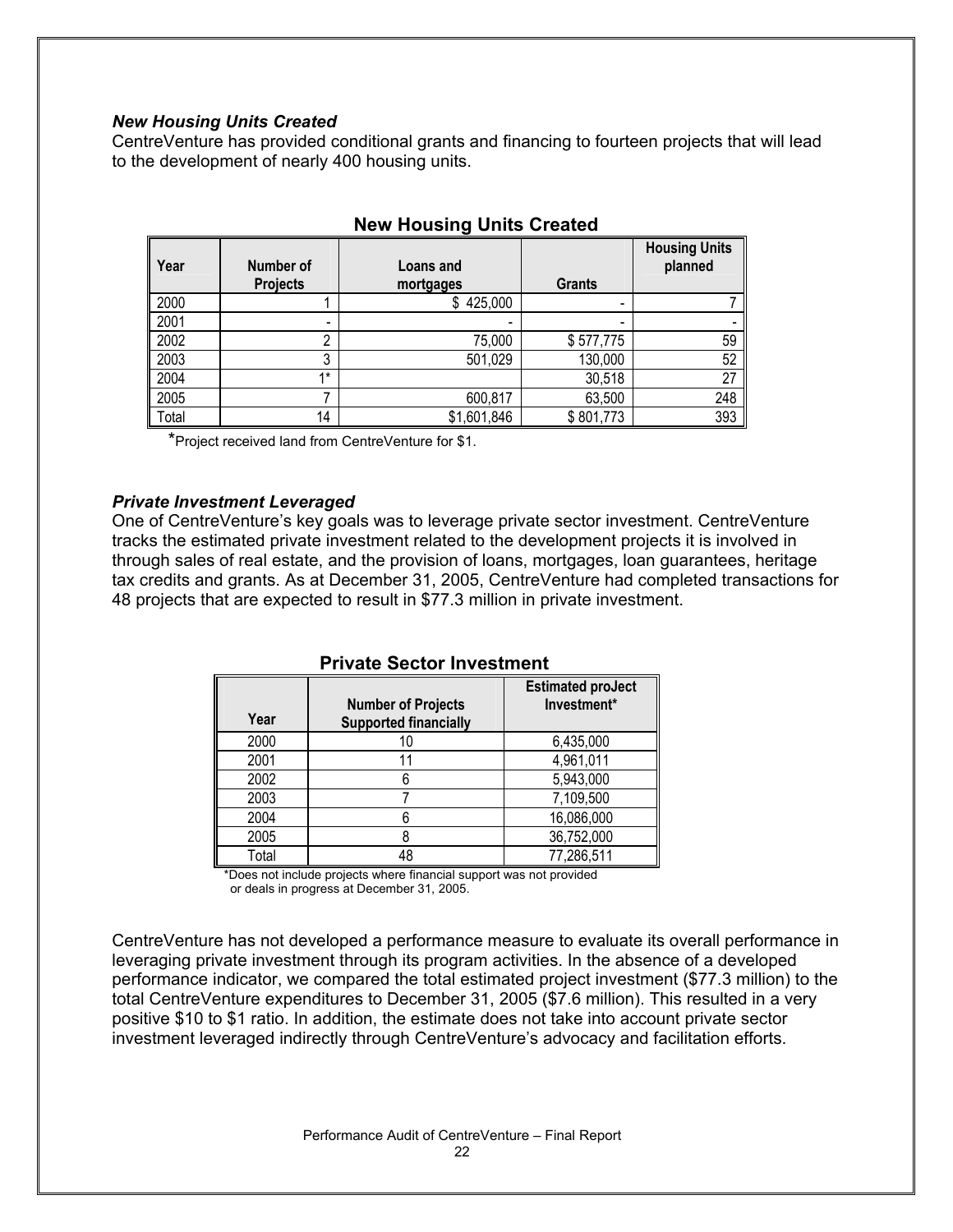#### *Tax Revenue and Job Creation*

In its *Start-Up Business Plan*, CentreVenture committed to demonstrating the economic and social benefits of the projects it supported by tracking the gains in municipal and provincial taxes and the short and long-term sustainable job creation that accrued from these projects. CentreVenture has not included information on the increase in taxes generated or the jobs created as a result of the projects that have been assisted by CentreVenture in its annual reports to date.

In its 2006-2009 Strategic Business plan, CentreVenture estimated that, when all of the CentreVenture assisted projects are completed over the next three years, the City of Winnipeg will receive \$1.6 million and the Province of Manitoba will receive \$2.3 million annually in tax revenue from these projects. CentreVenture estimates that the completed and in-progress CentreVenture assisted projects will result in 2,270 person years of employment.

#### **Impacts of CentreVenture programs**

The overall goal of CentreVenture is to contribute to the revitalization of the downtown. While CentreVenture has measured the outputs of its activities and the outcomes that the programs have generated, to determine CentreVenture's progress towards its long-term goal, it is critical to measure the impact that the organization's programs have had on the downtown. Currently, CentreVenture does not have a process to do this. How this might be accomplished is discussed under *Reporting* in the next part of our report.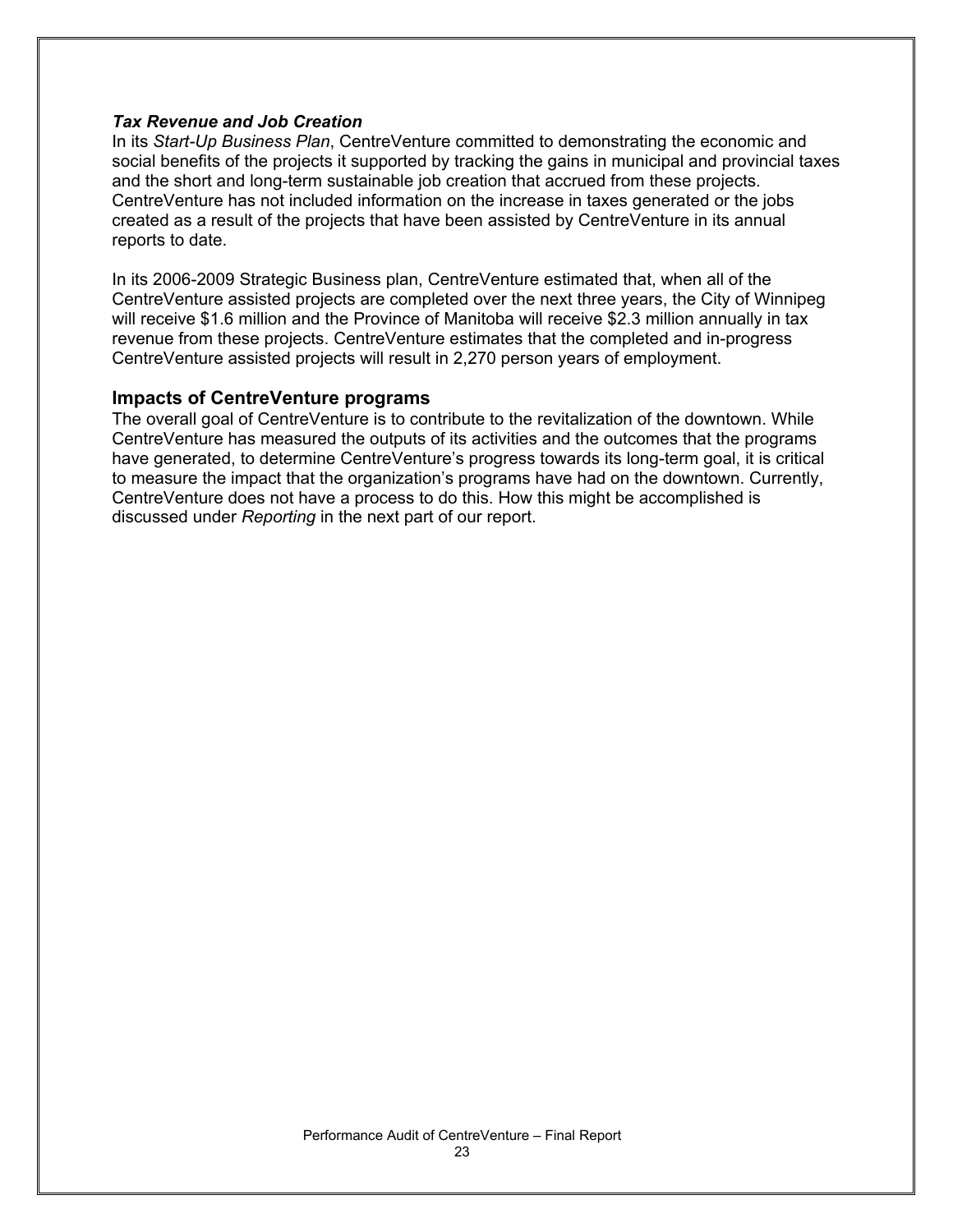# **Part III – CentreVenture 1999-2005: Audit Observations**

As our *Report on Performance* indicates, it is clear that CentreVenture has achieved some tangible results in its first two mandates. It is equally clear that much still needs to be done to revitalize the City's downtown. In conducting the audit, we interviewed a broad range of interested stakeholders. For many, CentreVenture is a real success story. For others, the agency has not lived up to initial expectations. In this part of the report, we will share comments and perspectives that were provided to us during our interviews as well as our own analysis of the actions that led to the agency's accomplishments and the factors that contributed to its perceived failures. In the final part of the report, we will look to the future and provide our recommendations for enhancing the effectiveness of the agency in the next mandate.

### **Mandate and Role**

#### **What was the mandate and role envisioned for CentreVenture by the Downtown Task Force?**

As discussed in the introduction, CentreVenture was created pursuant to a recommendation made by the Downtown Task Force led by Economic Development Winnipeg and endorsed by Executive Policy Committee. In providing the rationale for the new agency, the Task Force noted concerns with the current organizational structure of the downtown functions and activities that included the following:

- Multiple groups and organizations were operating in the downtown with a lack of coordination and an absence of a shared context. While enjoying varying degrees of success, they were 'winning the odd battle but collectively losing the war'.
- There was competition from the different downtown precincts – for example, Forks North Portage's use of its considerable resources for its mandated area could direct business away from other areas of the downtown.
- No group had the overall mandate to provide leadership and advocacy with an ability to implement.
- *CentrePlan* provided a broad vision for the downtown but was not widely understood nor complemented by a corresponding physical plan to facilitate implementation.

The Task Force report made ten recommendations to City Council. Three key ones included

- "that a sustainable Downtown Development Authority be created to provide leadership in the planning, development, coordination, and implementation of projects and activities in the downtown; and that a public-private partnership approach is pursued . . . ";
- "that the Downtown Development Authority become the management board of *CentrePlan*, and that *CentrePlan* form the foundation for future planning initiatives including a physical plan, development strategy and business plan to be developed simultaneously in an integrated and complementary manner"; and
- "that the primary functions of the Downtown Development Authority are: integrated planning for the downtown, facilitation of appropriate private and public sector investment and development, and coordination of downtown organizations and government departments as they relate to the downtown".

The Task Force also made several recommendations regarding implementation and interaction with government bodies and existing agencies. It is clear that the Task Force envisioned that the new agency would play a leadership role within the downtown:

"The Downtown Development Authority will provide central coordination and strategic leadership to downtown stakeholders . . . a central organization needs to have overall responsibility for ensuring a coordinated and strategic approach in revitalization efforts. The Authority will provide leadership and direction to existing organizations, government departments, policy makers and the private sector on future development in the downtown."

Performance Audit of CentreVenture – Final Report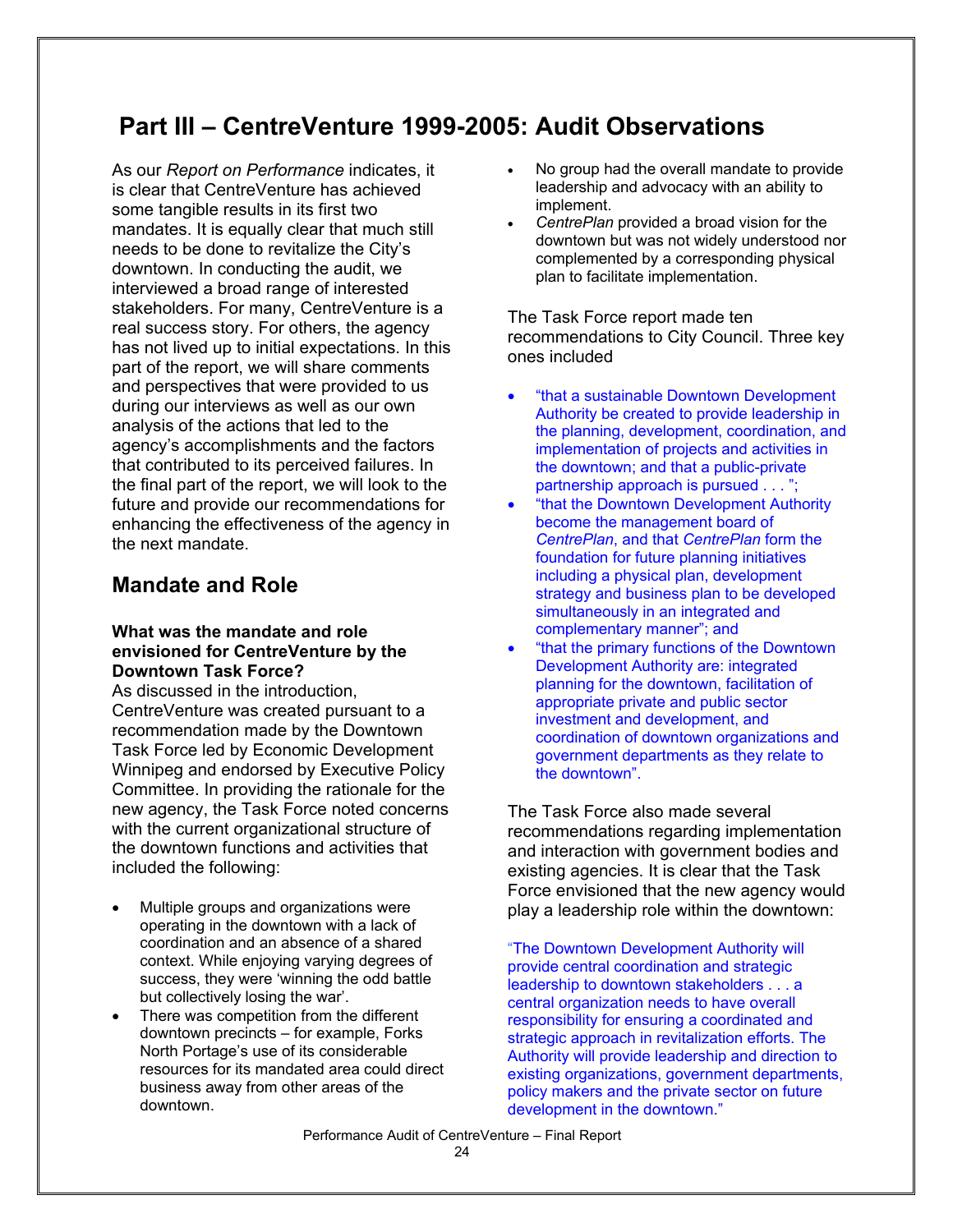#### **What was the mandate and role envisioned for CentreVenture by the City?**

In an April 1999 report to Executive Policy Committee, *CentreVenture: A new Approach to Downtown Revitalization*, the former Mayor and Chief Administrative Officer responded to the report of the Downtown Task Force and recommended the creation of CentreVenture. In reading the report, it is apparent that they supported the mandate and role envisioned for the agency by the Task Force:

- "The Task Force Report concluded that there is a great deal of consensus for an Authority among downtown stakeholders – stakeholders believe that what has been missing in all of our efforts downtown is an over all implementation body that provides strategic leadership and has access to the necessary resources. No group had the mandate to provide leadership and advocacy with ability to implement. The model we are proposing today achieves that goal."
- "CentreVenture would be the focal point for downtown development and ultimately the catalyst for growth and opportunity."
- "CentreVenture would work together with all stakeholders, government and nongovernment organizations to coordinate strategic planning, priority setting and program delivery."
- "CentreVenture must take the lead and be the primary force in downtown for creating investment and opportunity."
- "CentreVenture would focus on business development and historic re-development. It would focus on planning, facilitation of investment and development, and coordination of organizations and government departments…CentreVenture would provide a pivotal leadership role to coordinate and liaise with downtown organizations."
- "It would also provide a focal point for promotion of the downtown by marketing the downtown's assets to customers, potential investors, new businesses, local citizens and visitors."

The report also envisioned that *CentrePlan*  would merge with CentreVenture and form the basis for future planning initiatives and that roles and responsibilities of other downtown organizations would be clarified.

On May 13, City Council adopted the report submitted by Executive Policy Committee. CentreVenture was subsequently created pursuant to the following direction:

- "That a downtown development corporation, named CentreVenture, be formed to provide leadership in downtown development, said corporation to be established as a publicprivate partnership and, subject to a Council approved business plan, be provided with the necessary resources to achieve the *CentrePlan* vision."
- "That the *CentrePlan* vision document become the umbrella policy document which provides the vision for CentreVenture and that the activities and responsibilities of *CentrePlan* be merged with CentreVenture."
- "That the Corporation be comprised of a Business Development function, created to encourage private sector investment in the downtown, with a focus on the Central Business District (Portage and Broadway) and a Historic Redevelopment function, created to encourage public and private redevelopment of heritage buildings, with a special focus on the two National Historic Sites and the Forks."

Coincident with the creation of CentreVenture, the City Administration established a new Downtown Improvement Team to coordinate departmental resources, provide needed information and help solve problems that could hamper business and community development. The Manager of the Team was to be the single point of accountability for the Administration and would also be the City's lead for downtown planning. It was not entirely clear whether it would be the City or CentreVenture that would assume the lead for development planning beyond the broad direction provided by *Plan Winnipeg* and *CentrePlan*.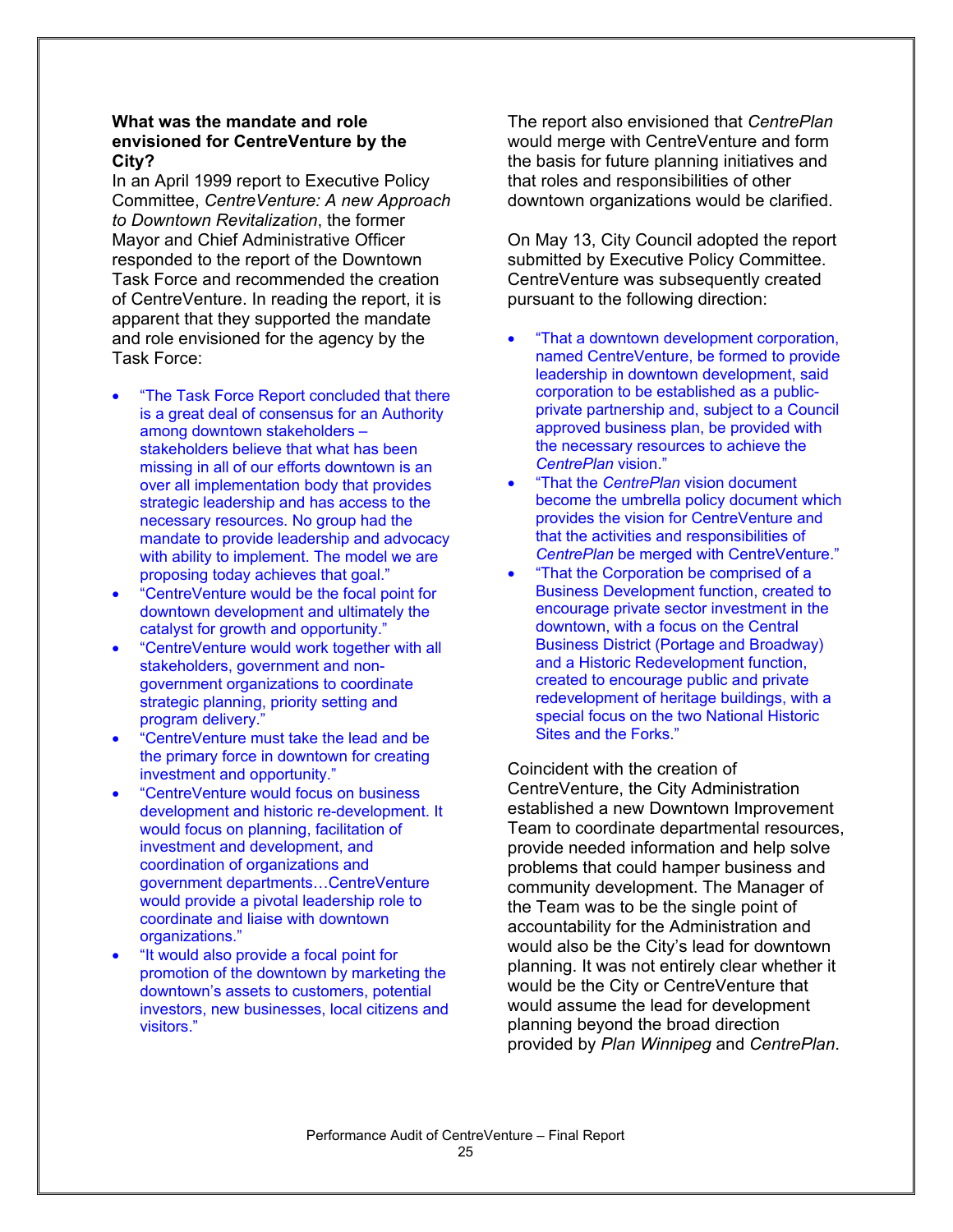It is clear, however, that the two organizations are expected to coordinate their planning activities:

"CentreVenture would work together with all stakeholders, government and non-government organizations to coordinate strategic planning, priority setting and program delivery."

#### **What was the mandate and role envisioned by CentreVenture's** *Start-up Business Plan***?**

On September 29, 1999, City Council approved the *CentreVenture Start-up Business Plan* submitted by the Board of Directors of the newly created agency. The plan was formulated on the assumption that CentreVenture would be the authority charged with implementing the vision and physical plan for the downtown articulated in the *CentrePlan Development Framework.* A key recommendation of that report was that the City "plan, develop, operate, and manage the downtown as a single and special entity". Implicit in the *Development Framework* was the assumption that "its concepts and plans should be implemented by a duly constituted authority under political leadership".

CentreVenture took its mandate from the May, 1999 Executive Policy Committee report that recommended the formation of a sustainable Downtown Development Authority "to provide leadership in the planning, development, coordination, and implementation of projects and activities in the downtown". CentreVenture stated its overall goal as follows:

"to function as the catalyst to revitalize downtown Winnipeg through the cooperation, partnering, involvement and support of all levels of government, current and potential investors, developers, home owners, renters, the arts community, cultural groups and all citizens of the City of Winnipeg".

CentreVenture was intended to act as the conduit through which the many views of stakeholders could be consolidated into a broad opinion to ensure a coordinated and

focused development strategy. Once consensus was achieved, CentreVenture was to aggressively market the downtown to current and potential investors, large and small businesses, renters, homebuyers and arts and cultural groups. According to its *Start-up Business Plan*, CentreVenture's short-term goal was to immediately provide three essential functions:

#### **Urban Development Bank**

The intent was to focus on maximizing leverage of CentreVenture's funding with public/private sector investment. CentreVenture would initiate "creative financing" in the form of direct loans, loan guarantees, performance and discretionary grants, fund feasibility and architectural studies and tax concessions for realty, amusement and business.

#### **Design Review Committee**

The intent was to initiate "flexible zoning", context protection, compatible public works, area designations and preferential leasing. Working groups would be created to review plans and design specifics of projects and make recommendations. CentreVenture would act as a facilitator to achieve the spirit and intent of the *CentrePlan Development Framework,* and the agency would work closely with the City of Winnipeg Downtown Manager to facilitate and expedite actions of City of Winnipeg departments to implement projects recommended by CentreVenture.

#### **Marketing and Information Bureau**

The intent was to aggressively market buildings, properties and opportunities to potential investors or interest groups and offer business seminars and conduct proactive face to face meetings with potential investors. Marketing activities would include the creation of a web site and newsletter, representation at business and tourism tradeshows in Canada, the USA and internationally, downtown "branding", expansion of festivals and arts events, and promotion of the downtown as the entertainment centre for the City.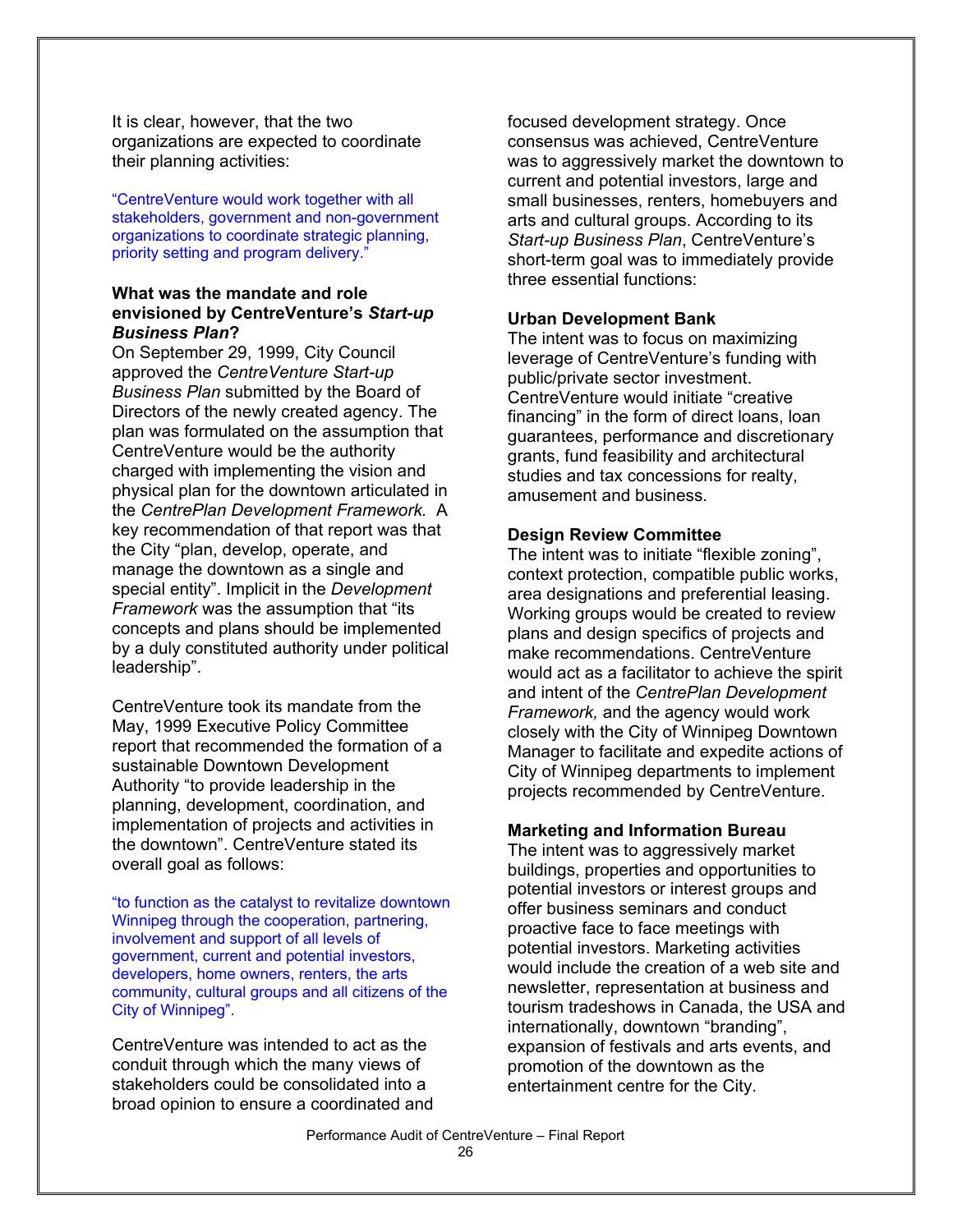CentreVenture committed to developing a broader plan to ensure the agency's sustainability after achieving its short-term goal and to identify additional needs on completion of a consultation process with stakeholders.

**Were CentreVenture's activities consistent with its intended mandate and role during the start-up phase?**  In launching the agency, CentreVenture decided to focus on the need to spark economic activity in the downtown in an "urgent and visible" manner. The belief was that it was important to get the agency up and running as quickly as possible: "*Turn on the lights and make activity happen."* Many of the proposed functions with respect to Design Review and Marketing & the Marketing and Information Bureau were postponed pending adequate resources. Instead, CentreVenture made the decision to focus its activities around Advocacy, Facilitation and Business Development through the Urban Development Bank and sale of surplus properties through the asset agreement. With respect to private sector funding, a decision was made that support would initially come in the form of time and direct investment in projects and that efforts to secure private investment through bonds and alternate funds would be considered later.

While not proceeding with many of the marketing initiatives proposed in its *Start-up Business Plan,* CentreVenture's new President and Chief Operating Officer ("CEO") devoted significant time to making presentations, developing relationships with the City and other downtown agencies, and promoting the downtown and the agency through the media. A basic website was also created. The new agency advocated on behalf of the downtown and facilitated projects through the development phase.

Those we interviewed believe that CentreVenture was good at communicating its mandate in the early days. Relations with the City began to improve. Surplus

properties were sold and several new projects were launched, either by CentreVenture itself or through the agency's involvement in an advocacy or facilitation role. Momentum was created, and there was an excitement about the new development taking place downtown. There was a sense that the downtown was turning the corner and that CentreVenture was playing a key role in making this happen. CentreVenture was making progress towards assuming the strategic leadership, facilitator and coordinator roles anticipated at its creation. One individual characterized it this way:

#### *"CentreVenture was the right program at the right time; there is no doubt that the City would be poorer without it."*

In the summer of 2001, building on the success of CentreVenture, the Downtown Initiatives Committee, comprised of City political and administrative representatives, was established to *"consider, prioritize, and direct strategic initiatives to achieve the stated goal of making the downtown the best place to invest and conduct business"*. As part of the Downtown Initiatives Strategy, CentreVenture played a leadership role in assuming the responsibility for dialogue with the various community groups during an intensive consultation process around the rules, regulations and processes that faced the development industry in the downtown.

The process resulted in a 2002 report entitled *Getting Down to Business,* which presented nineteen recommendations directed to the City Council and the Administration. City Council subsequently adopted the report. Key recommendations included a comprehensive public promotion of *CentrePlan* and the *Development Framework*, the development of secondary plans in the downtown, and changes to City by-laws, processes and communication vehicles to facilitate downtown development.

We believe that it was appropriate for the agency to focus on promotion, relationship building and demonstrating tangible results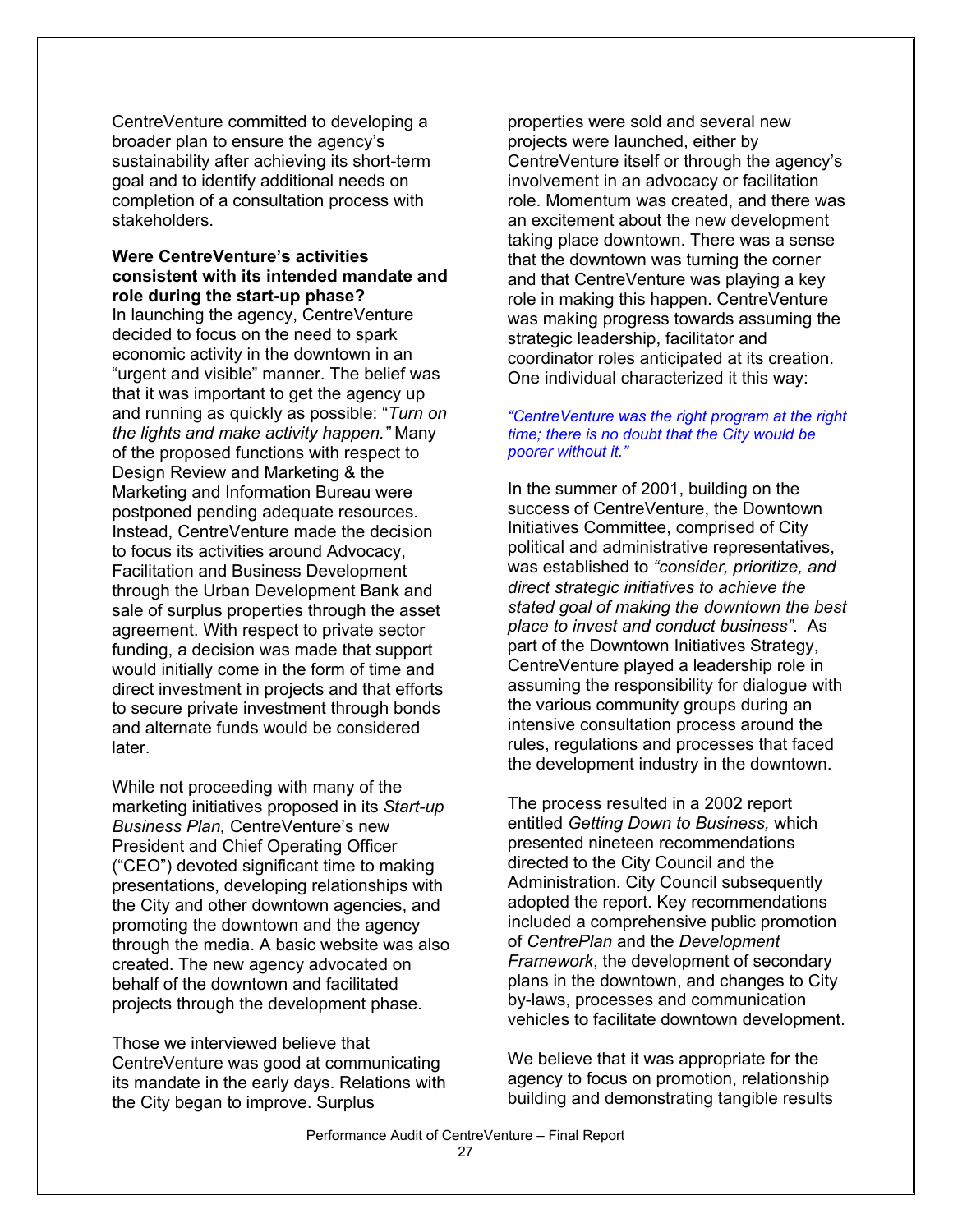in the first mandate. There was a fair amount of skepticism in the community in the first couple of years, and it was important to build credibility and provide some early successes to encourage further development. While CentreVenture did not follow through on many of the initiatives related to marketing and design review proposed in its *Start-up Business Plan*, it did act as a catalyst to promote the revitalization of the downtown through some creative mechanisms. It also worked with the City to identify barriers to effective development and approval processes.

City Council agreed that good progress had been made. Based upon its accomplishments, the City renewed CentreVenture's mandate for an additional four years, committed to continuing its operational funding, and provided an additional \$7 million to support Urban Development Bank activities.

#### **How did CentreVenture's role change during its second mandate?**

Soon after the renewal of its mandate, there were several key personnel changes that had a significant impact on CentreVenture. There was a change in leadership at the City, both at the political and the administrative level. The original CEO left the organization to assume the administrative leadership of the City, and her successor left CentreVenture after five months. There was then a period of almost a year when there was no replacement. The general manager acted in the interim and was eventually appointed to the position.

While the agency continued to operate programs to support its mandate, many of those interviewed believe that these factors had an adverse impact on the role played by the agency during this period. There is a general consensus that, after a strong start, CentreVenture lost momentum in its second mandate and, as a result, some credibility:

- "Progress has been made in the last five years, but the last two have not been as productive."
- "CentreVenture was good in the early years. The first CEO was very strong. Since then the Board has wandered. Two years is like 20 years when you are trying to build momentum."
- "There was a lot of fanfare at first and CentreVenture is a unique agency. They had some successful projects but the less desirable properties left make it difficult.
- "CentreVenture is focused on bricks and mortar but should focus on potential investors."
- "CentreVenture is focused on real estate development rather than small business development."
- "Nobody is too sure what CentreVenture is doing."

There was a concern that relationships that had been developed early on had not been sustained or formalized. Communication functions became less effective, and many of those interviewed were unclear about the future direction of the agency:

- "CentreVenture is a tool for the other downtown agencies but there is a lack of synergy. By not working together, there are opportunities not realized."
- "It is hard to cross-market when unsure about the strategy or content of programs. There is concern that the City hasn't stepped in. CentreVenture seems rudderless and should be given specific direction. The price is lost opportunities."
- "Informal get-togethers occur but there should also be more formalized ties among downtown agencies to monitor and communicate indicators and results of benchmarking."
- "Is CentreVenture supposed to be providing the City's oversight . . . or is CentreVenture developer-focused? CentreVenture is an agent for change, but they have become the proponent in some cases and, in others, they are seen as 'the City'. It might be clear to CentreVenture what they are doing but it is not clear to others."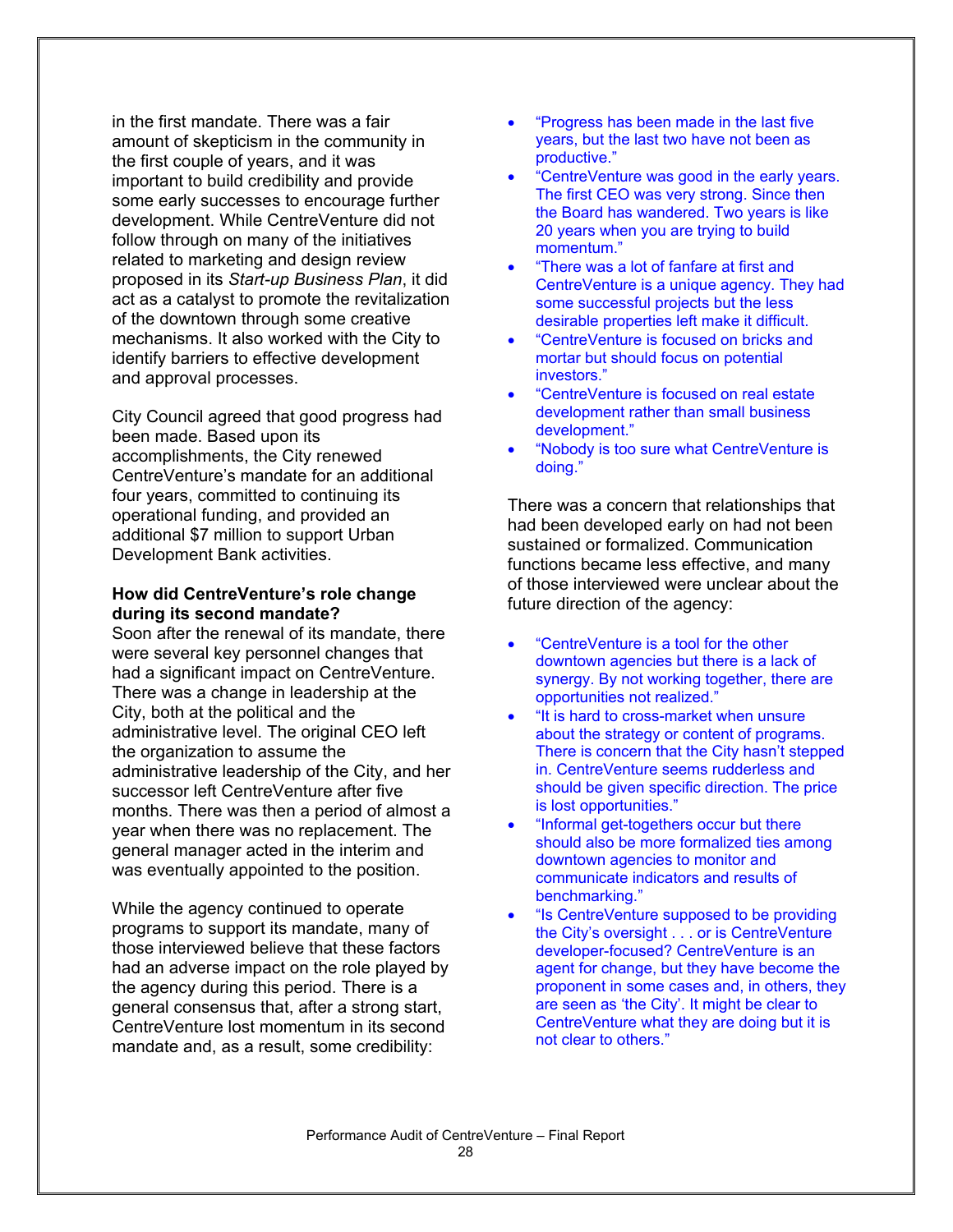While those interviewed generally found CentreVenture staff helpful at the project level, they did not see the agency acting in a leadership role within the downtown community. Interactions with the agency tended to be transactional, not strategic. With some exceptions (such as Waterfront Drive), the agency was seen as reactive more than proactive in its approach to development. There was also a concern that the agency was too risk adverse – not acting in an entrepreneurial manner:

- "CentreVenture doesn't have a vision, leadership or programs to move forward. It needs a road map. Do the research. See what is out there and go after it."
- CentreVenture has become more risk averse over time and more bureaucratic than the City. They need to be more supportive of 'new' developers and be more willing to take reasonable risks."
- "CentreVenture is fearful to take risks despite being created to be more entrepreneurial than the City is or should be."

Those we interviewed were uncertain whether CentreVenture, in its current state, is the organization that is or should be playing the leadership role in the downtown. It appeared to many interviewees that CentreVenture is increasingly playing a narrower role than originally envisioned and, for the most part, is operating in secrecy. In the next several sections, we will review key roles that were envisioned for the agency upon its inception and evaluate how well CentreVenture has fulfilled these roles.

#### **Did CentreVenture provide leadership in integrated planning for the downtown?**

One of the consistent assumptions around the creation of an agency to lead downtown revitalization was the need for an integrated planning process. All of the major reports that preceded the launch of CentreVenture highlighted the need for the downtown to develop within a planned context and development strategy. It was envisioned that *CentrePlan* activities would be merged with the agency. CentreVenture's *Start-Up Business Plan* acknowledged this:

- "The goal was to create a sustainable model for downtown planning and revitalization."
- "CentreVenture is aware of the importance of the consultation process to arrive at a broad consensus as to the overall design process and the long-term vision of the downtown area. CentreVenture will spend a significant amount of time and resources arriving at and maintaining consensus."

In July 2002, an Integrated Planning Model was adopted by City Council, pursuant to a report tabled by the Administration. The intent of integrated planning was to ensure that all planning efforts (physical, land use, transportation and infrastructure) would support and be consistent with the community vision articulated in *Plan Winnipeg*, the City's strategic plan. The Director of Planning, Property and Development was assigned the leadership role for coordinating planning across the Administration.

With an integrated model, secondary plans related to specific topics or geographic areas were to be developed to support the framework provided by the City. In addition, the Planning, Property and Development Department was to ensure that City programs, partnership agreements, and regulations would clearly be seen as supportive of the strategic vision and advancing the goals of the plans. A Downtown Branch was created within the department to assume responsibility for the currency of *CentrePlan* and the *Downtown Winnipeg Zoning By-law,* and downtown design review while working closely with CentreVenture to stimulate downtown investment through the stewardship of development applications and various incentive programs.

The *Getting Down to Business* report tabled in September 2002 also made planning recommendations to the City that included promotion of *CentrePlan*, development of secondary plans in the downtown and review of transportation networks and parking policies. The report that summarized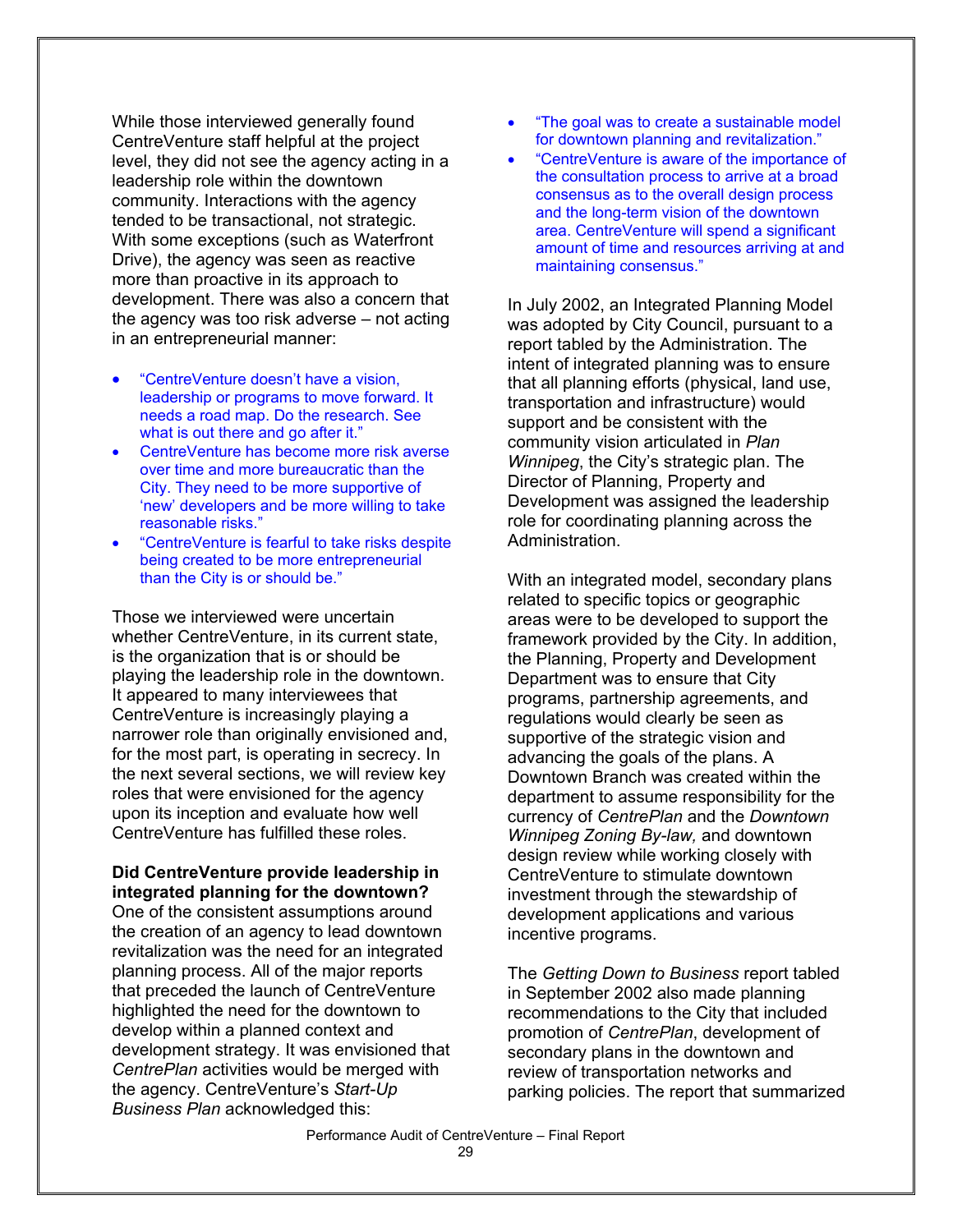input from the consultation process noted that the industry was not aware of the vision for the downtown articulated in *Plan Winnipeg*, *CentrePlan* and the *Development Framework*. The report also noted that these plans are at a macro level and that secondary plans are necessary to articulate specific goals and opportunities to stimulate development in the downtown.

Aside from responsibility for *CentrePlan* and secondary plans, there was also a transfer of responsibility for design review. The *Getting Down to Business* report recommended the establishment of urban design principles and guidelines as well as a peer review process for design review. The concept of a Design Review Committee had been one of the major initiatives proposed by CentreVenture in its *Start-up Business Plan* to support the *CentrePlan*  vision for the downtown. The initiative was never implemented due to funding and resource constraints and a change in focus by the agency to concentrate on project development. Subsequently, the City launched the Urban Design Advisory Committee (UDAC) in the fall of 2004 without CentreVenture's involvement and against its recommendation. (CentreVenture did not support the notion of a 'peer' review.)

We found, during our interviews, that it was not clear to stakeholders and industry leaders which organization had the responsibility for leading downtown planning initiatives. Many observed that *CentrePlan*  had to be reviewed to ensure that it was still current. There was also consensus that projects should be undertaken in the context of specific, secondary plans for the downtown areas:

- "The downtown needs a district plan for the East Exchange area, not a reactive plan for a parking structure. There has to be a plan to *connect the dots*."
- "Much of the new development in the downtown was 'panic development' and done without a plan to guide it."
- "A Master Plan for the area would be nice. It would enable developers to see the vision for the area. Stakeholders are in agreement as to what needs to be done. What is missing are the tangible plans to move forward. Developers need to see some plans."
- "Extension of the Waterfront and the Exchange to Main makes sense but needs a master plan to guide the development."
- "No district plan was developed for the Exchange District; therefore, the Waterfront development does not integrate with the plan for the area."

Some believed that it was the City's responsibility to formulate these plans; others believed that CentreVenture was intended to assume the leadership role:

- "CentreVenture should have a downtown development plan. The Planning, Property and Development Department should play a role in developing this plan."
- "Master Planning and data gathering may have been 'a bridge too far' for CentreVenture."
- "CentreVenture should lead or engage in planning sessions for the downtown."
- "There is no coordination of planning work between Planning, Property and Development and CentreVenture."
- "There has to be an updated business plan for the City that is developed collaboratively with shared objectives and clearly defined roles for the partners. There have to be outcomes described and accountability for measuring those outcomes. CentreVenture can take point on developing the plan and in implementing it. CentreVenture should be the leader as the downtown agency but partnerships should be leveraged."

To date, while work has been performed by the City to revise the *Downtown Winnipeg Zoning By-law* and support it with new design principles, standards and approval processes, *CentrePlan* has not been updated nor have secondary plans been created for the downtown. The latter exercise requires close cooperation with CentreVenture because public disclosure of certain initiatives too early could produce speculation and drive costs up.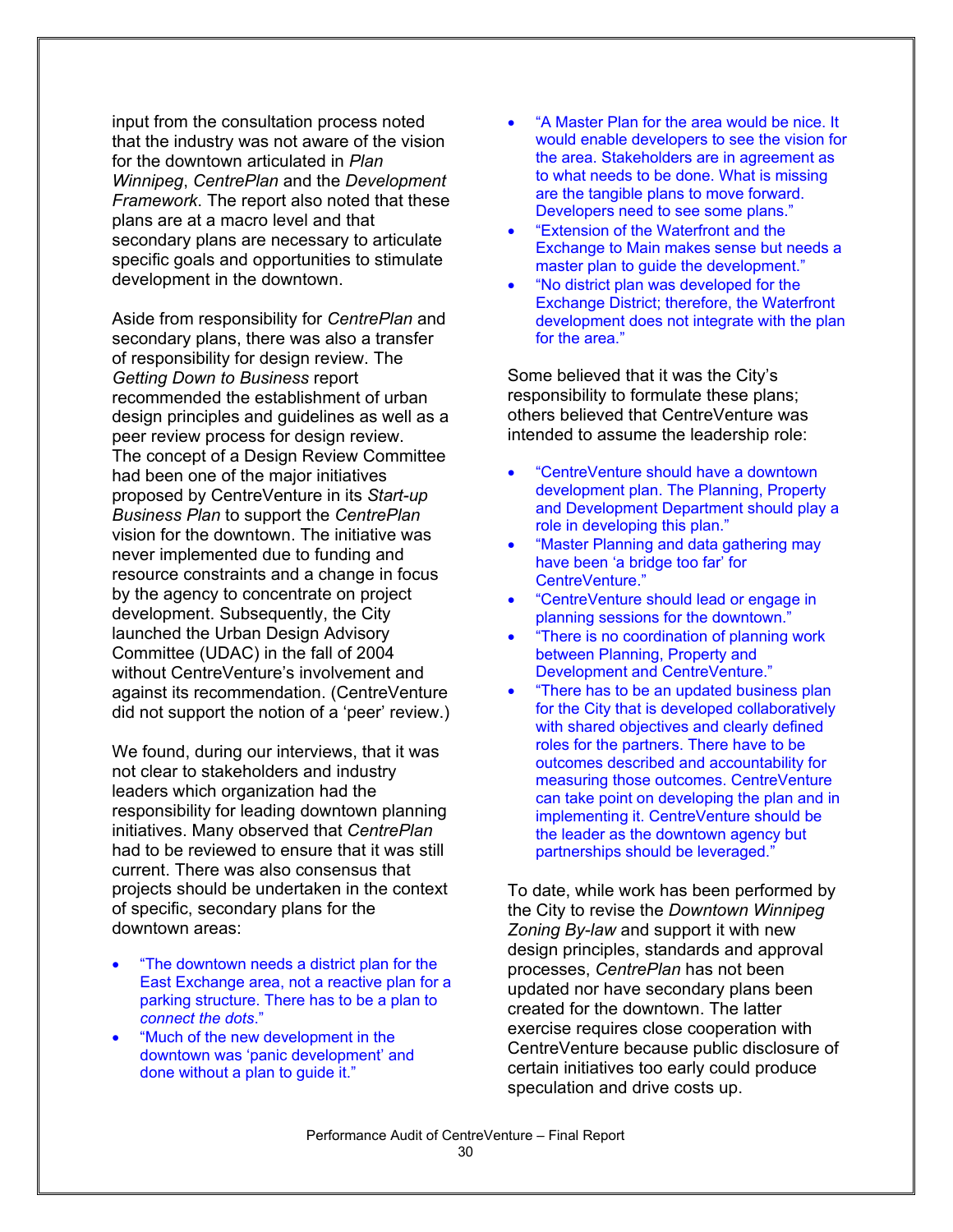It is our view that both the City and CentreVenture have a role to play in ensuring that integrated plans are established to provide the context for downtown development. This relationship was recognized in CentreVenture's most recent draft strategic plan where there was a commitment to provide support (including financial support) for the refreshing of *CentrePlan* and the development of secondary plans. Regardless of why the integrated planning model has not been fully implemented or where the fault may lie, the failure to perform this critical function reduces the effectiveness of CentreVenture's activities:

- "CentreVenture only has *CentrePlan* (which is a high level document) and the new zoning by-law."
- "CentreVenture is working without a master plan and, therefore, fails to ensure a logical staging of developments. Waterfront Development perhaps should have ended with the high end condominiums instead of starting with them."
- "Winnipeg is famous for zoning first, then planning, and it should be the other way around."

We recognize that some of these perceptions have the benefit of hindsight; still, we believe that, entering a third mandate, CentreVenture should be in a position to work with the City to develop secondary plans for targeted precincts. We also believe that the overall benefits anticipated by the authors of *CentrePlan*, the *Development Framework* and the *Downtown Task Force Report* that led to the launch of CentreVenture have been put at risk by the lack of effective, integrated planning for the downtown.

#### **Did CentreVenture develop effective partnerships to enable the agency to provide a coordinated approach to downtown development?**

The Downtown Task Force *Report* envisioned that the new development authority would *"provide leadership and direction to existing organizations,* 

*government departments, policy makers and the private sector on future developments in the downtown."* The CentreVenture report tabled by the Mayor and Chief Administrative Officer noted that *"CentreVenture would provide a seamless link to the public and private sector, investment communities, and the existing organizations downtown."* CentreVenture's *Start-up Business Plan* stated that its overall goal would be achieved through *"cooperation, partnering, involvement and support of relevant organizations with an interest in the downtown.*"

Those interviewed thought that, while the agency made good strides in this direction during its first mandate, it was the general consensus that CentreVenture has not worked effectively with the other downtown agencies in the last few years, resulting in a lack of clarity over relative roles and responsibilities:

- "It is less clear now. The major players in the downtown are not on the same page right now. This is partly due to the uncertainty around the renewal of CentreVenture's mandate."
- "There are redundancies and competition among the agencies rather than coordination and cooperation."
- "There is gridlock and interagency jealousy and competition among the agencies that result in the poor coordination of activities."
- "The role of each agency is not entirely clear. There is some overlap, in particular, with the Downtown Biz. There are some difficulties in terms of cooperating."
- "The relationship with CentreVenture has been tense with CentreVenture making requests for assistance but providing little sharing of information or cooperation recently."

CentreVenture, itself, as early as May 2000, noted that the roles of the various downtown organizations appear to overlap and that the respective mandates had to be clarified. With respect to particular areas such as Portage Avenue, there is an overlap of jurisdiction with Forks North Portage. There

Performance Audit of CentreVenture – Final Report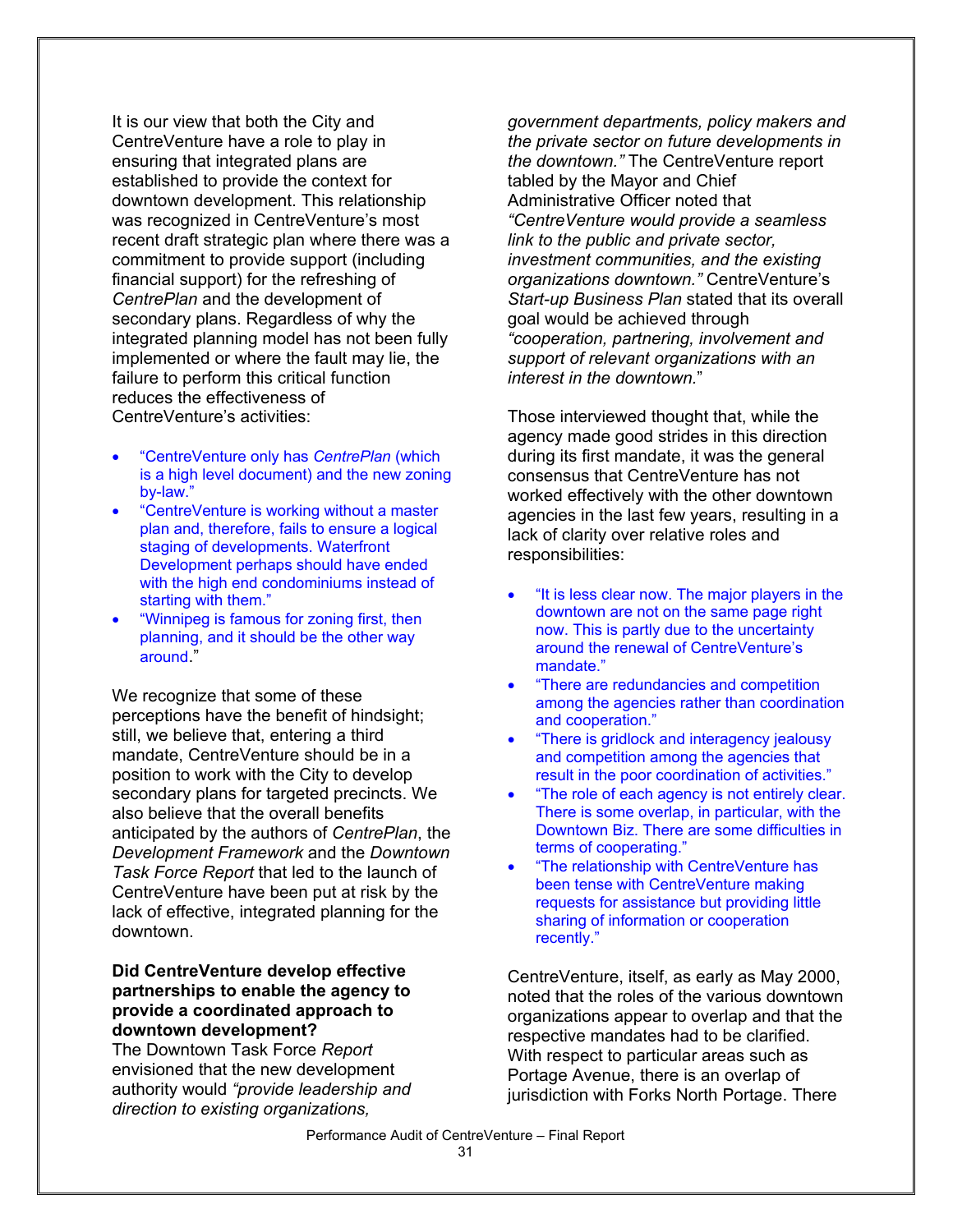is a consistent perception by those we interviewed that CentreVenture is not currently maintaining effective relationships with its partners at a strategic level. While clients found staff helpful at the transactional level, they did not see CentreVenture playing an active role in developing formal relationships among the downtown agencies or industry groups. In some cases, they were also frustrated when they could not engage CentreVenture in cooperative initiatives that should have been integral to its mandate.

- "CentreVenture has failed to achieve trust and credibility within the Development community. This is attributed to the failure to engage constructively with other major downtown property owners."
- "CentreVenture failed to capitalize on the opportunity to deal with the Portage Avenue Property owners group that was formed to deal with issues and opportunities with respect to Portage Avenue."
- "CentreVenture is aloof from Main Street; staff don't know the commercial community, not even close."
- "CV is missing opportunities by not embracing the real estate community and using established electronic systems for marketing both commercial and residential properties. These tools reach international markets so foreign investments will go elsewhere."
- CentreVenture doesn't call for feedback. They should be reaching out."

There were mixed views on CentreVenture's relationship with the City. It appears to be uneven. Over the years, the two organizations have cooperated on initiatives such as the *Getting Down to Business* consultations and the Waterfront Drive Development. At the same time, there have been major disagreements at the project level and for initiatives such as the Urban Design Approval Committee (UDAC).

Both the City and CentreVenture expressed the belief that their relationship was improving. Those interviewed, however, still perceived some tension, which they believed had to be resolved:

- "Too much of the attitude still remains that the City is part of the problem. CentreVenture Board's attitude is that the City is the problem."
- "CentreVenture's partnership with the City is crucial. CentreVenture can't isolate itself from the City. It needs to be prepared and have the capacity to deal with issues."

Early on, CentreVenture recognized the importance of a strong relationship with the Provincial Government and, to a lesser extent, the Federal Government. While the former had representation on the Board for several years and there has been cooperation at the project level with both, it is generally agreed that these partnerships could be strengthened. Strategies to this effect were proposed in the most recent business plan.

Partnerships with the private sector have consisted of Board representation or been project-specific. CentreVenture has acknowledged the need to formalize linkages with the business community, and develop formal financial partnerships. This has not been actively pursued to date.

Overall, there is general consensus that CentreVenture has not fulfilled its intended leadership role in providing direction and coordination. It is believed that strengthening partnerships must be a priority for the agency going forward:

- "CV did amazing things in moving surplus properties. What is needed now is a process to bring the other players to the table. All players can remain in place but they need to work together better.
- "CentreVenture needs to develop a relationship with stakeholders. It has to engage stakeholder groups to achieve the shared objectives. They need to form a Downtown Winnipeg Alliance."
- "Winnipeg does not have one single economic development agency. They are each one cog in a multi-cog machine where the cogs need to be coordinated so they function well when the need arises."

Performance Audit of CentreVenture – Final Report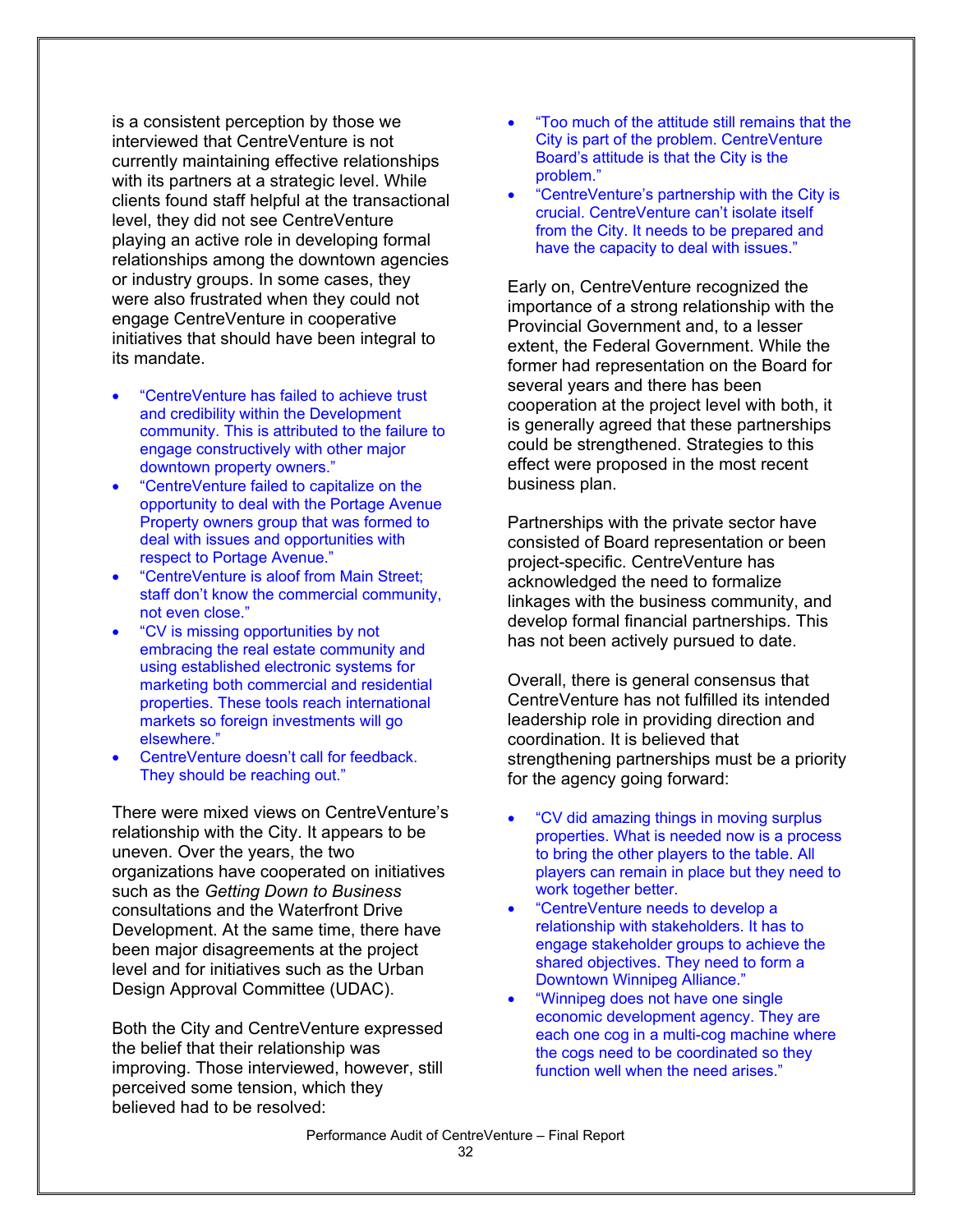• "They can't afford not to work together; partnerships are needed for economic development."

#### **Has CentreVenture effectively marketed itself and the downtown?**

CentreVenture's *Start-up Business Plan* identified three marketing priorities:

- Promoting the downtown with a view to attracting new businesses, services and residents;
- Maintaining the downtown as a viable, growing, and dynamic part of the City; and
- Making stakeholders aware of CentreVenture as an entrepreneurial development corporation that could assist investors locating downtown.

CentreVenture originally planned to provide several marketing initiatives. When planned funding was not provided, the agency decided to rely on the activity of the Urban Development Bank, the efforts of other organizations and project-specific initiatives to bring attention to downtown opportunities. In the early years, the CEO made numerous presentations, and the agency received help from the Province of Manitoba and Destination Winnipeg. A website was also developed with the help of the latter. The new organization received a great deal of media attention during this period. While this proved to be a successful strategy initially, in its 2002 Annual Report, CentreVenture acknowledged that there was a need for a "more coordinated and sophisticated marketing effort" directed, in particular, outside of Manitoba. It was identified as a key priority and was expected to be coordinated with other downtown agencies.

Among those we interviewed, there was an expectation that CentreVenture would play a more prominent role in marketing the downtown as the agency matured. The perception is that this has not happened:

• "CentreVenture was good at communicating its mandate and programs in the early days but it is has not been as effective in recent

years. There are mixed views on how well they get their message out."

- "In the beginning, CentreVenture was very successful in getting the message about the opportunities in the downtown out. There were lots of presentations and press coverage. After the first CEO left it was like they disappeared from the face of the earth."
- "They are not aggressively marketing themselves. They need to get the excitement happening again."
- "CentreVenture's mandate and programs are not well known. CentreVenture doesn't have a strong marketing arm."
- "There is a need to do a better job of marketing programs. No brochures are available to distribute on housing etc."
- "The website needs improvement to be comparable to other cities."

There is general consensus that CentreVenture needs to work more closely with other agencies such as Destination Winnipeg and the Winnipeg Real Estate Board to ensure that there is sufficient information and tools available to market the downtown effectively, not only in Winnipeg, but in broader markets. The Downtown Task Force had envisioned a comprehensive data base of current information about the downtown that could be updated regularly to reflect changes. Other cities have used this approach successfully.

- "The usual people are aware of CentreVenture's programs but who markets the downtown? Destination Winnipeg markets all of Winnipeg and CentreVenture could do this specifically for the Downtown area but it has limited resources."
- "CentreVenture and Destination Winnipeg should work on this; Destination Winnipeg already has information for Winnipeg as a whole; the data just needs to be isolated for the downtown area."
- "There is a need to have more information on the Downtown. Neither Destination Winnipeg nor CentreVenture have the information developers want about the Downtown."
- "CentreVenture could be using the services of the Winnipeg Real Estate Board."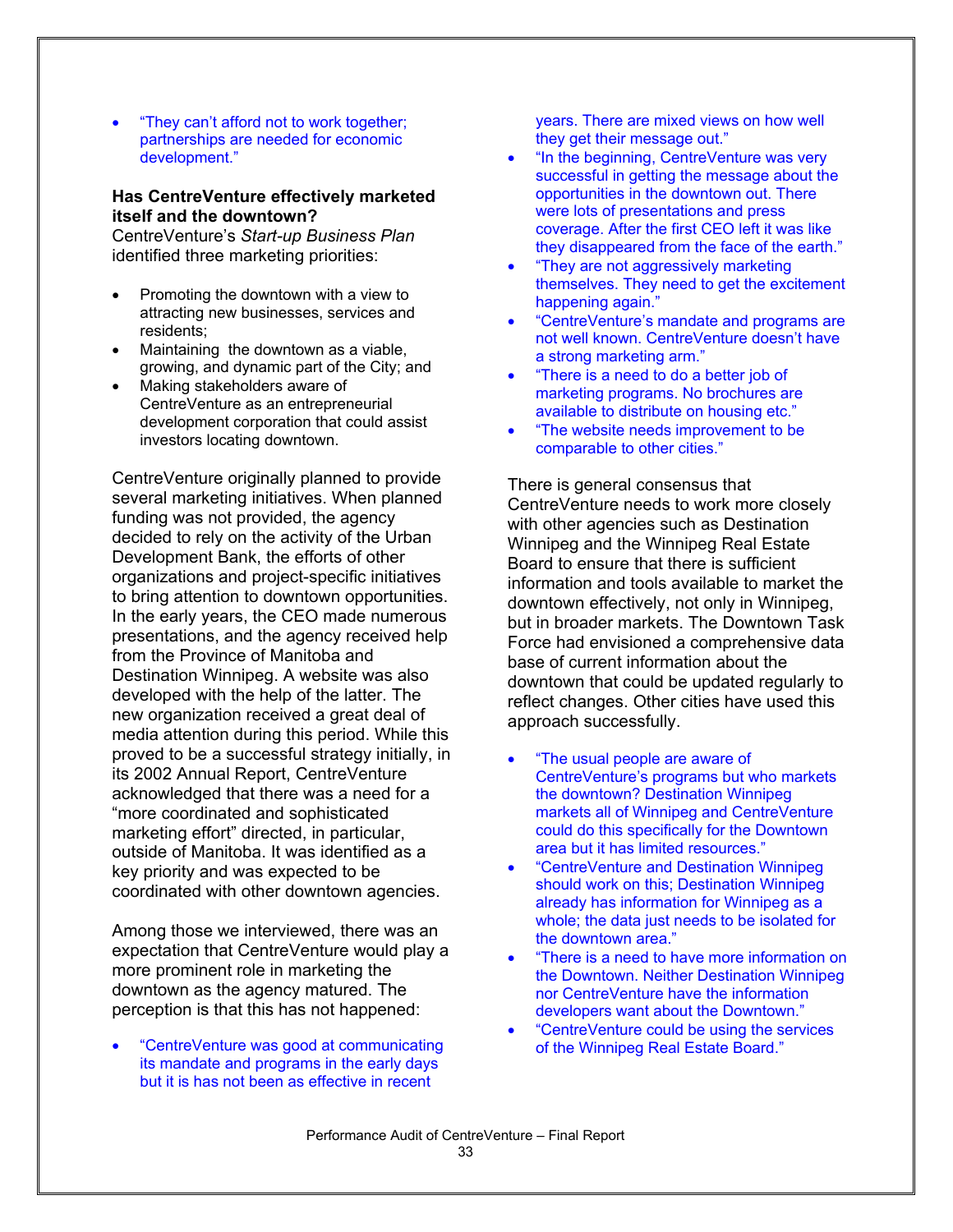Clearly, CentreVenture has to revive its efforts to promote the agency's programs and develop a plan for marketing the downtown within the City and outside its borders. Based on its current resources, it will be crucial to work closely with downtown partners to implement an effective marketing strategy.

### **Board Governance**

Governance in the volunteer sector has been defined as "the processes and structures that an organization uses to direct and manage its general operations and program activities. Good governance is about *Vision* (planning for the future), *Destination* (setting goals and providing a 'road map'), *Resources* (securing the resources necessary to achieve the goals), *Monitoring* (periodically checking progress) and *Accountability* (reporting progress to stakeholders).

The *Downtown Task Force Report* reiterated the principles that guide the vision for downtown as inclusion, participation, and coordination of planning and implementation. The authors anticipated that this would include formal links with all stakeholders in the downtown, regular meetings of representatives, and protocols for joint reporting and planning. They also suggested there be a direct role for the broader community in the work of the Board, including members of the business community, and that there be clear delineation of responsibilities between the Board and management.

#### **Is the Board Composition representative of its stakeholders?**

The *Downtown Task Force Report* that recommended the creation of a downtown development authority envisioned that there should be a direct role for the broader community in the work of the new agency. In addition to government appointees, it suggested that consideration be given to permitting key organizations such as

Economic Development Winnipeg (now Destination Winnipeg), the Winnipeg Chamber of Commerce and the Business Improvement Zones to name directors to the Board. It also recommended that well respected members of the community, particularly the business community, be prominently represented.

CentreVenture is currently run by a volunteer Board of Directors with a chair and nine members and is managed by an Executive Committee of three. Over the years, the Board has consisted primarily of members of the business community, generally individuals who have served as the CEO or CFO of a company. We were advised that an effort is made to attract different skill sets that would facilitate decision-making (legal, financial, management, etc.) The City's Mayor is the honorary Chair, and the Province has had representation over the years.

The citizens of Winnipeg have been extremely fortunate that individuals of this caliber have donated their time to CentreVenture. At the same time, there have been concerns expressed that the Board members are not representative of downtown residents, most of whom live in rental accommodations with household incomes of less than \$30,000. Many of these residents are Aboriginal or have recently immigrated to Canada.

While the current Board members have been chosen for their ability to understand and provide advice on business deals that have been the focus of the agency's activities, a more diverse Board may be more appropriate if CentreVenture intends to dedicate more of its resources to programs such as housing, which most of those interviewed perceive as a high priority for the future. Community leaders caution that housing development is not just about 'bricks and mortar'; there must be an integrated strategy to consider social consequences. Individuals with knowledge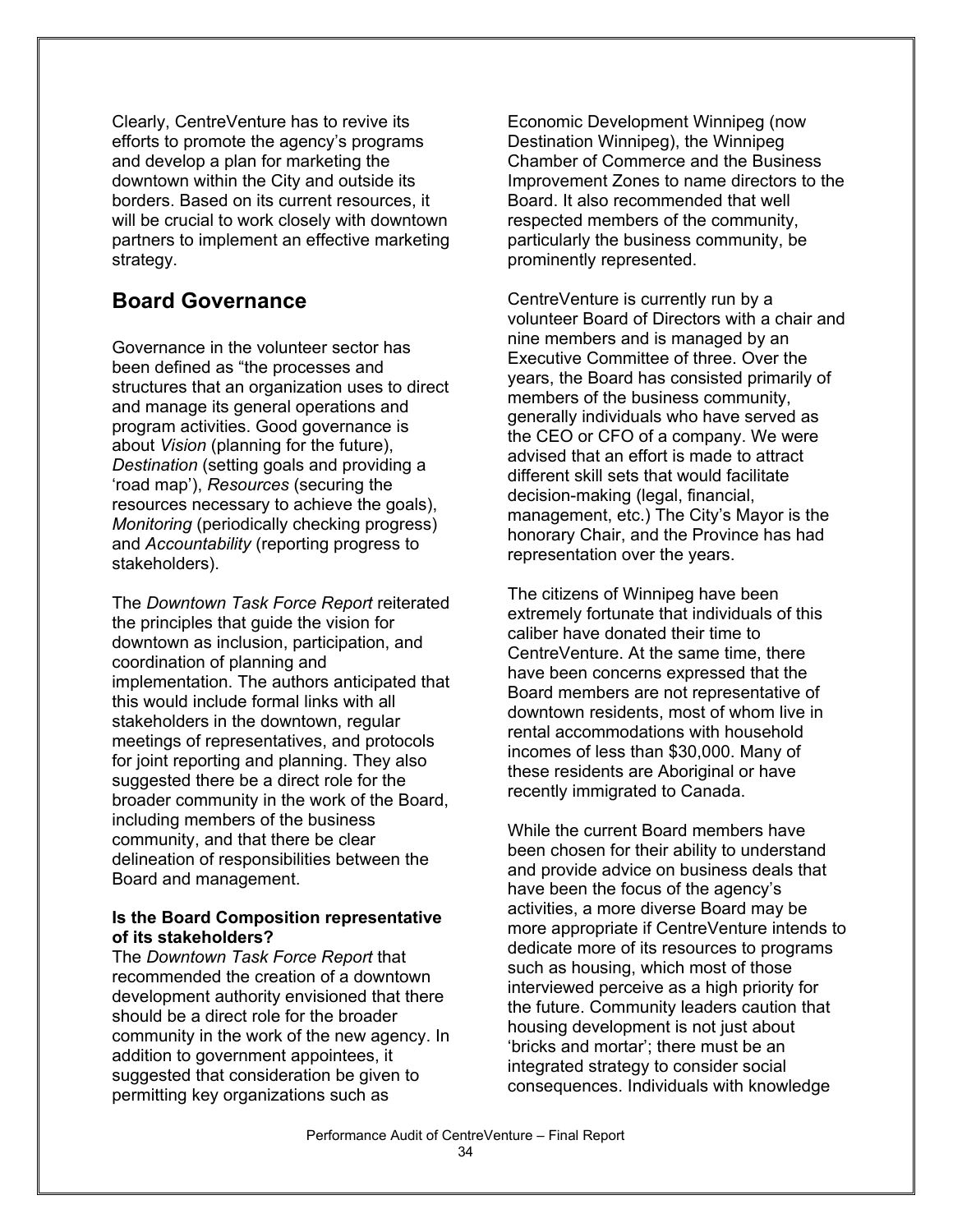in this area might bring a different perspective to the decision-making process.

In addition, neither the City's Administration nor members of other downtown organizations have been represented on the Board. It has been suggested that it might strengthen the relationship and communication between CentreVenture and these organizations if an invitation were extended to nominate a Board member from these organizations. There was also an expectation that *CentrePlan* committees would be merged with CentreVenture to keep the *CentrePlan* vision alive. This has not happened. Many of the other jurisdictions we looked at maintained formal networks of advisory committees to provide perspective and advice to the Board. This would provide an alternative to a larger and more diverse Board membership.

#### **Has CentreVenture established appropriate policies to guide the agency?**

CentreVenture has been slow to implement formal policies and procedures. While this is understandable for a new organization in its start-up phase, it is not appropriate for an organization entering into its third mandate. The Board has established a *Conflict of Interest Policy* and, very recently, an *Investment Policy* but has not yet established a Code of Conduct or policies relating to Loans and Procurement. While formalization of these policies would be a good business practice for any organization, it is essential for an organization that is responsible for the stewardship of public assets. These policies are discussed below:

#### *Conflict of Interest Policy*

CentreVenture has a *Conflict of Interest Policy* that calls for directors, officers and employees to disclose any situation where there is a conflict of interest or potential conflict between their duty to the Corporation and their other interests. The minutes are to reflect such declarations and the fact that the Board member took no part in related decisions. We applaud the Board's action in implementing a *Conflict of Interest Policy*.

During our review, we encountered a couple of transactions where Board members or their relatives had dealings with CentreVenture. In both cases, the relationships were disclosed and the decision to proceed was made after careful consideration of relevant factors. At the same time, we believe that documentation of related party transactions could be improved. In cases where Board members or their relatives may be perceived to be in a position to benefit from a transaction, the Board must be diligent in documenting the disclosure as well as relevant details that provide evidence that the transaction was in the best interests of the Corporation and citizens.

#### *Code of Conduct*

CentreVenture does not have a formal Code of Conduct. Given the sensitivity of the transactions conducted, we believe that such a policy should be drafted and communicated to Board Members and staff. Board members interviewed agreed that this would be advisable. An adapted version of the City's Code of Conduct would be acceptable.

#### *Investment Policy*

For three consecutive years, CentreVenture's External Auditor recommended that an investment policy be put in place. Several versions of an investment policy were drafted over the years. Despite each draft policy recognizing that CentreVenture should restrict its investment activities to secured investments, CentreVenture acquired units of a Canadian Income Trust in 2005. Between April and December 2005, the units declined in value by 20% resulting in a write-down of \$73,700 to market value as at December 31, 2005. An investment policy was subsequently adopted on February 9, 2006.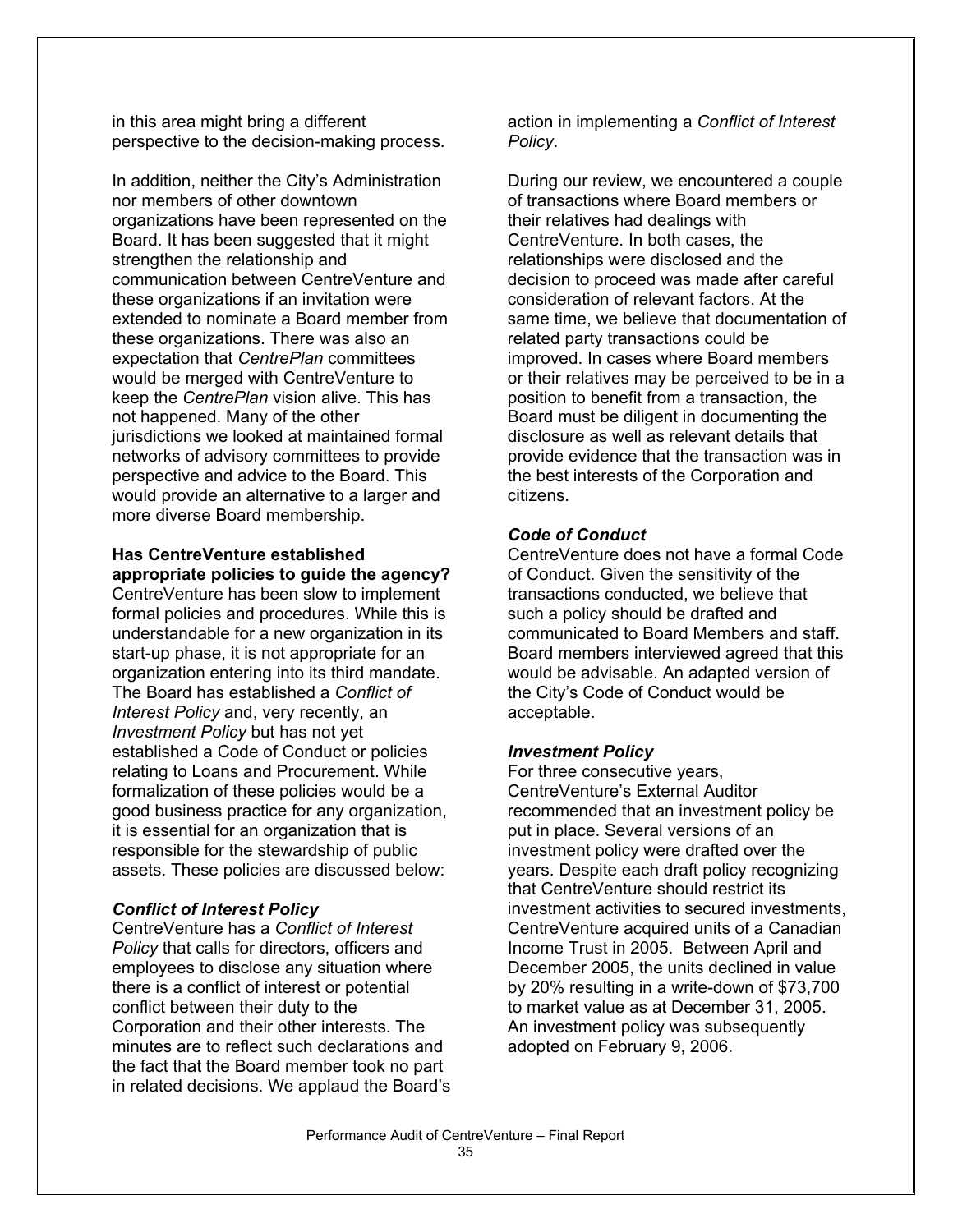#### *Loans Policy*

CentreVenture's External Auditor has made a recommendation for the establishment of a loan policy for four consecutive years. While various versions have been drafted, a policy has still not been adopted. Due diligence has not been exercised in allowing this issue to go unresolved for so long. CentreVenture Board members are concerned about a loan policy being too prescriptive and restrictive for an organization that was created to provide 'innovative financing solutions'. They also pointed out that the outcomes to be achieved by a particular transaction may not be solely financial.

We agree that there may be several objectives to be realized through a particular transaction. Nevertheless, we heard concerns expressed that clients were unaware of the criteria to be met to receive a loan and the rationale for rejection. This is not acceptable in a public sector organization. We have also heard that CentreVenture is not taking risks congruent with an entrepreneurial organization and does not approve loans on a timely basis.

We believe that a Loan Policy can be crafted that articulates the objectives to be met (financial and non-financial) and provides broad parameters within which the Board has the flexibility to design a loan to meet unique circumstances. It is also important that the Board articulate a risk tolerance policy that balances strategic risk taking with principles of financial prudence as well as establishes a benchmark for loan losses. In addition, standards need to be developed for loan administration and credit investigation and analysis.

#### *Procurement policy*

CentreVenture currently does not have a formal procurement policy. As an armslength corporation, it is not required to follow the policies of the City of Winnipeg. Nevertheless, as a public sector body, we believe that a formal policy should be established that articulates the basic principles and practices to be followed. We

agree with the Board that the policy should be flexible, not prescriptive, and tailored to a small organization with a minimum number of transactions.

### **Organization and Staffing**

#### **Did CentreVenture establish and staff an effective organization?**

It was envisioned that CentreVenture would be staffed by a small, responsive team that would be action oriented. The new organization was also to absorb the responsibilities and activities of a streamlined *CentrePlan* working group. In the *Start-up Business Plan*, the proposed organization consisted of a CEO and staff to support three functions: Business Development, Communication & Marketing and Finance and Administration. Working groups were to be established for each of the four focus areas with a fluid membership to be retained on a project by project basis. The new City of Winnipeg Downtown Team was also to provide support. The proposed budget showed a relatively flat expenditure for staffing after the first year with a modest amount proposed for professional fees.

During the first six years of operation, CentreVenture operated with a very small number of staff (three to six). There has been a fair amount of turnover at the staff level. In particular, after the departure of the first CEO in 2003, the agency had difficulty recruiting a replacement. The position was vacant for many months and the last two CEOs were removed from their position before the end of their contracts. Working groups were occasionally convened but not utilized to the extent envisioned.

The most recent CEO was provided with very little delegated authority; it was clear that the Board made most of the business decisions. The Board made an effort to supplement the lack of expertise at the staff level by appointing directors with a range of technical expertise. While this approach ensured that business deals were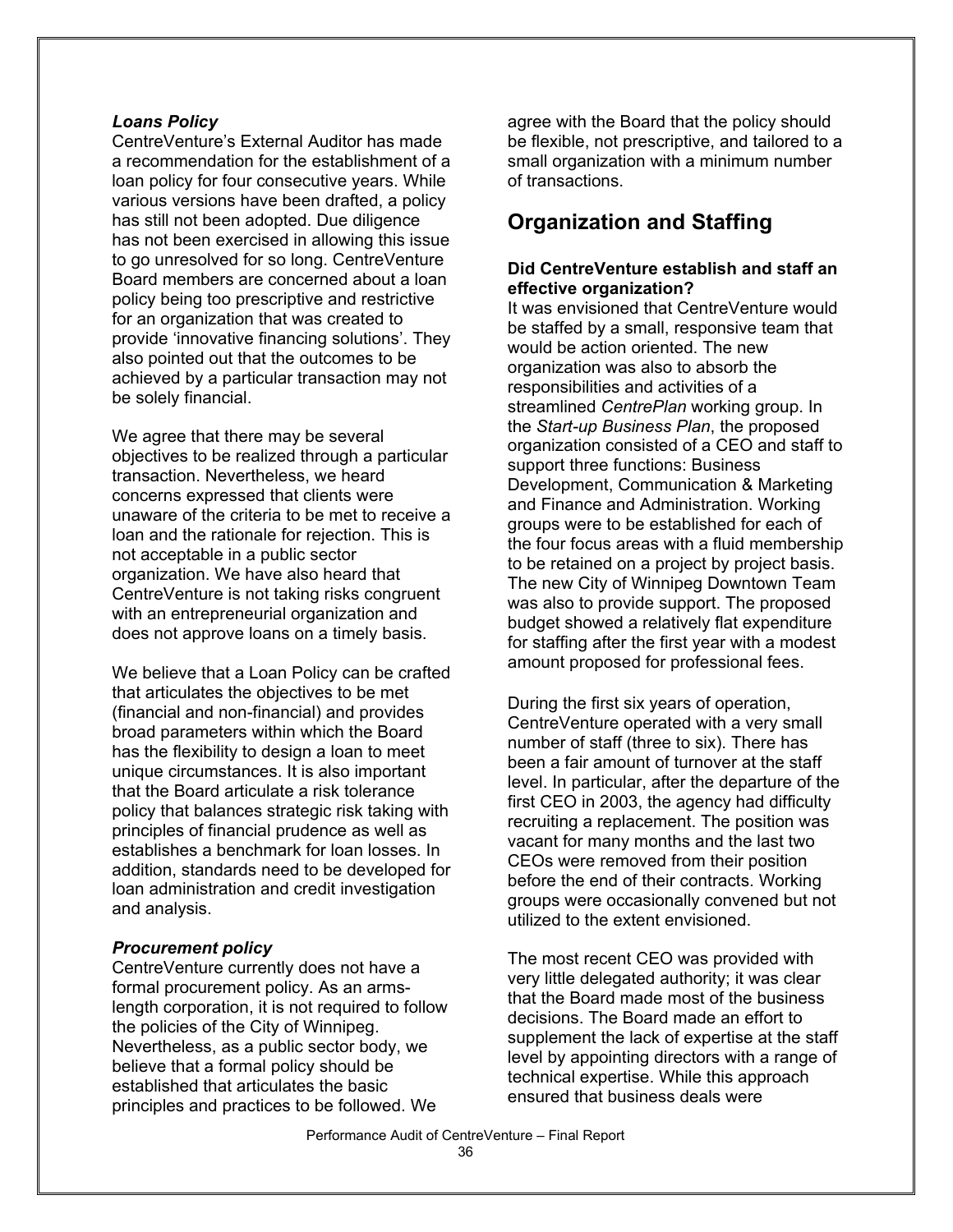concluded, it had an impact on the Board's governance responsibilities, staff members, and the perception of the agency:

- Key roles have not been fulfilled.
- Critical business functions such as planning, marketing and reporting have not been carried out appropriately.
- Some staff members interviewed advised that they felt that they were in "over their heads".
- The salary level of the CEO is inconsistent with the delegated authority level and duties performed.
- Rather than performing a due diligence function, Board members are having to structure and evaluate deals without satisfactory preliminary analysis.
- Essential partnerships have not been established or maintained.
- Relationships with other organizations are not perceived to be 'strategic'.
- Some developers found it inappropriate that one developer would be used to review proposals when the same developer could subsequently market the selected properties.
- Developers believed that the CEO was able to speak with authority for the agency only to have the decision overturned by the Board.

CentreVenture identified the issue of resource capacity as early as 2000 but has not developed a strategy for dealing with this. In recent years, the agency has had difficulty attracting and retaining staff because of the uncertainty around the renewal of its mandate. Without a clear understanding of the roles the agency should play and an approved business plan, it has been difficult to determine the number of staff and types of competencies required to implement particular programs.

For the future, CentreVenture needs to reconsider the respective roles of the Board and staff to ensure an appropriate separation of governance and management functions. The agency also has to ensure that it has sufficient staff with appropriate competencies to carry out its mandated roles and planned programs. Depending upon the future direction of the agency, expertise may be required in the areas of

marketing, urban planning, finance, housing and real estate. Many of the other jurisdictions we looked at extended their resources through formal partnerships and associations with corporations, charitable foundations and expert advisors. While this has been discussed in CentreVenture's planning documents, it needs to be pursued more actively if the agency wants to continue to operate with a small, permanent staff.

### **Planning and Budgeting**

#### **Has CentreVenture prepared and communicated business plans and budgets on a timely basis?**

Soon after its creation in 1999, CentreVenture prepared a *Start-up Business Plan.* In its plan, CentreVenture described its vision, mandate and goals, its organizational structure, and an implementation and economic strategy. While the plan discussed three short-term goals in some detail, no performance indicators or measures were proposed. The plan proposed partnerships with Federal and Provincial Governments, Charitable Foundations, and the business, professional and investment communities. The agency proposed that partners would support CentreVenture programs through project funding and/or sponsorships. For the future, CentreVenture discussed options for raising its own funds. The plan committed to quantifying the long-term benefits associated with job creation and increased taxes as well as social benefits. CentreVenture also committed to formulating a broader plan after implementation of the short-term goals.

Since 1999, strategic planning sessions have been conducted occasionally with Board members. A session conducted in May 2000 discussed external and internal challenges to be resolved and priorities for action and follow-up. External challenges included the need to develop strategic linkages with government, business and community partners. Internal challenges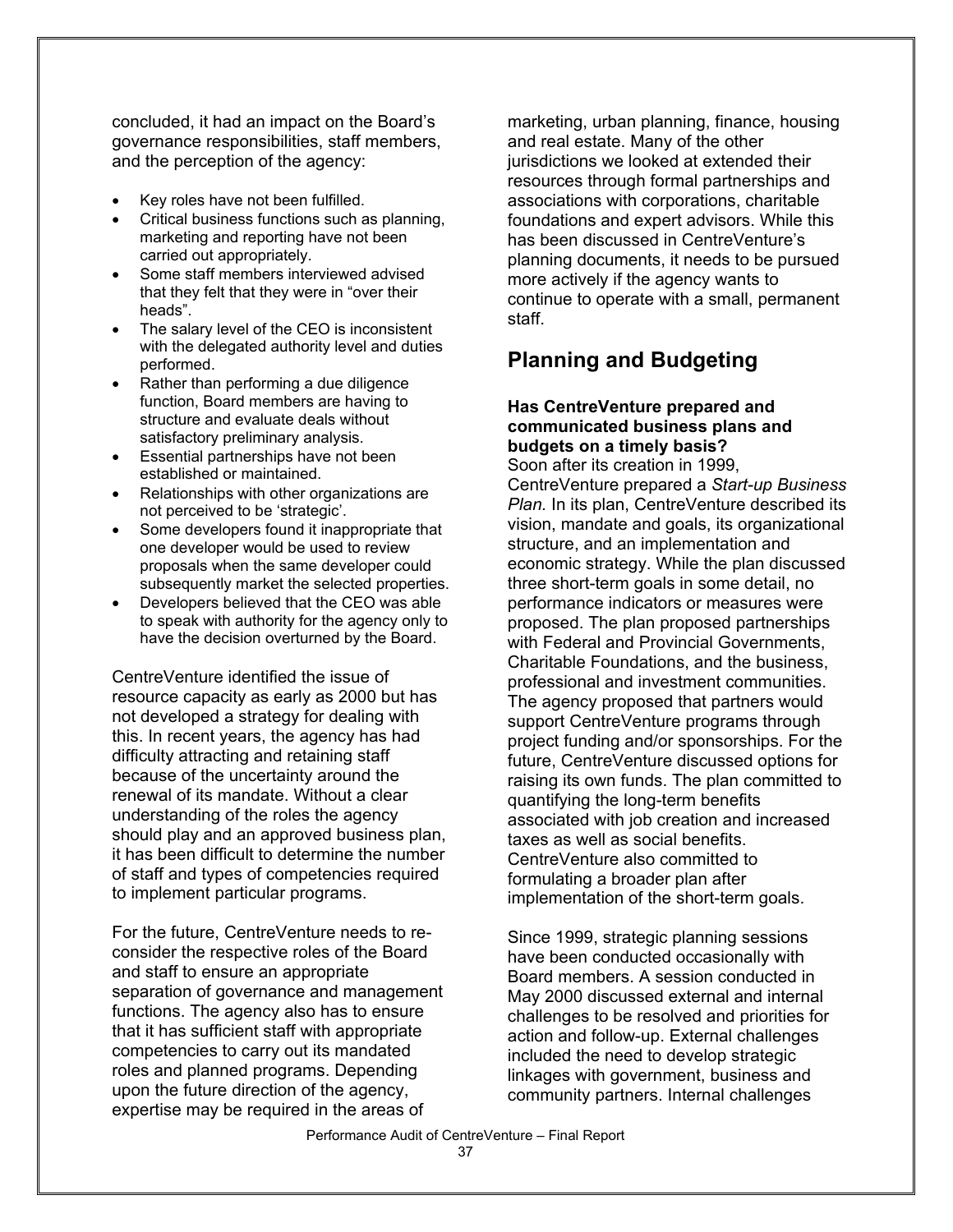included fleshing out the development framework, addressing inadequate staffing levels and clarifying the role of CentreVenture and the other downtown agencies. Priorities included the development of a clear plan for Portage Avenue and a Downtown Housing and Parking Strategy as well as project-specific initiatives. The session concluded by identifying a need for an action plan and critical path to be developed. There is no evidence that this was done. A formal business plan was not developed for the remainder of the first mandate. The challenges and priorities outlined in the planning session were not communicated in a business plan.

In the 2002 Annual Report, there was some discussion of future directions, although most of the report focused on what had and had not been accomplished, and included requests for a second mandate and additional funding. Of the three short-term goals described in the *Start-up Business Plan*, only one had been accomplished – the Urban Development Bank. Design Review and Marketing and Information initiatives had not been implemented due, it was stated, to a lack of funding. The plan also suggested that, while the agency was working at becoming self-sufficient in the longer term, it should not be the primary objective. The plan provided some discussion on a proposed Urban Tax Credit and Urban Development Bond but no specific strategies for pursuing these. For the most part, the challenges and priorities discussed in the Board's planning session were not presented in the report.

Since 2002, two draft strategic plans have been created. The first was submitted to the Board in 2004 but was not approved. The new CEO was subsequently dismissed. No plan was tabled at Executive Policy Committee although the June 2005 annual report provided five brief, high level directions under a section entitled, "Looking Ahead".

The second plan was submitted to the City in 2006. The plan provided an overview of factors that might impact CentreVenture in the next three-year period and described the programs, organizational and financial plans that the agency would adopt to achieve its strategic objectives. While the plan was the most comprehensive since 1999 and the context section was helpful, we found that it lacked clear priorities, concrete action plans, a realistic evaluation of resource capabilities, and clear performance indicators and measures. Several of the proposed activities relied on further studies, analyses and detailed plans.

The agency has not prepared a formal budget since 2003. Private Sector funding options that have been discussed since the *Start-up Business Plan* have not been pursued although we understand that this will be a priority for the next mandate. CentreVenture has not communicated a formal strategy to move the agency toward becoming self-sustaining; this will become crucial going forward since the City has not committed to providing an annual operating grant in the future.

Although stakeholder consultation and consensus building were fundamental principles embraced by CentreVenture, business plans have been developed with minimal or no consultation or communication with other agencies, stakeholders or key members of the City's Administration:

- "Minimal consultation took place in preparing the draft plan. Coordination with other agencies is mentioned but they weren't consulted."
- "CentreVenture doesn't seem to have any plans. In comparison, Forks North Portage has a 10-year plan and updates people on the status of this plan at each annual general meeting. There is room for flexibility within the plan. It would be good if CentreVenture had something similar with stakeholder input."
- "CentreVenture sees itself as having its own mandate."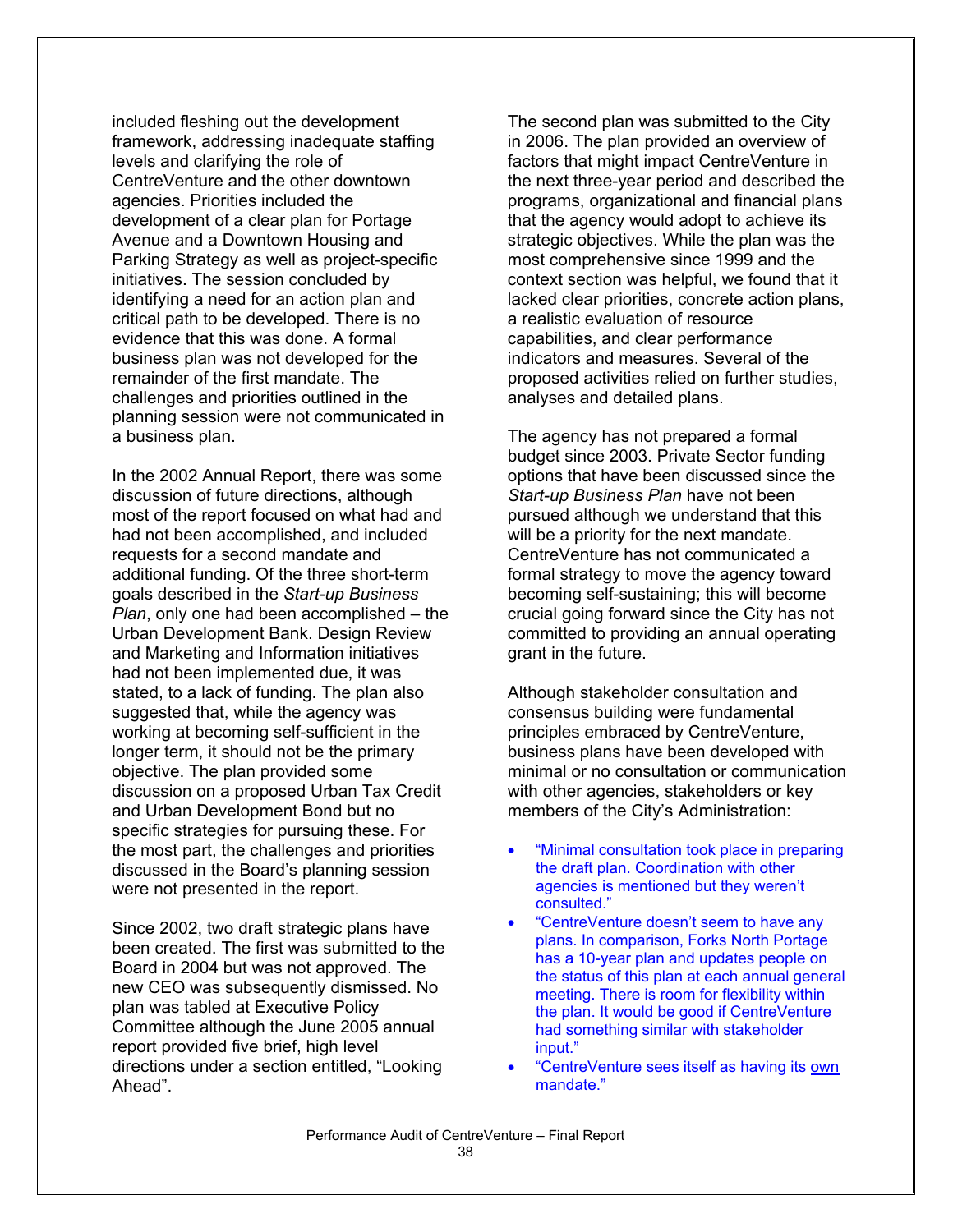• "CV can't just echo past successes. Stakeholders want to know what is planned for the future. It has to focus on goals and perceptions. Marketing is very important."

There is a general consensus that CentreVenture needs to develop and communicate a new strategic plan that articulates clear directions for the agency for the future:

- "CentreVenture needs to develop a strategic plan, and it needs to share it.
- "It's time to get beyond platitudes and get specific. CentreVenture must decide if it is in the business of downtown revitalization or dumping old assets. These are two entirely different focuses."
- "You are either in business…or not. If you need resources, work on getting them."
- "It is important to have specific objectives. CentreVenture needs to prepare a strategic plan and establish some key areas to focus on. At the end of the year, a report card should be done in relation to the specific objectives identified."
- "Accountability breeds confidence for future alliances. With limited resources, CentreVenture must be focused."

CentreVenture's business planning process is not adequate for a publicly funded organization entering its third mandate. The agency must prepare an appropriate business plan that incorporates clear strategies linked to its long-term goals, measurable outcomes, resource requirements, and funding options that include the active participation of the private sector. It is crucial that CentreVenture consult with the City, the downtown agencies and stakeholders in developing its business strategies. To ensure that all downtown activities are coordinated, the plan must be transparent. A communication strategy would have the added value of generating some new momentum for the agency going forward.

CentreVenture's Board has committed to revising the 2006 – 2009 Business Plan for presentation to the City by October 31, 2006.

### **Program Delivery**

#### **Has CentreVenture delivered effective programs to achieve its intended results?**

#### *Asset Agreement*

The *Asset Agreement* with the City of Winnipeg provides CentreVenture with the ability to option non-performing, surplus cityowned properties for resale to the development community. Net proceeds of these property sales are deposited in the CentreVenture Urban Development Bank and are used to fund mortgages, gap financing etc. Management has advised that, in CentreVenture's early years, there was so little new development in Downtown Winnipeg that CentreVenture encouraged almost any potential development. During the period January 1, 2000 to December 31, 2005, CentreVenture completed 24 transactions resulting in the sale of 21 previously City-owned properties for \$2,853,530.

In the early years, some of the properties sold by CentreVenture did not include a development agreement. A development agreement sets out the development requirements, timelines and provisions if default by the developer occurs. Included in the 24 properties sold by CentreVenture were three properties that CentreVenture sold and reacquired due, in part, to development that did not occur as intended. CentreVenture subsequently re-sold two of these properties. Development agreements have been included as a key element of all property sale agreements since 2002.

CentreVenture's use of the *Asset Agreement* has demonstrated that it can be an effective tool to facilitate re-development in the downtown. The remaining properties that CentreVenture has rights to under the *Asset Agreement* are not considered as attractive as many of the properties that have been successfully sold to date.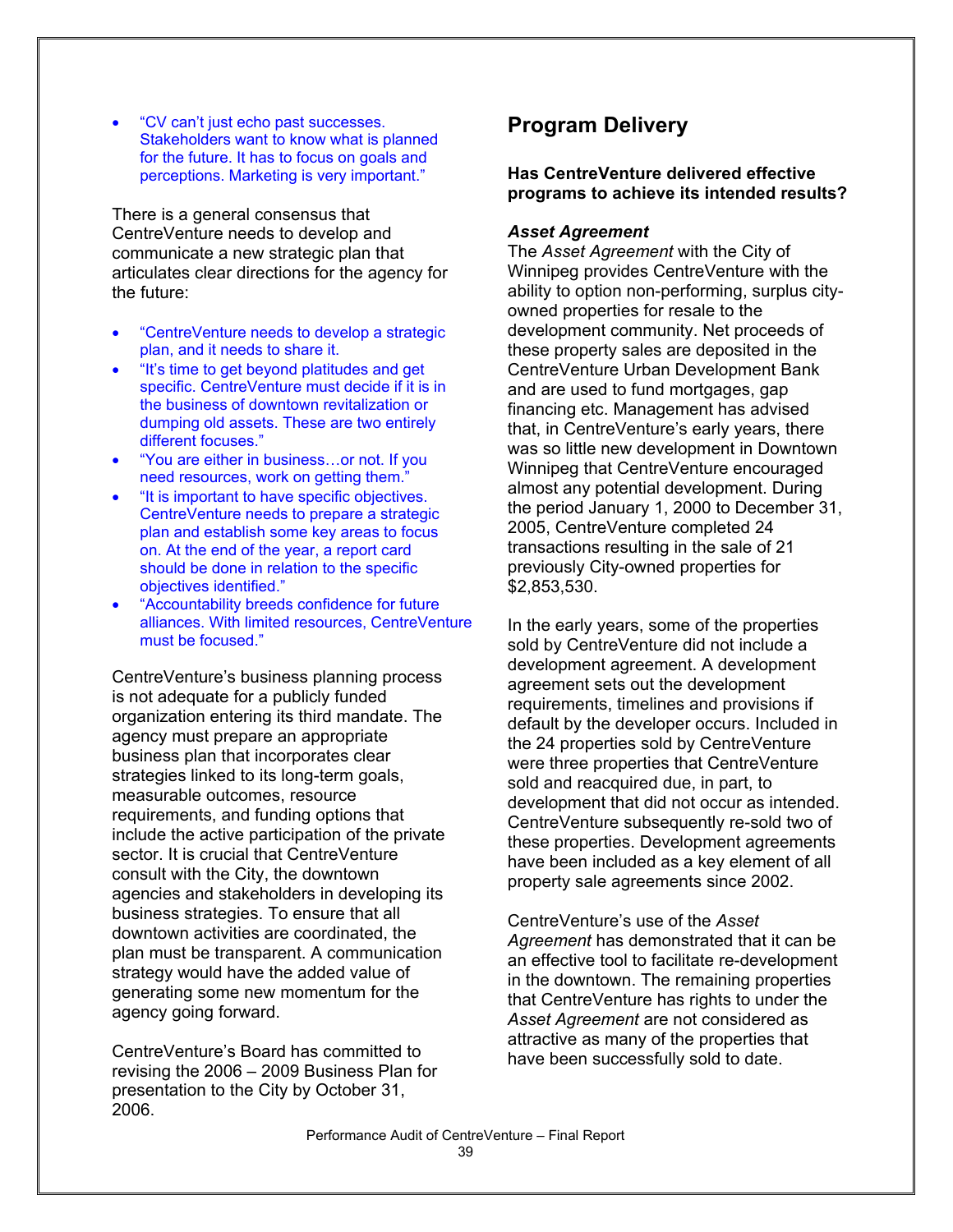CentreVenture will likely have to lessen its reliance on the sale of surplus properties to stimulate investment unless the agency is given the rights to more City-owned or to Provincially-owned surplus properties in the future.

#### *Urban Development Bank*

The purpose of the Urban Development Bank is to provide loans, mortgages and loan guarantees to developers in the downtown. The Urban Development Bank was funded by a \$10 million contribution from the City of Winnipeg made over a period of four years and \$1.47 million contribution from the Province of Manitoba funded over a period of five years. CentreVenture has issued more than \$3.7 million in loans and mortgages involving 28 properties to December 31, 2005. The balance of loans and mortgages receivable at December 31, 2005 was \$2.0 million.

CentreVenture has taken the position that it should provide financing to projects that cannot be financed by traditional means. Members of CentreVenture's Board have indicated that the agency needs to be "creative" to meet the needs of its clients. Proponents of projects such as small warehouse/condominium projects have had difficulty arranging financing through commercial lenders. Although CentreVenture has identified the "market" that it expects to serve, CentreVenture has not adopted a loan policy that establishes the extent of risk that CentreVenture is willing to accept, loan administration standards, or credit investigation and analysis that should be performed. Our review of a sample of loan and mortgage files indicated an inconsistency in the documentation retained and the credit investigation and analysis performed.

One area where CentreVenture has been creative has been the provision to developers of "gap financing" with respect to the Heritage Tax Credit program. These loans are intended to finance the value of municipal tax credits from both

CentreVenture and City of Winnipeg Heritage Tax Credit programs. These loans enable developers to obtain the benefit up front to complete their developments. The amount of the loan was based on the calculation of the value of municipal tax credits. The assumptions used to calculate the amount of tax credits were incorrect. This resulted in the amount of some loans exceeding the actual amount of tax credits that will be earned. The affected loans were thought to be fully secured by the tax credits when, in fact, they were not. CentreVenture had to deal with repayment problems and security for these loans.

We also found through discussion with clients that two areas of loan administration had been problematic from the client's perspective: the cost of completing the loan and the time it took to get approval. We were advised by CentreVenture clients that the cost of loans from the agency is higher than the cost of loans obtained from financial institutions. This was attributed to significantly higher costs for legal fees. We were also advised that dealing with CentreVenture took a very long time. CentreVenture has not established a performance standard for the time it will take to deal with a credit application. Because of these issues, one client advised that he was reluctant to deal with CentreVenture in the future because "there is not any real benefit in doing so".

Although CentreVenture sees its role as "a lender of last resort", we found through our discussions, that some clients perceived that CentreVenture was, in fact, risk adverse and conservative. They expected CentreVenture to be more supportive of "new" developers and willing to take reasonable risks. CentreVenture's conservatism was, in part, attributed to the desire not to "throw away public funds". CentreVenture has allowed for \$212,927 in loan losses/bad debt (or 5.7% of the value of the debt) issued to December 31, 2005. Since the agency has not established a target for loans losses, we cannot compare this performance to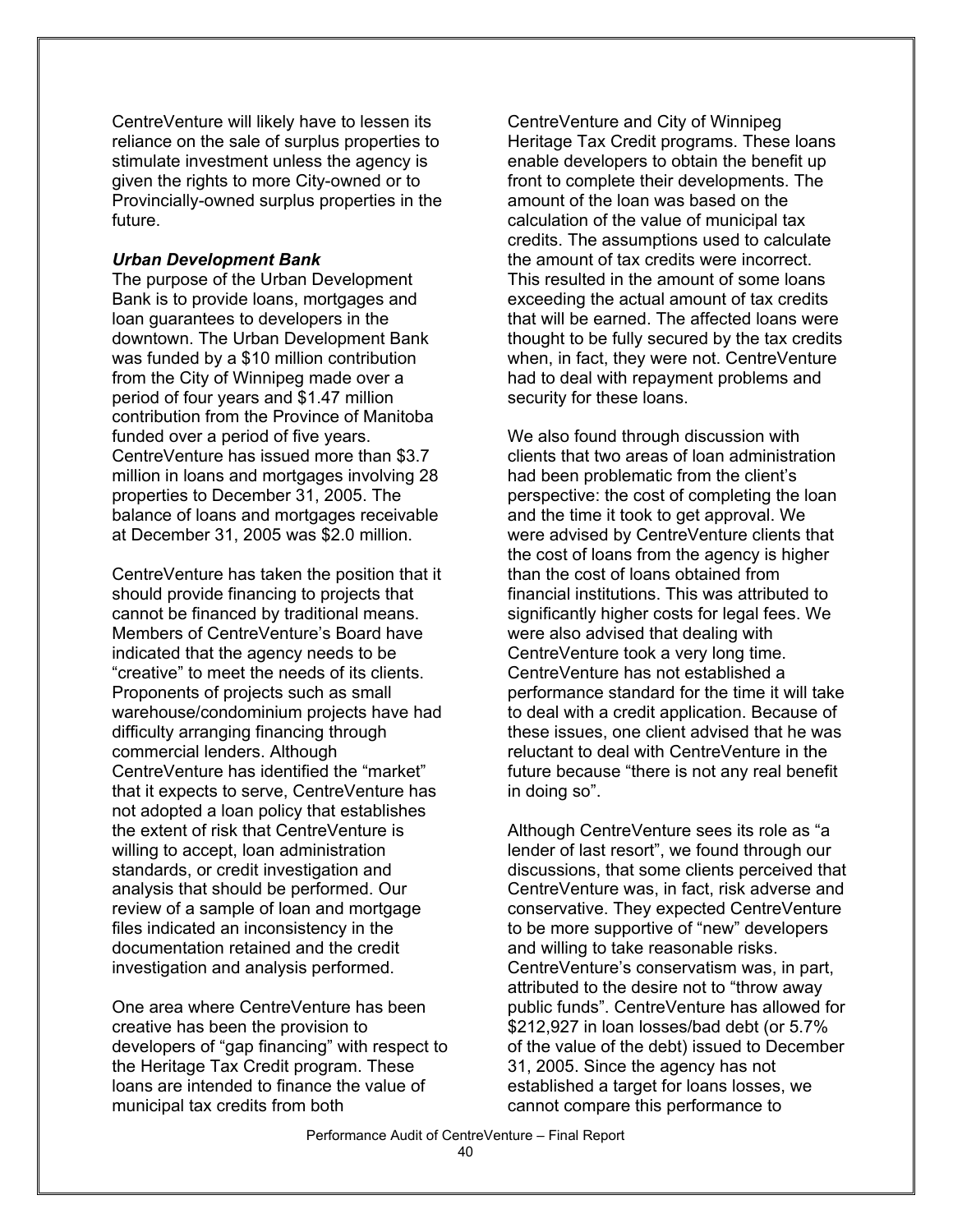expectations. Given that CentreVenture is providing financing to higher risk development projects, it is not unexpected that some losses would occur. CentreVenture needs to articulate the level of risk that it is willing to assume to promote unique projects while still being conscious that public funds are being utilized.

There is a general consensus that there still is a need for a CentreVenture type of program that supports projects that are not financially viable without creative financing and project facilitation. We were advised that the Private Sector would likely be willing investors in the Urban Development Bank if there were a clear business plan and measurable results. We believe that establishing a formal loan policy would also assist in defining the market CentreVenture intends to serve, the services standards it intends to achieve, the level of risk it is willing to accept, and the measures it intends to take to manage the risk.

#### *Heritage Preservation*

Heritage programs are delivered in partnership with the City of Winnipeg. The City funds the Heritage Tax Credits earned and administers the disbursements of tax credits. The Heritage programs are intended to encourage the preservation, restoration, and rehabilitation of the City of Winnipeg's historic buildings through adaptive reuse and redevelopment. CentreVenture has offered a heritage grant program in addition to the heritage tax credit.

The CentreVenture Downtown Heritage Tax Credit Program offered up to \$250,000 in tax credits for approved redevelopment projects. The tax credits could be used over a ten year period. Nineteen projects were awarded \$3.24 million in heritage tax credits through the CentreVenture Downtown Heritage Tax Credit Program to December 31, 2005. Eight projects did not proceed, and only \$1.38 million in heritage tax credits had been earned by December 31, 2005. \$1.86 million (or 57%) of the heritage tax credits approved expired by December 31,

2005. Part of the reason for the failure to proceed may relate to the amount of tax credits that can be used over the life of the program. Initially, the tax credit calculation was based on incorrect assumptions about the relationship between development cost and assessed values. This resulted in a significant difference between the tax credit available and the actual taxes assessed. As a result, at the end of the ten-year limit for the use of the tax credits, some taxpayers will have a significant amount of unused tax credits. The expiry of more than half of the eligible heritage tax credits approved also raises questions about the program's effectiveness as an incentive to encourage redevelopment of heritage buildings.

At this time, CentreVenture does not have an active Heritage Tax Credit Program. The general consensus of those we interviewed is that an incentive is still required to encourage the redevelopment of heritage buildings in the downtown. Given the fact that eight projects did not proceed and more than half of the tax credits approved expired, CentreVenture needs to evaluate possible changes to the program to make it a more effective incentive for developers. Options that CentreVenture may want to consider in developing a new program in partnership with the City of Winnipeg include

- allowing the developer to transfer heritage tax credits earned to other properties; and
- creating a heritage zone with tax credits available to encourage the redevelopment of all buildings within the zone rather than restricting the tax credits to listed heritage buildings.

CentreVenture administers three heritage grant programs: the CentreVenture Downtown Capital Grant Initiative, the Heritage Economic Development Grant and the Gail Parvin Hammerquist Grant. The purpose for these grant programs is to support the repair, preservation and/or restoration of a designated structure's heritage character or architectural elements and to support initiatives to attract new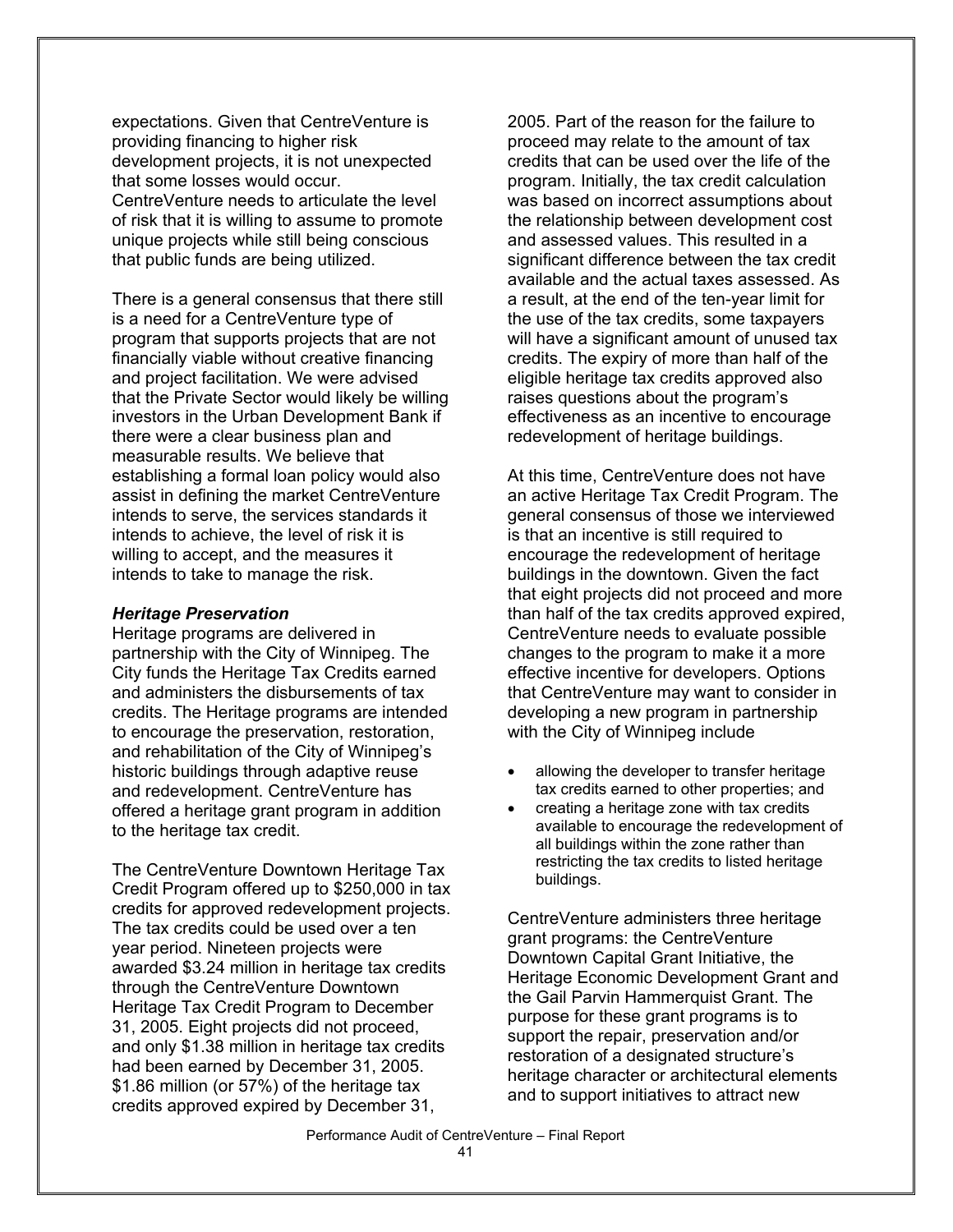investment, occupants and/or uses for designated heritage structures in the downtown. CentreVenture approved 32 projects and awarded \$1,049,066 in grants to December 31, 2005. Only three of the 32 projects did not proceed and \$221,232 or 21% of the grants awarded had not been earned to December 31, 2005. CentreVenture had not awarded the 2004 Gail Parvin Hammerquist Grant of \$290,000 as of December 31, 2005.

The experience to date has shown that projects awarded heritage grants are more likely to proceed than projects awarded heritage tax credits. This is not surprising given the fact that the total grant is provided to the developer once the project has been completed while, in the case of the heritage tax credit program, the incentive is funded over a period of ten years. In developing a new heritage preservation program with the City of Winnipeg, CentreVenture should consider both the total amount of incentive to be provided to developers during the term of the program and the optimal allocation of funds between a tax credit program and a grant program.

#### *Housing and Residential Development*

Among the stakeholders we interviewed, there is consensus that housing should be the number one priority for the downtown. However, there are several factors that discourage development of residential units in the downtown. These factors are consistent with other North American cities that have embarked on a downtown redevelopment program and include

- the time it takes to get downtown projects approved;
- the limited expected rate of return for leased units in a rent controlled environment;
- the level of market uncertainty in the downtown compared to other regions;
- the pure economics of condominium conversion projects; and
- the perception of safety in the downtown.

CentreVenture has taken action to address some of these obstacles to residential development in the downtown. The agency has acknowledged that, in areas where the market has failed, some form of subsidy or incentive is required to entice developers into the market again. CentreVenture has provided conditional grants and financing to 14 projects that will lead to the development of nearly 400 housing units. It has also advocated for a more simplified and efficient approval process, and the City of Winnipeg has responded with changes to the process. Rent control, the uncertainty about the downtown market, and the perception of safety in the downtown still remain factors that discourage investment.

Based on the level of investment that is being made in new housing in the downtown at this time, it is clear that subsidies, incentives or inducements are still required to stimulate further development. Depending on the type of housing development proposed (e.g. rent controlled properties will require a different level of subsidy than midmarket condos), the amount of subsidy will vary. The method of dealing with developers will also vary. It is important that experienced developers are provided with appropriate incentives and then left alone to complete the development. Experienced developers do not need development expertise from CentreVenture – just the financial return to make downtown development worthwhile. The existence of experienced developers in the downtown is important because it builds confidence in the market. The Waterfront Drive development is an example of this.

In addition to experienced developers, the downtown also needs "niche" experimental housing with new developers who may need hand-holding – for example, the first warehouse/condominium conversion projects in the Exchange District. In these cases, CentreVenture can assist by facilitating the development through to ensuring that these developers have access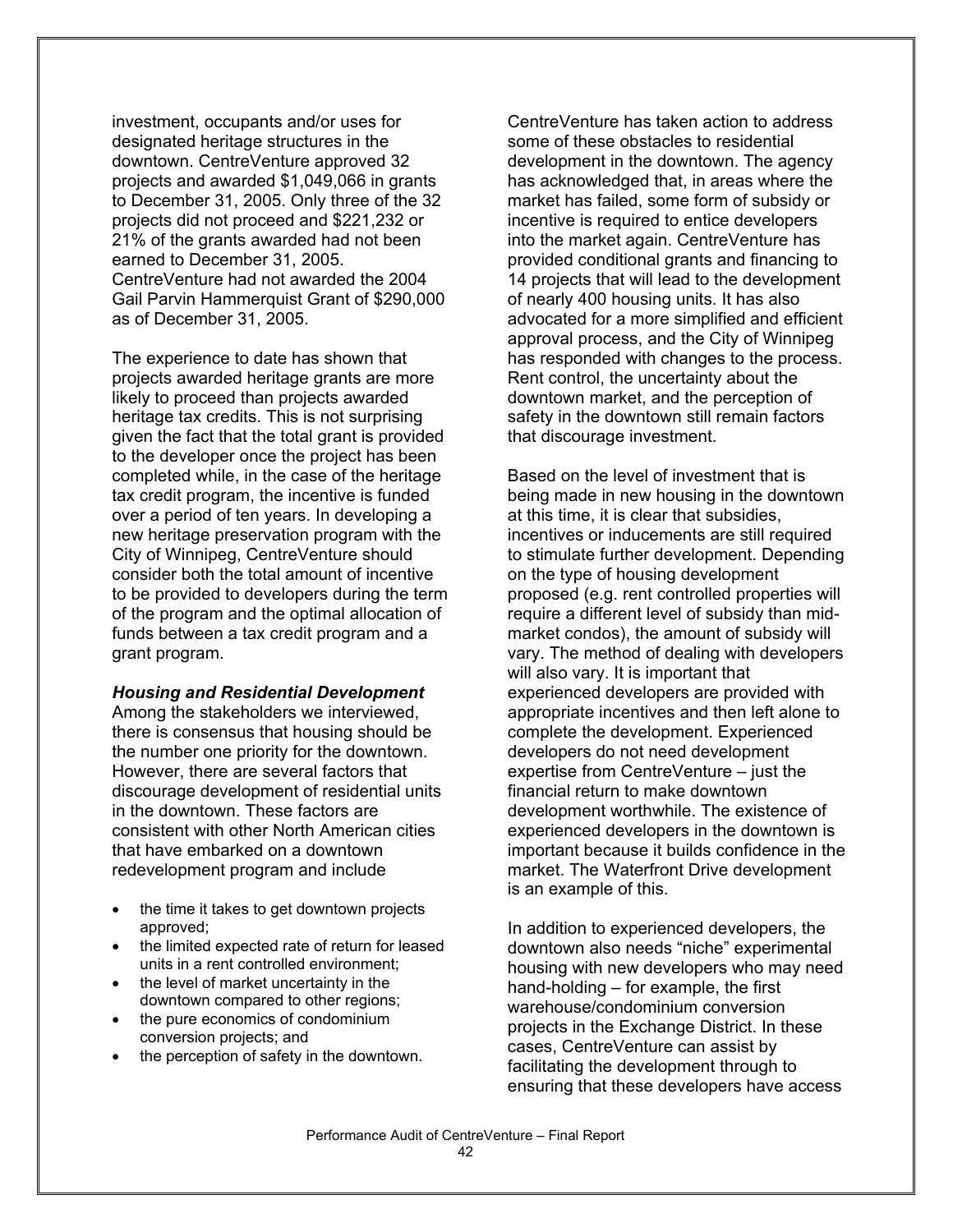to the development expertise and financing needed to complete the projects.

CentreVenture needs to confirm its role with respect to the encouragement of new housing developments in the downtown. CentreVenture does not have current information on the downtown housing market including rental and condominium demand, price points and market depth. In the absence of this information, CentreVenture does not have a program to encourage developers to enter the downtown housing market. In the future, if it is determined that it is appropriate for CentreVenture to provide incentives or make equity investments in housing projects, CentreVenture needs to

- obtain current information on the downtown housing market;
- work with the City of Winnipeg to develop secondary plans for the downtown to identify where new residential developments should occur;
- develop a formal housing program for market housing (including "attainable" housing that is within reach of the average citizen), and an implementation strategy that includes performance targets, in consultation with all three levels of government and the development community; and
- communicate the housing program to the development/real estate/investment community both locally and nationally.

#### *Public Spaces, Safety and Urban Design*

In the 1999 *Start-up Business Plan*, one of four priority areas for development was public spaces, safety and urban design. CentreVenture has not established a safety program and some believe the Downtown BIZ has stepped into this role. The Planning, Property and Development Department of the City of Winnipeg has taken the lead with the respect to urban design. CentreVenture has provided input and feedback to the Department on the development of the Urban Design Advisory Committee and has representation on the Committee. CentreVenture's contribution of \$312,770 in 2005 from the Urban Development Bank for

the development of The Plaza Skate Board Park at The Forks represents its first investment in public space in the downtown. The private sector provided the majority of the funding for the construction of the Skateboard Park. CentreVenture has declared its intent to devote more resources to establishing partnerships with the private sector to create more "destination" public spaces in the downtown. These projects are intended to add to the quality of life in the downtown and encourage residential development.

#### *Land Management*

The land management program has two objectives:

- to identify priority areas for strategic land assembly; and
- to establish an opportunity base for redevelopment projects managed by CentreVenture.

The Waterfront Drive condominium development represents CentreVenture's most significant foray into land assembly. The development became a possibility once the three levels of government contributed \$9.1 million to build Waterfront Drive. The development involved the assembly of eight parcels of land and will result in four condominium projects along Waterfront Drive. The initiative leveraged an estimated investment from private developers of \$48 million and will generate substantial new tax property tax revenues in the future.

Land assembly is seen by many of those we interviewed to be a key role for CentreVenture to play in the future to promote a planned development of key areas in the downtown. The purpose of land assembly is not to speculate but to control the direction of development. It should be done in areas where there is little or no interest on the part of the private sector to invest. Land assembly needs to be carried out in conjunction with a vision and a plan for future mixed development. Since land assembly has the potential to inflate market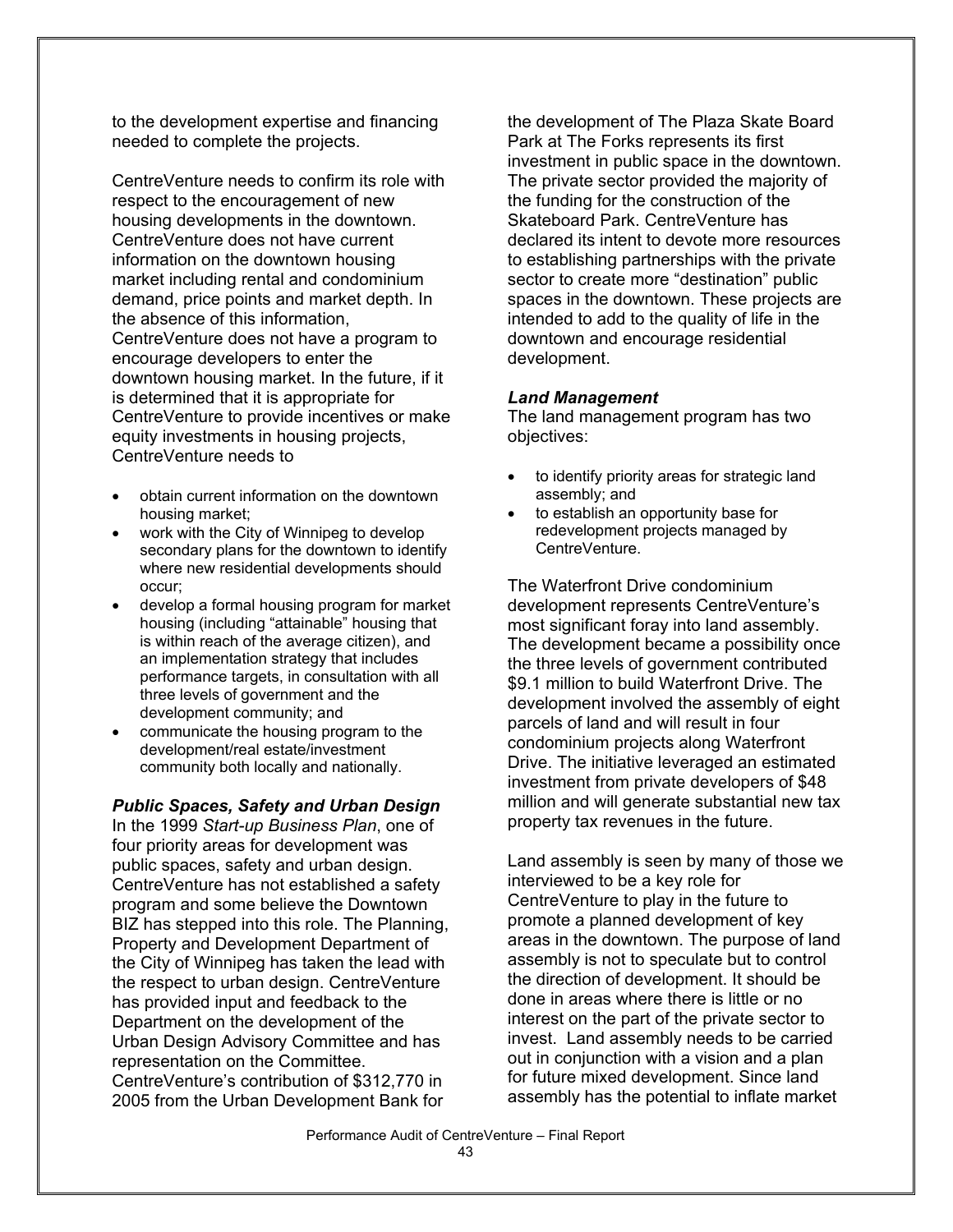values due to land speculation, it is important that the confidentiality of planned activities in this area be maintained. Expropriation is another tool that can be used to acquire property and requires the approval of City Council. Generally, expropriation is only used as a last resort. To December 31, 2005, CentreVenture had not assembled properties on Main Street or other strategic locations.

#### *Advocacy and Facilitation*

CentreVenture plays a key role as an advocate for downtown revitalization and redevelopment. CentreVenture has contributed to many urban revitalization issues including: the opening of the pedestrian crossing at Portage and Main, parking, urban design standards and public safety. CentreVenture can continue to play an important role as an advocate for the downtown in areas such as

- *Public Policy:* 
	- $\circ$  the use of an urban tax credit to stimulate development in the downtown
	- o the creation of economic development zones to provide tax breaks for projects that meet specific criteria on streets like Main Street
	- $\circ$  the use of a property tax holiday for the development residential units in the downtown
	- o changes to the taxation of surface parking lots that would encourage their development
	- o the liberalization of rent controls in the downtown
- *Downtown Planning:* 
	- encouragement and support of the Planning, Property and Development Department in the development of secondary plans for the key districts in the downtown
	- o provision of advice to the Department on how the downtown development approval process can be improved
	- $\circ$  provision of advice and input to the City on transportation issues such as transit, parking and traffic flow
- *Safety and Quality of Life:* 
	- encouraging the enforcement of the derelict buildings by-law to deal with problem properties in the downtown
	- o promoting private sector investment in public spaces and participation in cleaning up and beautifying the downtown

CentreVenture also played a role as a project facilitator. Some view the facilitation of private development as one of CentreVenture's key roles. The experienced developers we interviewed found CentreVenture to be helpful and valuable in assisting them. On the other hand, we were told by the less experienced developers that they expected that CentreVenture would be more supportive and provide advice on what needed to be done to get the project financed and approved. These inexperienced developers thought that CentreVenture could add a lot of value to their projects through the provision of development advice and support. Some Board members we interviewed acknowledged that more could be done to facilitate development projects through to completion.

Facilitation can continue to be an important role for CentreVenture the future; however, the agency needs to ensure that staff have the skills and the time available to provide the level of support that inexperienced developers need.

### **Performance Reporting**

#### **Has CentreVenture's performance reporting met expectations?**

Good performance reporting is fundamental to effective governance and accountability to City Council. Performance reporting is important to citizens who want to know the value they are getting for their tax dollars. It enables citizens and stakeholders to understand the difference that the organization is a making for them. Robust information about performance effectively reported to the public helps to maintain and

Performance Audit of CentreVenture – Final Report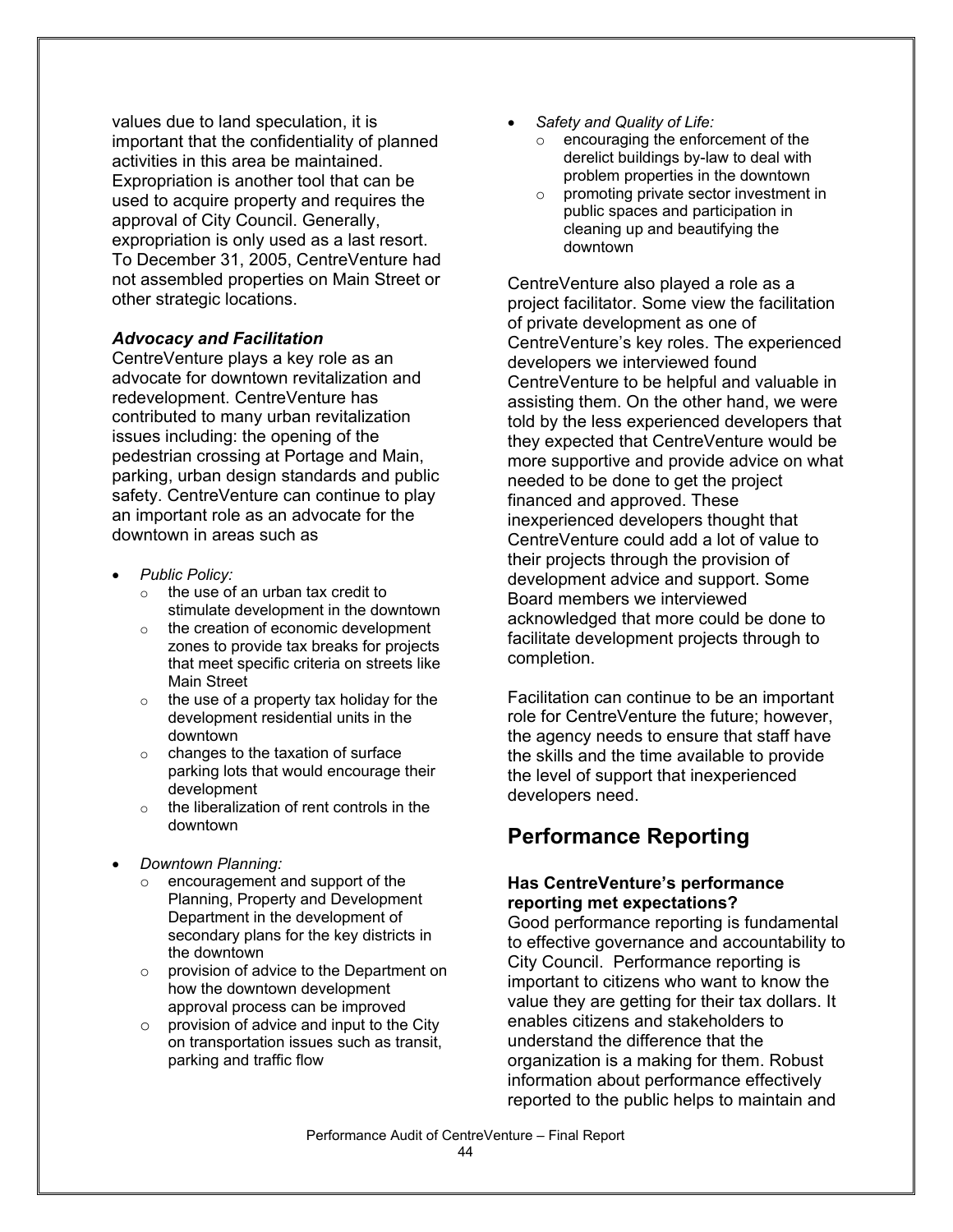build confidence in the organization. Good performance reports should present credible information, be fairly interpreted, and inform the reader about the following:

- the goals the organization is pursuing and how its activities contribute to those goals;
- the link between activities and desired results;
- the achievements accomplished against previously established expectations;
- the key risks as viewed by the management and the Board and the influence of risk on the choices made and direction taken;
- how capacity considerations have influenced choices about strategies, goals and resource allocations;
- how economic, social, regulatory and demographic factors and the performance of other organizations can have a critical impact on performance;
- the financial resources that have been used and how they have been used to achieve the results reported; and
- trends in overall performance.

We expected to find that CentreVenture's reporting process would include an annual performance report that

- captured the data noted above and included audited Financial Statements;
- was presented at an Executive Policy Committee and an Annual General Meeting; and
- was available to the public on its website.

We found that CentreVenture operated for three years without producing a performance report after the resignation of its first President and Chief Operating Officer. Since inception, CentreVenture has produced four performance reports for Executive Policy Committee:

- *First Year in Review* October 4, 2000
- *Report to City of Winnipeg* April 2002
- *Revitalizing Downtown Winnipeg*  June 15, 2005
- *Partnering for Downtown Winnipeg* June 2006

CentreVenture has made all but the first report available to the public on its website. CentreVenture has never held an Annual General Meeting.

We compared the information reported in these four performance reports to the information we expected to find. In general, these reports do not provide much of the information that is required to adequately inform the reader about the performance of CentreVenture. We observed the following:

- While a description of the functions that CentreVenture provides has been presented, the goals that CentreVenture is pursuing and how its activities contribute to those goals has not been sufficiently described in the performance reports.
- The achievements accomplished are summarized to date and, in general, are not compared against previously established expectations. The focus of the accomplishments reporting is on the development projects that have been completed or underway in the Downtown and the private investment associated with these projects. A summary of the transactions that have been conducted by CentreVenture is also provided.
- None of the reports (except the first) set out the accomplishments achieved within the reporting year; cumulative achievements since inception are presented in each new report.
- None of the reports include discussion of the key risks as viewed by the management and the Board and the influence of risk on the choices made and direction taken;
- None of the reports address how resource limitations or capacity of CentreVenture affects, at the strategic level, the programs offered or the ability of CentreVenture to sustain or improve results or meet expectations.
- None of the reports disclose the financial resources consumed by CentreVenture and how the resources have been used. The overall financial condition and the financial results achieved to date have not been reported. The audited Financial Statements that would enable an assessment of financial results have not been included in the performance reports.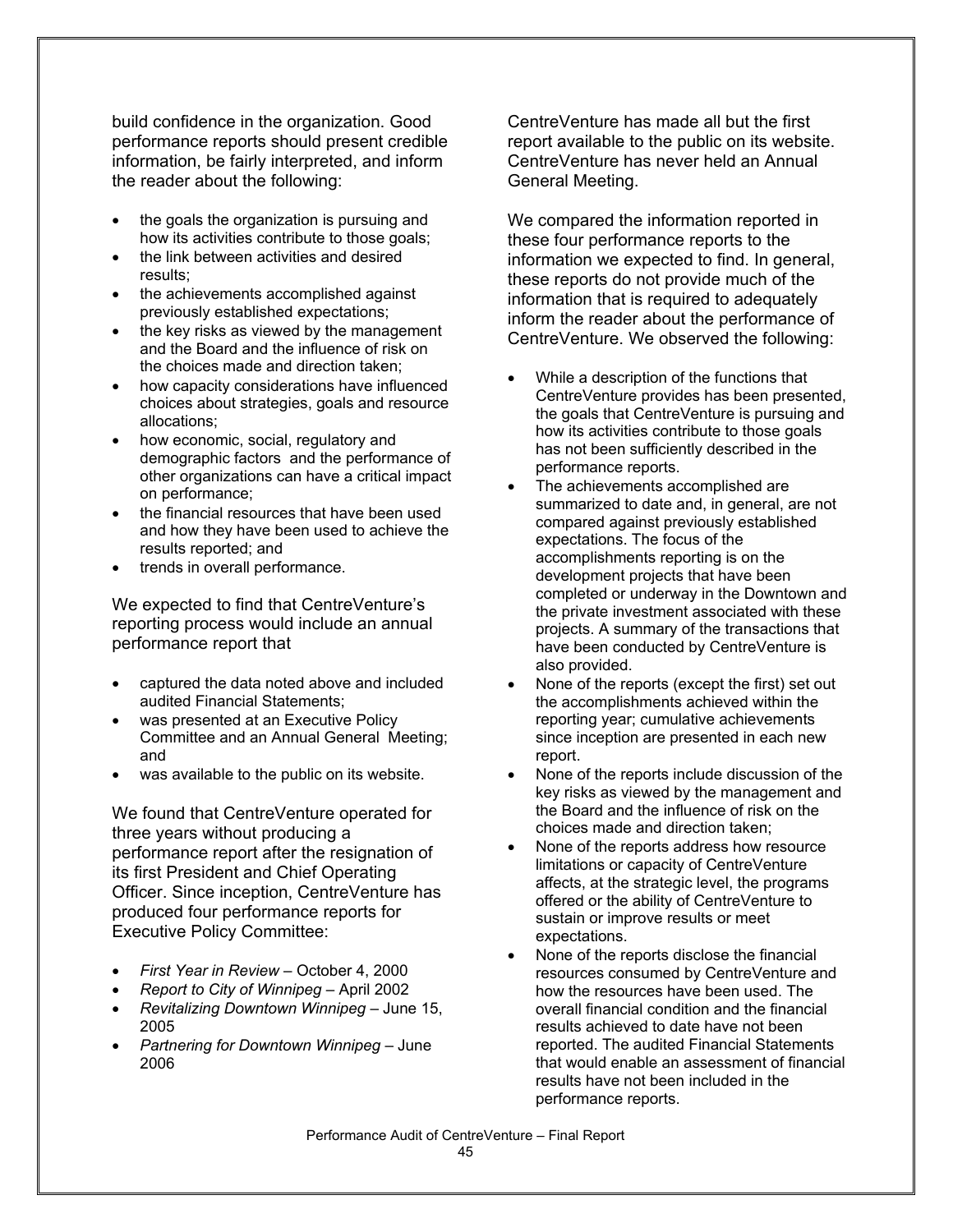- None of the reports include a discussion on how changes in the economy, government policy, citizens' attitudes, demographics, or in other agencies that impact the downtown (i.e. the City of Winnipeg, Forks North Portage, Downtown BIZ, etc.) affect the performance of CentreVenture.
- None of the reports provide information on the condition of the downtown as a whole and whether the condition of the downtown is improving, stable or declining.

Members of the Board we interviewed acknowledged that performance reporting to date has been inadequate. Board members indicated that a major contributing factor to the gaps in performance reporting has been the turnover of incumbents in the CEO position that caused the Board to pay more attention to the day-to-day operations and less attention to strategic planning and performance reporting. Board members were divided on the need for an Annual General Meeting.

The lack performance information reported and communicated by CentreVenture was a common concern for most of the people we interviewed during our review:

- *"*Transparency is not a hallmark of CentreVenture*."*
- "Annual reporting is a good idea. It was done in the early days."
- "CentreVenture hasn't produced an annual report that is readily available to interested parties. People wonder what's really happening there."
- *"*Increased transparency and accountability would enhance the confidence that stakeholders, potential investors and the public have in CentreVenture.*"*

We believe that an organization that is publicly funded must provide complete, relevant and transparent performance information to funding parties and stakeholders. This is particularly important for an organization like CentreVenture that must work closely with partners to achieve a shared vision. To achieve its objectives, CentreVenture must be able to persuade

public and private investors that their money is well spent and directed to activities that deliver desired outcomes.

CentreVenture needs to cooperate with other agencies to develop and report on specific indicators that demonstrate how public and private sector resources are contributing to achieving the long-term goal of revitalization of the downtown.

#### *Impact on the Downtown – The Downtown Report Card*

A 'Downtown Report Card' is one method that can be used to evaluate the health of the downtown by tracking comprehensive set of indicators that have been established to measure the state of the downtown. The City of Philadelphia has used this model.

We found, through our discussions with the downtown agencies and other stakeholders, a frustration with the lack of complete information on what is really happening in the downtown. All of the downtown agencies have developed some indicators to evaluate their own organization's performance but were unable to evaluate the impact that they had made on the downtown as a whole.

It was recognized by the downtown agencies and CentreVenture that a complete set of downtown indicators that were regularly updated was essential for each organization to able to effectively

- identify areas of strength in the downtown and areas which require improvement;
- plan revitalization programs and activities; and
- measure progress that is being made in the downtown.

In our discussions with the CEO of the Forks North Portage Partnership, we were advised that work is being done on a Downtown Report Card. Forks North Portage Partnership has retained the Institute of Urban Studies at the University of Winnipeg to develop a Downtown Winnipeg Report Card*.*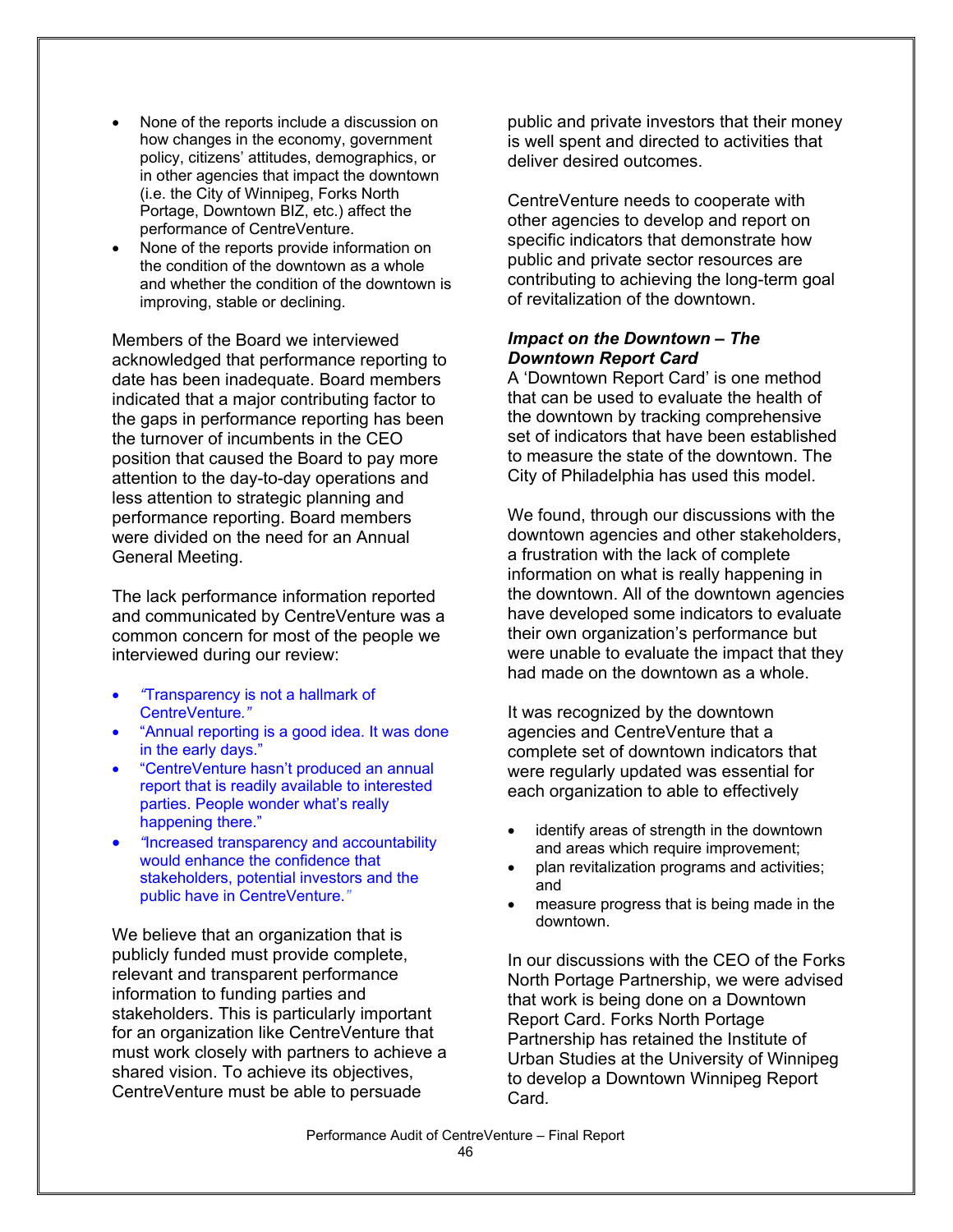The proposed format includes a demographic profile of the downtown and a broad range of indictors, including the following:

- Office market
- Retail market
- Residential market
- Tourism
- Employment
- Educational facilities
- Transportation and access
- Arts and culture
- Quality of life

The development of the proposed Downtown Report Card will go a long way to filling the void of information on the downtown and allow the City of Winnipeg and its partners and citizens to measure the outcomes of its efforts to revitalize the downtown. CentreVenture needs to actively participate in this initiative.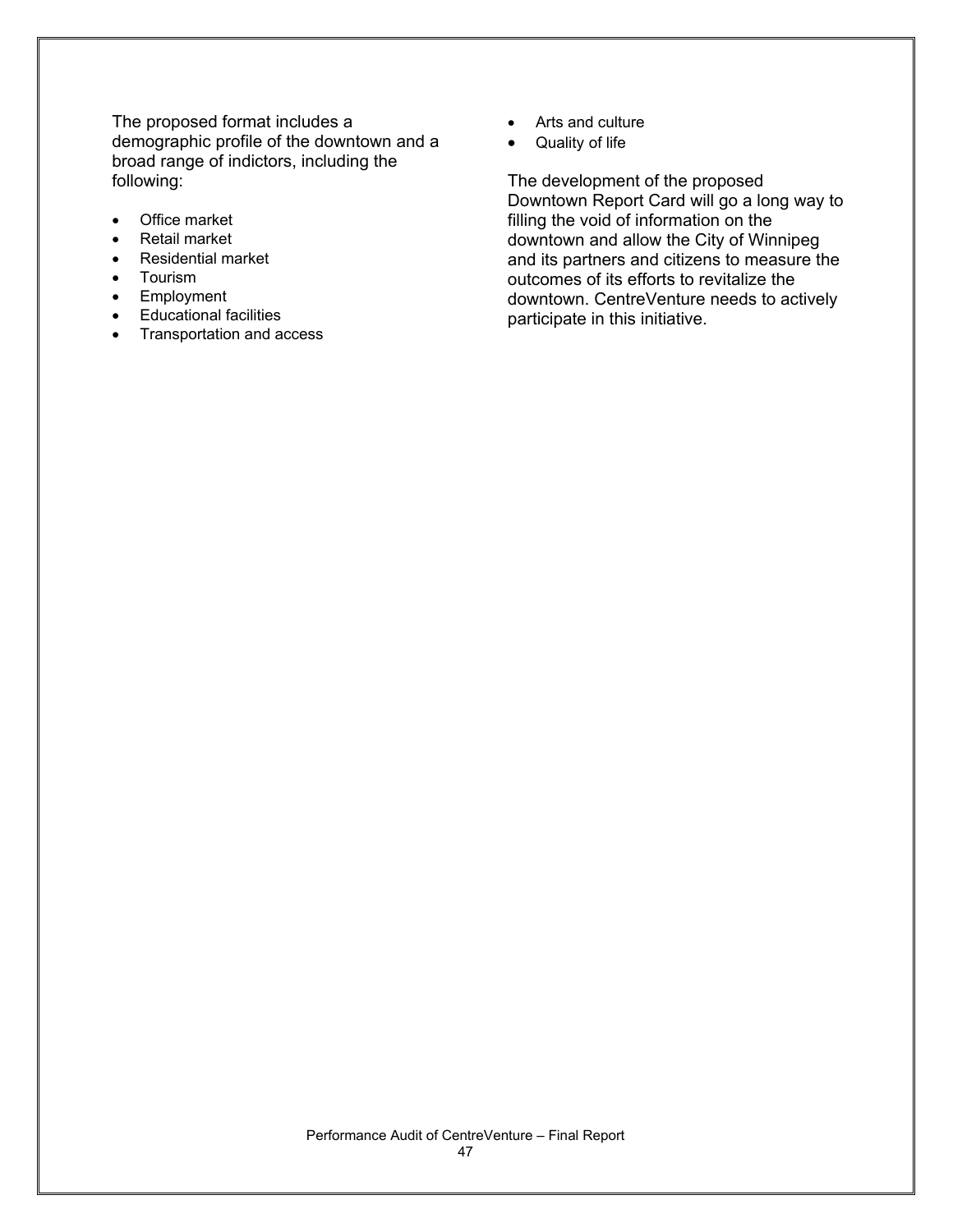# **Part IV – CentreVenture: The Next Mandate**

As CentreVenture seeks its third mandate, it is a good time to review the journey so far – to celebrate the agency's successes and to contemplate the road ahead. CentreVenture was built on a vision*, CentrePlan,* which reflected the collective thoughts, hopes and dreams of Winnipeg's community leaders and ordinary citizens. It took shape through the efforts of a group of community and business leaders, the *Downtown Task Force,*  with the endorsement of City Council. Its mission is captured clearly in this excerpt from *Plan Winnipeg 2020 Vision*, the City's strategic plan:

"The City shall promote downtown development to stimulate revitalization . . . by implementing a visionary downtown plan (*CentrePlan*) through an action-oriented development corporation *(CentreVenture)* to provide clear direction, coordination, planning and implementation, and strong leadership for the downtown. . ."

In its *Start-up Business Plan*, the new agency accepted the challenge:

"CentreVenture Development Corporation will develop, support and nurture a climate of cooperation and participation with existing and potential investors, businesses, renters, arts groups, all levels of government and all citizens of the City of Winnipeg to achieve the economic, physical and social revitalization of downtown Winnipeg."

It was an ambitious mission – one that would take time, commitment, and resources to achieve. It would also require shared plans and effective partnerships.

In this part of the report, we will look back briefly at CentreVenture's performance and accomplishments in its first and second mandates. Then, we will look forward to the agency's future challenges. In the final section, we will conclude our report by providing our recommendations for CentreVenture as it moves into its next mandate.

#### **The First and Second Mandates**

There is no doubt that CentreVenture achieved tangible results in its first two mandates as our *Report on Performance* has demonstrated. In brief, CentreVenture

- advocated for and helped to facilitate changes to downtown planning and development rules and processes;
- retained net assets of \$12.2 million;
- sold 21 surplus properties for \$2.9 million;
- issued \$3.7 million in loans and mortgages through the Urban Development Bank;
- awarded \$3.2 million in Heritage Tax Credits and \$1 million in Heritage Grants;
- leveraged \$77.3 million in Private Sector investment;
- supported creation of 400 housing units; and
- estimated that assisted projects will lead to increased tax revenues of \$1.6 million for the City and \$2.3 million for the Province as well as 2,270 person years of employment.

In launching the agency, CentreVenture embraced the broad vision presented in its *Start-up Business Plan* but chose to implement its mandate in an evolutionary manner. Design Review and Marketing and Information Bureau functions were deferred. The agency focused on sales of surplus assets through its *Asset Agreement* and leveraging project-level private investment through its Urban Development Bank and Heritage incentive programs. Several of the tools employed were creative and resulted in tangible achievements. More importantly, CentreVenture created a 'buzz' and sparked new interest in the downtown. The agency attracted almost constant media attention.

CentreVenture also played an effective advocacy and facilitation role in promoting both its broad issues and specific projects and cooperating in downtown initiatives led by other organizations. Significant private sector investment was leveraged through its activities. Partnerships were built with the City, the Province and the other downtown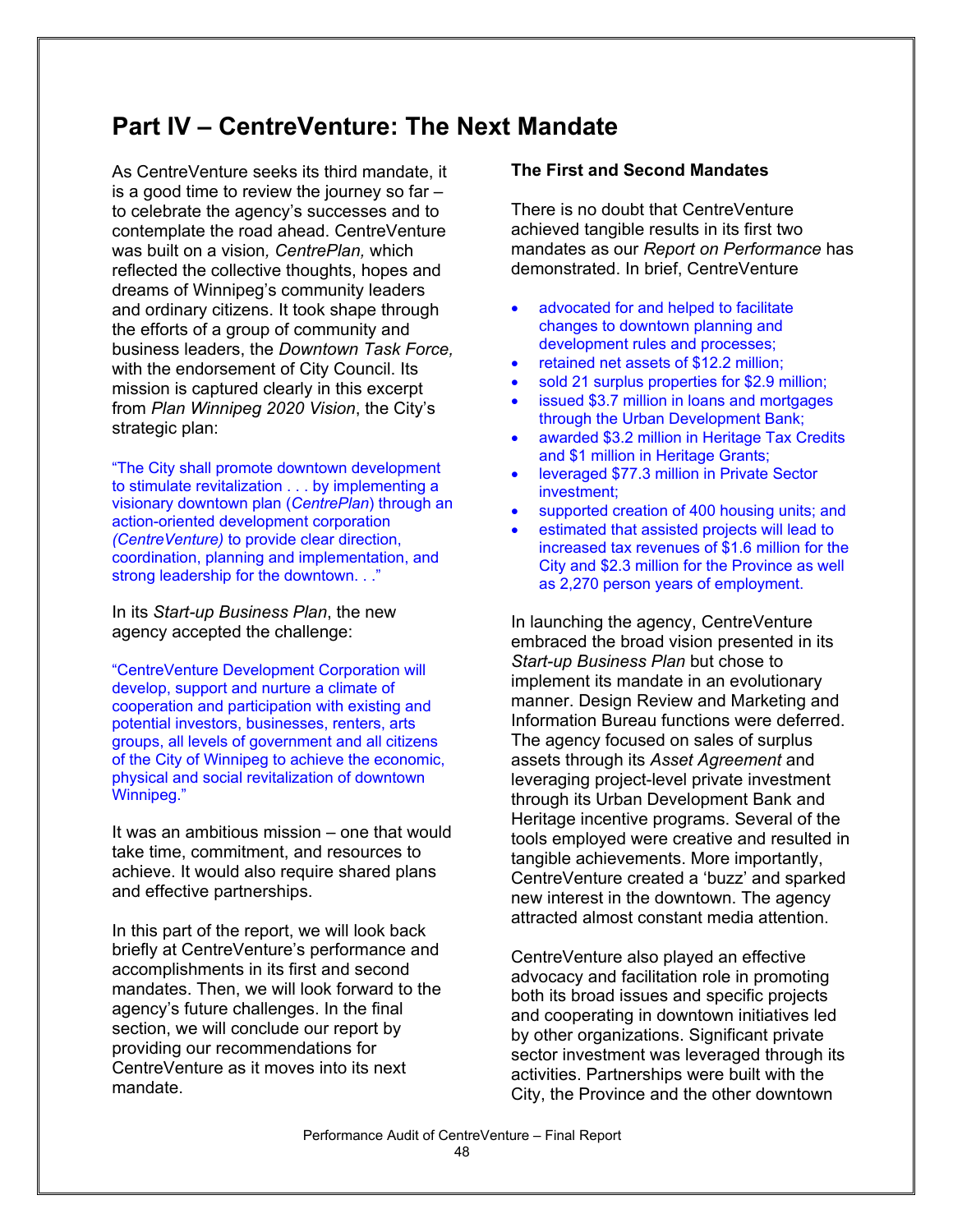agencies. With major initiatives launched as well as more modest projects, there is no doubt that CentreVenture was perceived as a leader and important catalyst for downtown revitalization in the first few years. While its mandate had narrowed, the agency established the track record and credibility that is essential to a new organization.

In the second mandate, however, there is a general perception that the agency lost momentum. While still focused on property development and completion of exciting projects such as Waterfront Drive that had been initiated earlier, the CentreVenture had very little role in new development planning for the downtown, did not sustain or build on partnerships that had been created in the first mandate, and did not develop a broader marketing strategy for business and economic investment. There were expectations that CentreVenture would have developed new programs and incentives and become more proactive in creating opportunities.

Today, CentreVenture is not seen as the leader among the downtown agencies and is perceived to be transactional rather than strategic in its focus. It has continued to rely upon the City's annual grant to fund its operations and did not develop the private sector partnerships or new funding models anticipated. The organization's governance and management practices have not matured to the level expected for an agency entering its third mandate, and stakeholders are concerned about the lack of transparent business plans and performance reports. Many interviewed are not certain what CentreVenture is doing or where it is going.

During this period, changes in leadership at both the City and the agency led to uncertainty about CentreVenture's future role, which, in turn, affected its ability to attract senior staff and develop its strategic plans. Now, seeking a third mandate, the challenge for the agency is to define and communicate its role going forward.

#### **The Next Mandate**

In April and May 2006, the City conducted a series of events culminating in the Winnipeg City Summit 2006 ("the Summit"). Led by the Mayor and organized by three Co-Chairs (including a former CentreVenture Board Chair), the Summit invited Winnipeggers to identify common goals and challenges for the City with a focus on defining potential actions that could be taken by government, business and community groups, and citizens. The Co-Chairs reported that the input received could be summarized as four broad themes:

- "Improve the livability of Winnipeg's neighborhoods – especially the Downtown."
- "Fix the City and invest in its appearance."
- "Create more opportunity for business and economic development."
- "Leaders must work together on key issues."

It was interesting that all of these themes, as they relate to the downtown, could be seen to fall within CentreVenture's mandate. So what does this mean in terms of CentreVenture's future? We found it interesting that many of the comments made by Summit participants echoed ones made by those whom we had interviewed. It is obvious that, while progress has been made, much remains to be done. And Winnipeggers are impatient for results.

While this could be seen as a criticism of the agency's performance to date, in conducting our interviews, the first question we asked was, "Is there still a need for CentreVenture?" In each and every case, the answer was, "Yes!" The discussions then centred around what the agency had done well and what it needed to improve to fulfill its mandate.

In early August, CentreVenture announced that it was changing direction. In the announcement, CentreVenture's Board Chair referred to ideas presented by participants at the Summit: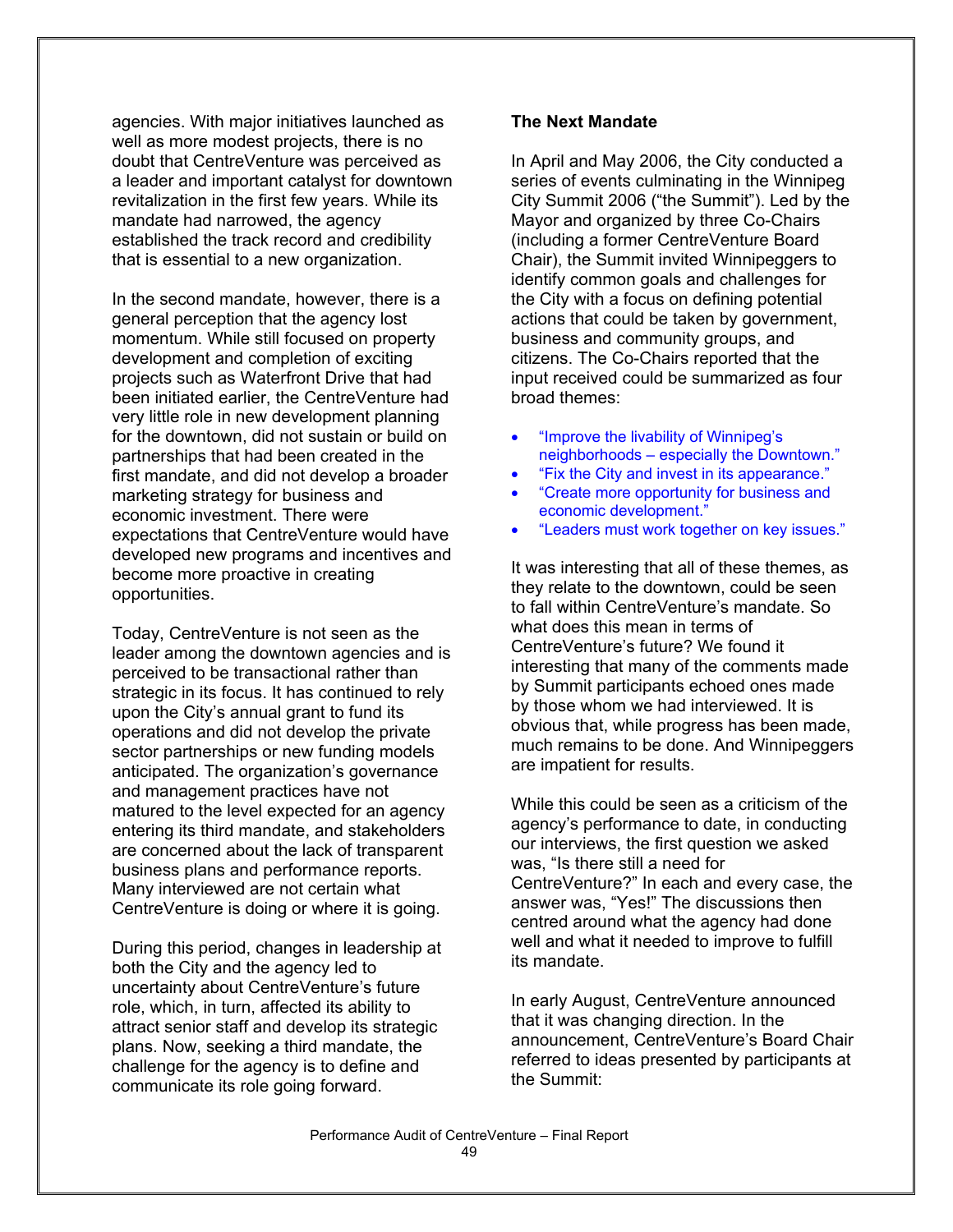"Perception is reality. And coming out of the Summit, people know they want downtown to be revitalized. . . Let's do things – take off bite-sized pieces where people see it happening. And once they see that, everything else starts coming together."

The Board removed its CEO and replaced the position, on a temporary basis, with two former directors. One will manage Urban Development Bank activities with a narrower focus on targeted areas. The other will head up an initiative focused on developing new destination sites using a public-private partnership funding model. The agency has committed to tabling a revised business plan for the first year by the end of October 2006.

At the present time, we believe that CentreVenture's new direction makes sense and is realistic. The agency needs to reestablish the momentum and credibility that it has lost over the past few years. It needs to respond to the expectations for action created by the Summit. It also has to re-build its relationships with its downtown partners and restore its capacity to implement new programs. It has to demonstrate that it can be focused. It also has to live up to its commitment to attract more private sector investment.

But, while these activities are practical and beneficial in the short term, CentreVenture still must determine what its role and strategy will be in the longer term. All experts in the field acknowledge that revitalization of a City is a long-term prospect. While actions can be focused, vision has to be broad, flexible and resilient.

In the exercises that preceded the creation of the new authority, it was envisioned that CentreVenture would be the "keeper of the *CentrePlan* vision". It would be the "lead economic agency" for Downtown Winnipeg. It would also provide "a pivotal leadership role to coordinate and liaise with the downtown organizations".

It isn't clear that the agency ever had the full authority, expertise or resources to play all of these roles effectively. The City also anticipated that the agency's activities would produce measurable impacts that would demonstrate the progress of downtown revitalization, such as an increase in residents and employees, more street level activity, and a higher total assessed value of downtown properties and business taxes. We don't know if these benefits have been realized because they have not been tracked and reported.

The downtown landscape has changed in the years since the development of *CentrePlan*, in good part due to CentreVenture's activities, and there is a need to refresh the vision and confirm the plan going forward. It may be that the City has decided to assume the lead role. It may also be that other agencies are better positioned to lead activities such as marketing and information collection for the downtown. Whatever the strategy, it is certain that CentreVenture will have to work more closely with the City and its agencies to achieve the shared vision. Given its current resources and structure, CentreVenture will have to either focus its mandate more narrowly or develop better partnerships and funding models to take on and sustain a larger role. In either case, the agency has to clearly communicate its mandate and roles and manage expectations in the community.

If CentreVenture is to have a more limited role, the City will also have a challenge in determining the appropriate vehicle through which the *CentrePlan* vision will be refreshed and implemented. This will involve a review of the roles played by all of the downtown agencies as well as City departments. The respective roles and responsibilities of each will have to be clearly articulated, and the City will have to decide which organization is in the best position to lead and be held accountable for implementation of the broader vision of downtown revitalization.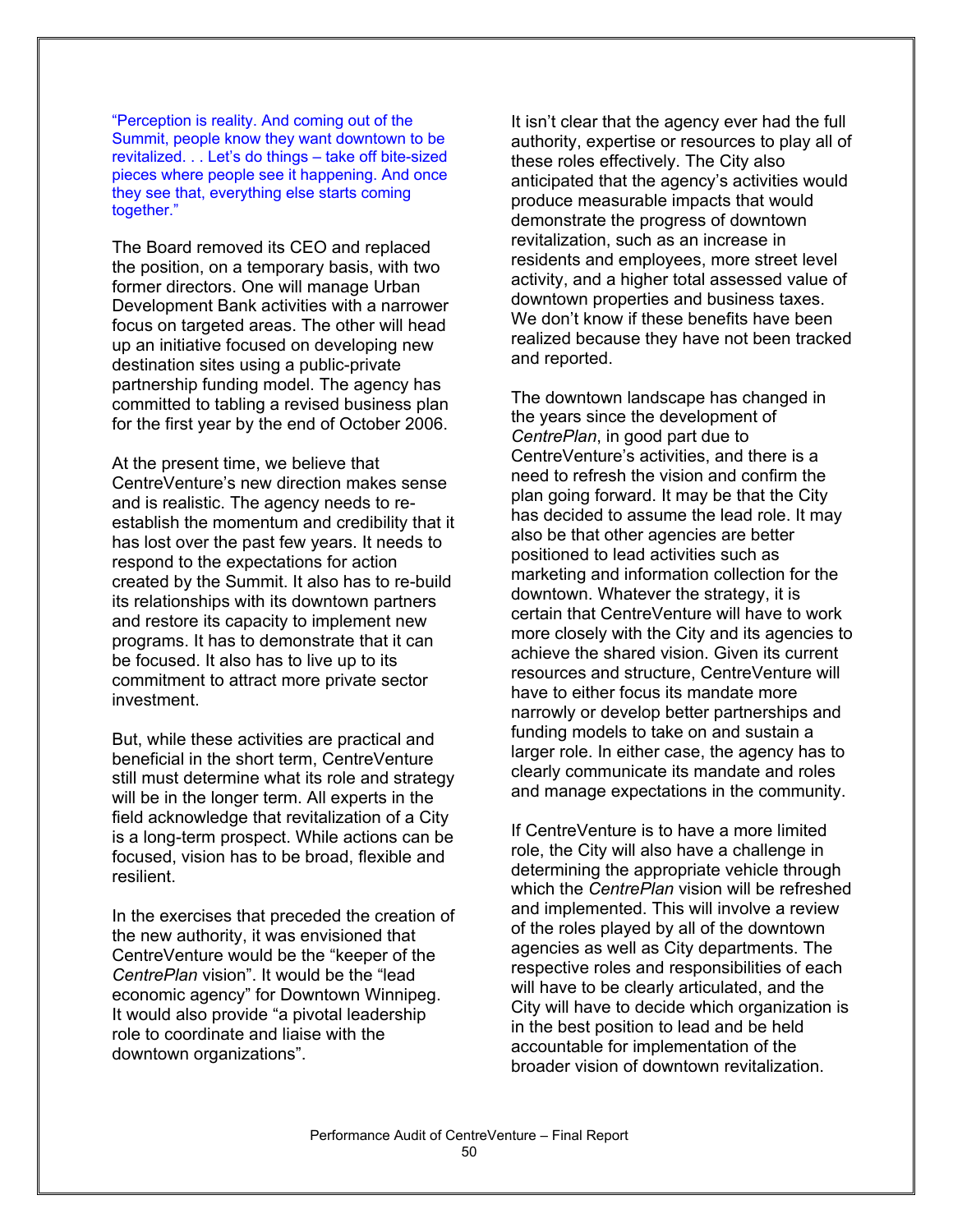### **Audit Recommendations**

We have developed two sets of recommendations: one directed to the City through the Executive Policy Committee and the second directed to the Board of CentreVenture. While the Board can begin to implement some of the recommendations around governance and management practices almost immediately, we recognize that others may require a longer timeframe because of the need to consult with the City and other agencies. Recommendations related to CentreVenture's role and mandate will require confirmation by the City.

#### **Executive Policy Committee**

- 1. Executive Policy Committee should clarify and confirm CentreVenture's mandate, role and accountability, in particular, its relationships with the Planning, Property and Development Department and the other downtown organizations.
- 2. Executive Policy Committee should direct CentreVenture to prepare a comprehensive response to the Audit report that includes an action plan and timelines for implementation of the recommendations.

#### **CentreVenture Development Corporation**

- 1. CentreVenture should develop a Strategic Plan that includes the following elements:
- The plan articulates the agency's unique role within the broad mandate of downtown revitalization, describes its programs, resources and intended outcomes, and establishes performance targets and measures.
- The plan is developed in consultation with CentreVenture's partners and stakeholders, in particular, the City, the Province, the business community, and the downtown agencies. Expectations are clarified with respect to the agency's role and

accountability for planning, leadership and coordination, and marketing and information.

- The plan provides a communication strategy that includes reporting protocols and broad public distribution.
- 2. CentreVenture needs to strengthen its governance and management frameworks and practices by
- i. re-considering the composition of its Board to include representative stakeholders;
- ii. establishing appropriate Board policies to provide direction;
- iii. ensuring that the agency has the resource capacity and competencies to deliver its intended programs;
- iv. clarifying the respective roles and authority of the Board and management;
- v. preparing and communicating comprehensive business plans and budgets on an annual basis;
- vi. evaluating the effectiveness and continued relevance of its current portfolio of programs and tools and making required changes to improve outcomes; and
- vii. providing timely, comprehensive and transparent performance reports.

CentreVenture started with a dream – a vision for Winnipeg's downtown that reflects the hearts and souls of all of its citizens. This dream was reiterated most recently at the City Summit where Winnipeggers came together again to start to build "The City of Opportunity". At the end of the day, CentreVenture cannot flourish in the absence of solid support from governments, the business community and private investors. CentreVenture cannot operate in isolation: its Public and Private Sector partnerships and strategic relationships are crucial if CentreVenture is to achieve its mission. And, of course, the continued support of clients, stakeholders and ordinary citizens will ensure that revitalization of the downtown remains a top-of-mind priority for all of us. It is our hope and belief that implementation of our recommendations will provide a strengthened platform upon which CentreVenture can build to realize its role in achieving our shared vision.